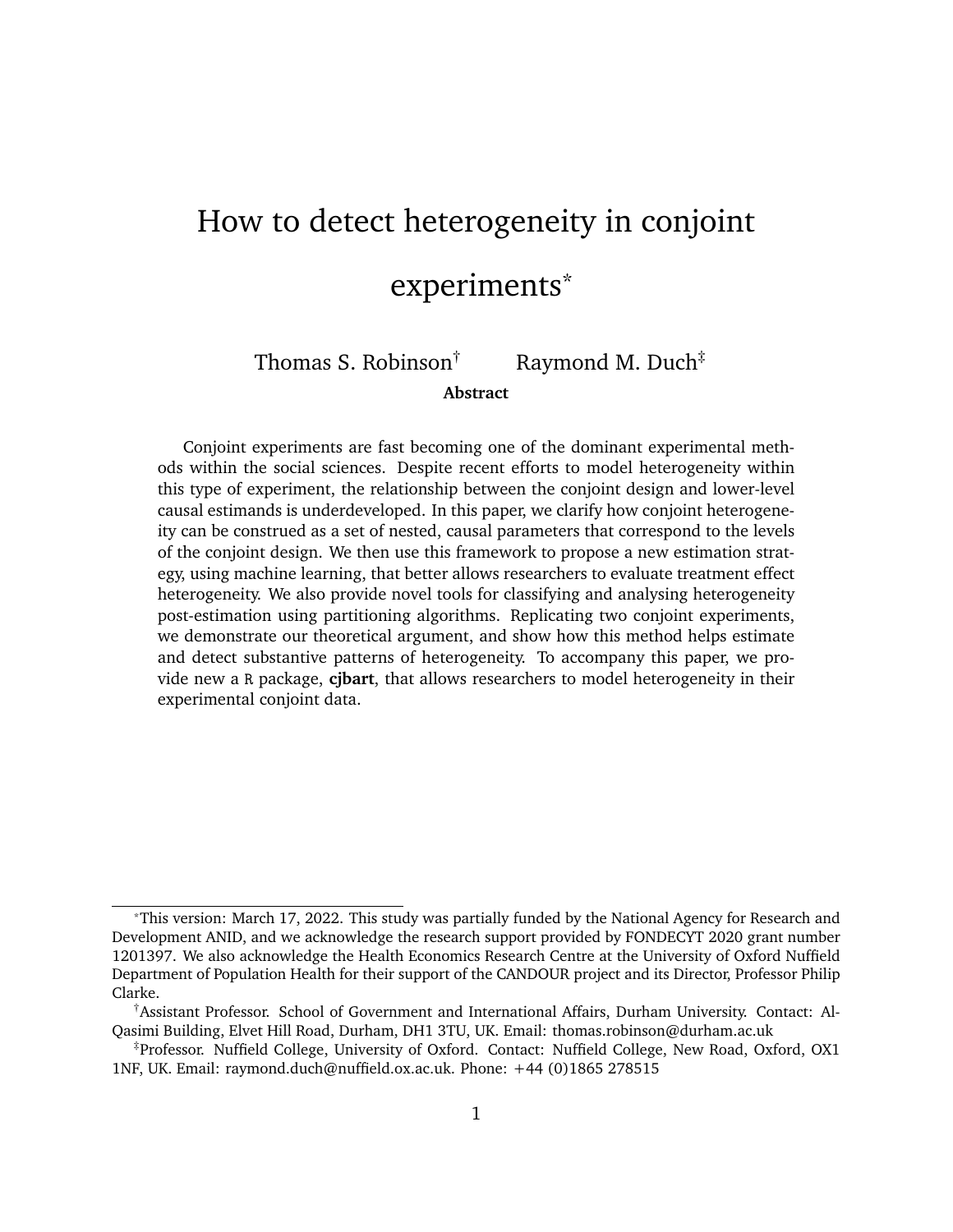Conjoint experiments are an increasingly popular method of experimental research in discrete-choice contexts. In the last decade, the number of papers per year that mention "conjoint experiments" has risen sixfold, from 110 articles published in 2010 to 600 pub-lished in 2020.<sup>[1](#page-0-0)</sup> Conjoint designs offer researchers an efficient means of recovering multiple causal parameters across a wide range of research areas, including radical right voting [\(Chou et al. 2021\)](#page-34-0), tax preferences [\(Ballard-Rosa et al. 2017\)](#page-34-1), asylum-seeking [\(Bansak](#page-34-2) [et al. 2016\)](#page-34-2), ethical principles guiding machine behavior [\(Awad et al. 2018\)](#page-34-3), product design and pricing decisions [\(Orme 2010\)](#page-36-0), and contemporary drivers of migration [\(Spilker](#page-37-0) [et al. 2020;](#page-37-0) [Duch et al. 2020\)](#page-35-0).

The predominant causal quantity estimated in conjoint experiments is the average marginal component effect (AMCE; [Ganter 2021\)](#page-35-1), which is formally defined as "the effect of a particular attribute value of interest against another value of the same attribute while holding equal the joint distribution of the other attributes in the design, averaged over this distribution as well as the sampling distribution from the population" [\(Bansak](#page-34-4) [et al. 2021,](#page-34-4) 29). While theoretically complex, in practise this quantity is easily estimated using conventional regression techniques, and allows researchers to isolate the average effect of attributes on the probability of choosing a profile.

This *average* quantity, by definition, may mask significant heterogeneity in subjects' behaviour. Researchers often want to know whether AMCEs differ depending on nonrandomised characteristics of the subjects who take part in the study. To do so, studies typically present separate models for distinct sub-groups within the data.<sup>[2](#page-0-0)</sup> Despite the simplicity of this approach, we know subgroup analysis is suboptimal. First, the strategy presumes that we have strong theoretical and empirical reasons to restrict our analysis to

<sup>&</sup>lt;sup>1</sup>Based on a Google Scholar keyword searches for "conjoint experiment".

<sup>&</sup>lt;sup>2</sup>[Bansak et al.](#page-34-2) [\(2016\)](#page-34-2), for example, run separate estimations for Left/Right, Young/Old, High/Low Education, and Above/Below Median Income respondents, [Rehmert](#page-36-1) [\(2020\)](#page-36-1) compares effects for veteran versus first-time delegates at party primaries, and [Spilker et al.](#page-37-0) [\(2020\)](#page-37-0) conduct subgroup analyses on age, income, education and location.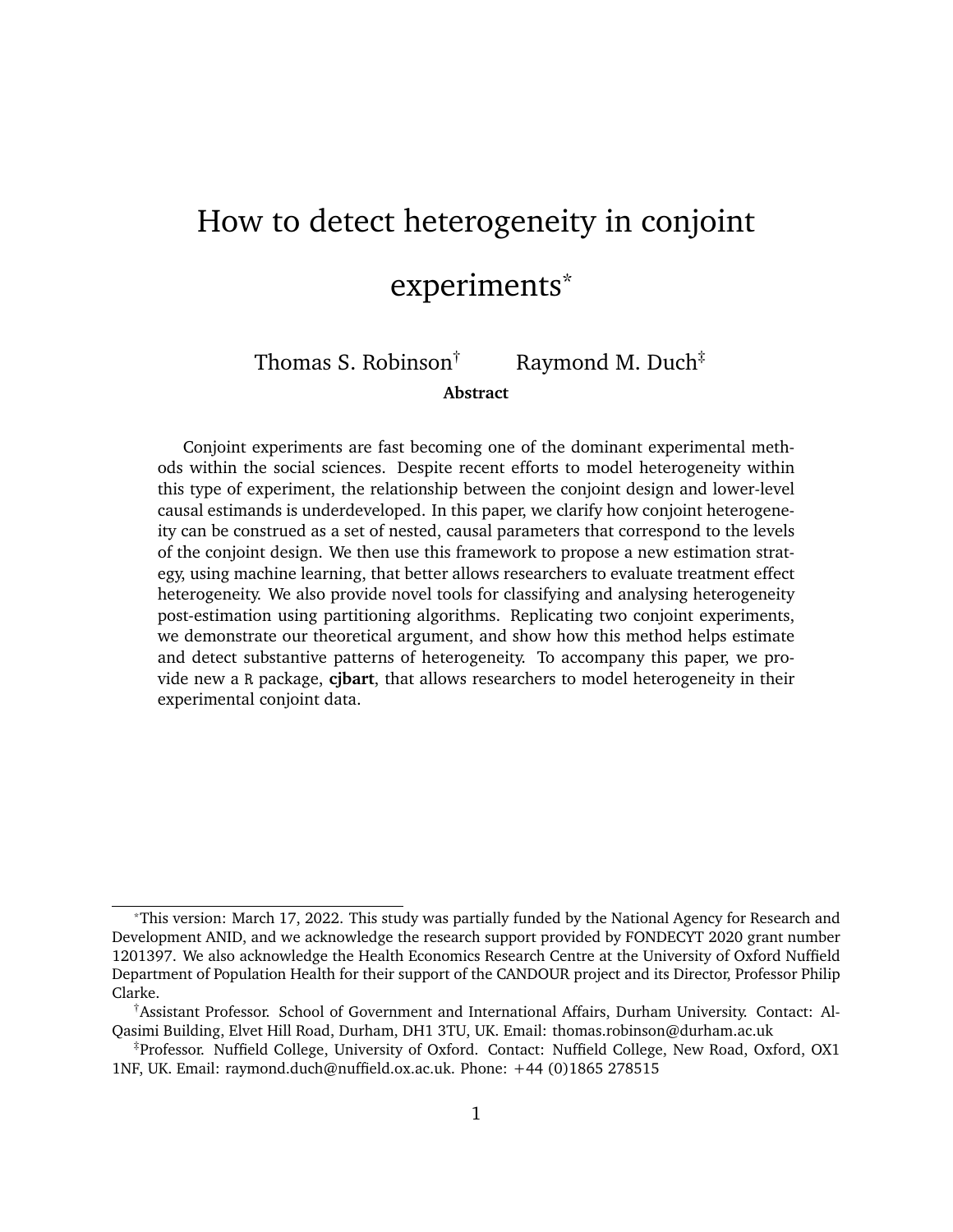a set of sub-groups. Beyond convenient dichotomous splits in the data, subgroup analysis becomes unwieldy once researchers want to consider more complex groups of respondents. And typically we have under-developed notions about the functional form of the heterogeneous data generating process. Second, directly interpreting subgroup differences across models can be misleading if each subgroup's preference differs over the reference level [\(Leeper et al. 2020\)](#page-36-2). Third, subgroup analyses reduce the number of observations in each model, increasing uncertainty by preventing the models from "borrowing" shared variation between subsets of the data.

We propose a strategy for detecting and characterizing heterogeneity in these marginal effects that overcomes these limitations by exploiting the richness of the data generated in conjoint experiments. We build on a growing corpus of work highlighting the utility of machine-learning methods in experimental settings [\(Hill 2011;](#page-35-2) [Green and Kern 2012;](#page-35-3) [Wager and Athey 2018;](#page-37-1) [Künzel et al. 2019\)](#page-36-3) to develop a new technique that allows researchers to estimate heterogeneous treatment effects in conjoint experiments. We also present strategies to *characterise* the potential drivers of this heterogeneity, without imposing *a priori* assumptions about the form it takes.

To illustrate the challenge that scholars face, consider a recent conjoint experiment conducted by [Duch et al.](#page-35-4) [\(2021\)](#page-35-4). This 13-country conjoint experiment asked subjects to choose amongst two profiles of potential prioritized recipients of a COVID-19 vaccine. In Figure [1a](#page-3-0) we replicate the AMCE and sub-group estimates for hypothetical profiles who had low incomes. On average, subjects were more likely to choose profiles that were labelled low-income relative to those on an average income, and subgroup analyses suggest the effect of this attribute-level is conditioned by subjects' own ideological stance.

However, Figure [1b](#page-3-0) suggests the narrative is not quite as simple as the subgroup analysis would suggest. Here we plot the selection probabilities (by colour) and densities (by height) for low-income profiles, conditioning on both ideological self-identification and the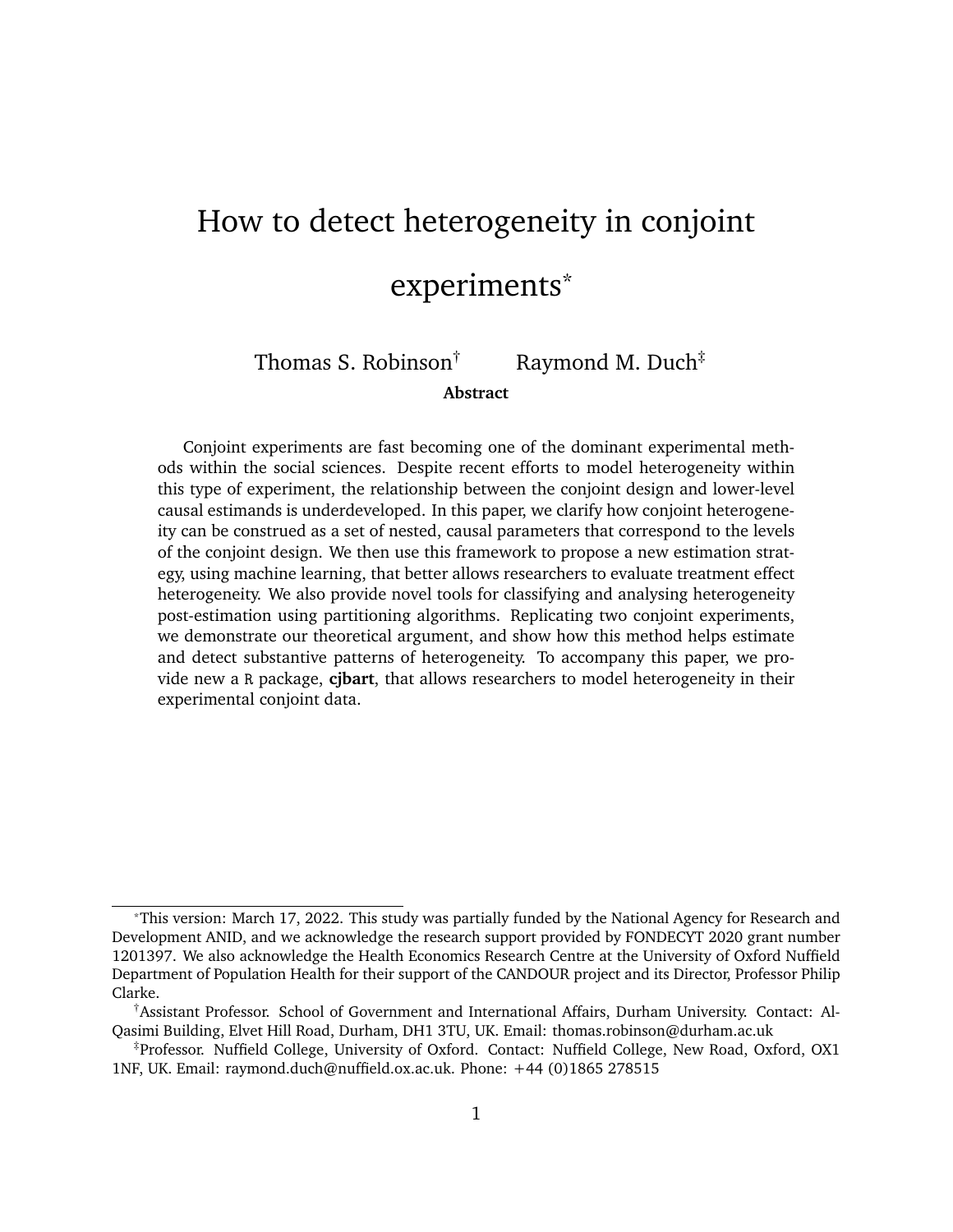**Figure 1.** Impact of respondents' ideology on choosing to prioritise vaccinating low-income profiles

<span id="page-3-0"></span>

**(a)** AMCE estimates for the "Lowest 20% income-level" attribute-level, estimated on the full data and subsets containing Left/Centre and Right-leaning subjects respectively.



**(b)** Proportion of profiles selected (marginal mean) that contain the "Lowest 20% income-level" attribute-level, by subjects' ideology and country. The height of the bars reflect the number of observations in each cell.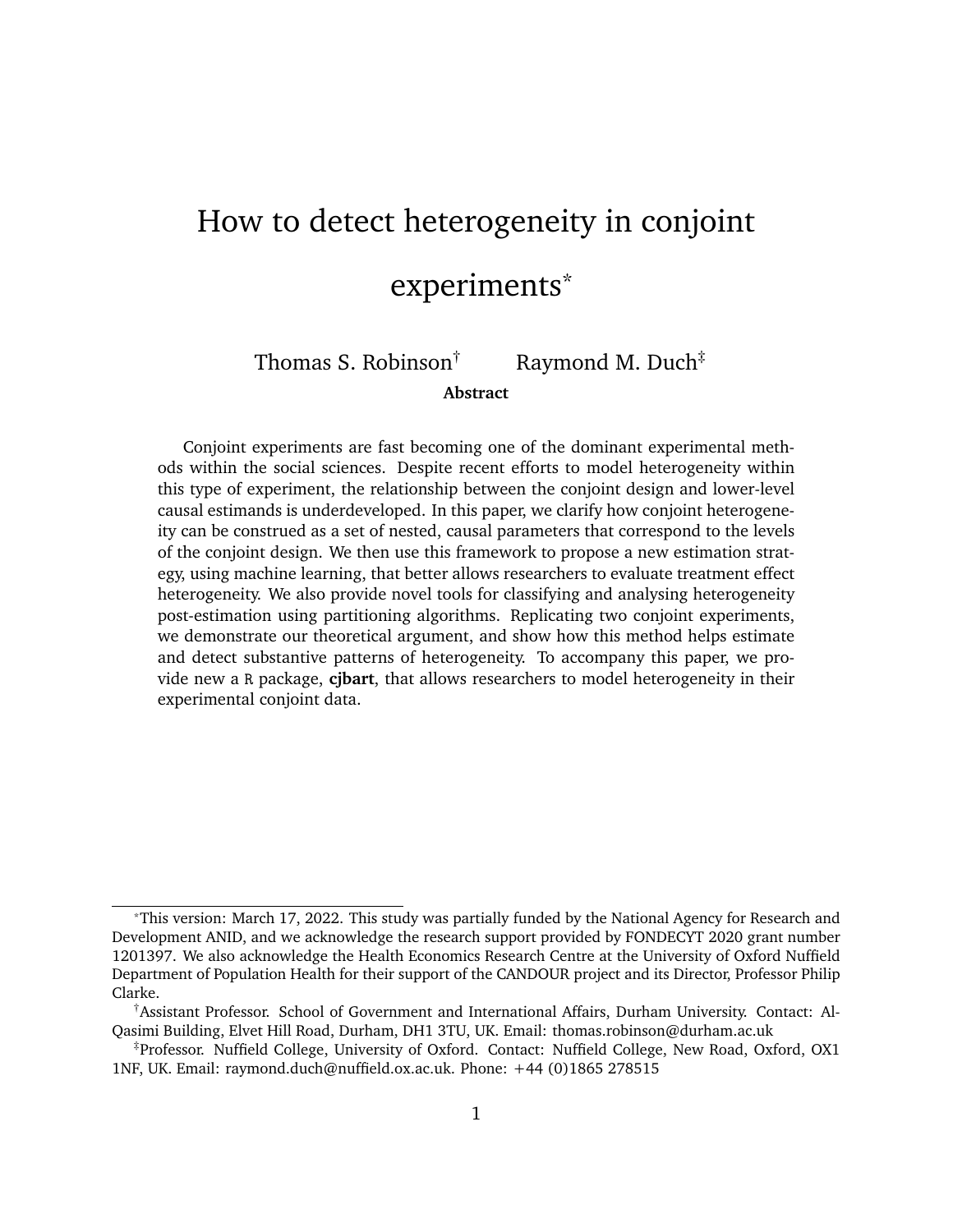country of each subject in the [Duch et al.](#page-35-4) [\(2021\)](#page-35-4) study. The data comprising this plot covers 82,503 forced choices made by the 15,536 participants in the study. While we do see a general trend that right-leaning subjects are less likely to prioritise low-income profiles, there is quite clear heterogeneity in this relationship *across* contexts. For some countries – like Brazil, Uganda, and India – the relationship is far less pronounced.

The subgroup strategy demonstrated in Figure [1a](#page-3-0) fails to capture this cross-country variation in part because it involves a more complicated, *a priori* specification of subgroups. In turn, running separate models for left and right-identifying subjects would entail estimating 24 separate models, each powered by far fewer observations. Even if this were feasible, this strategy would still omit variation within the dichotomous ideological splits. For example, subjects in Canada and the UK both exhibit notable variation *within* right- and left-leaning subjects respectively.

In contrast to the subgroup approach, our strategy can identify heterogeneity in treatment effects without imposing any *a priori* functional form on the model. In other words, given the rich data that is generated by the conjoint design, we allow the model itself to find interactions between randomised conjoint attributes and subjects' characteristics. Moreover, by training a model on all available observations our strategy leverages the full density of the experimental data, improving the precision and power of the estimates.

In this study we make three novel contributions to the study of treatment effect heterogeneity in conjoint experiments. First, we address a recent interest in subject-specific or conditional treatment effects within conjoint analysis [\(Abramson et al. 2020;](#page-33-0) [Zhirkov](#page-37-2) [2021\)](#page-37-2). Our contribution is to clarify how these lower-level causal quantities are situated within the structure of conjoint designs: we present a simple derivation of nested causal effects that disaggregates the AMCE to the level of the individual, round, and observation within the experiment.ches

Second, we build on non-parametric approaches that leverage machine learning esti-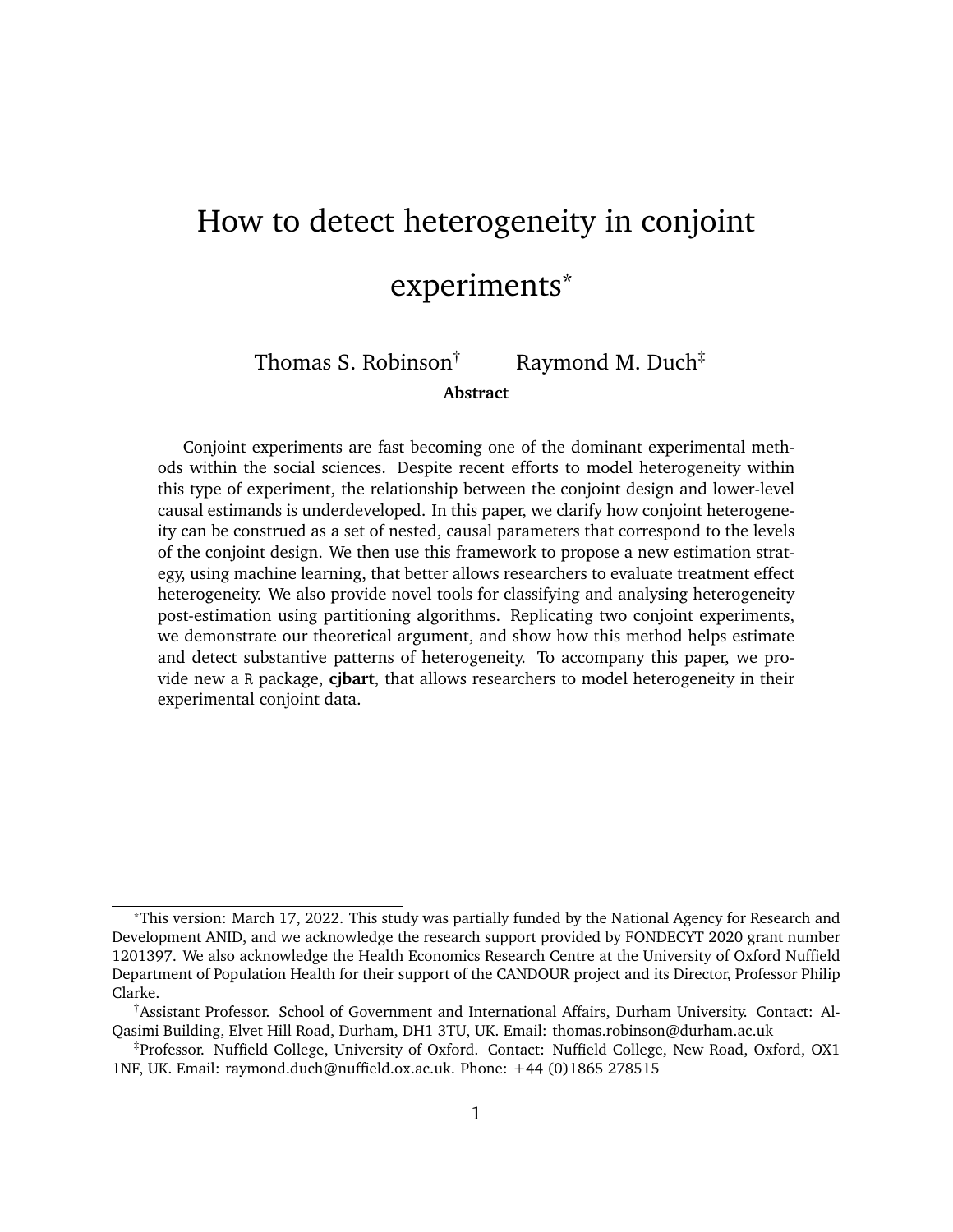mators in order to estimate heterogeneity in experimental treatment effects [\(Hill 2011;](#page-35-2) [Green and Kern 2012;](#page-35-3) [Wager and Athey 2018;](#page-37-1) [Künzel et al. 2019;](#page-36-3) [Duch et al. 2020\)](#page-35-5). We estimate heterogeneous treatment effects by predicting counterfactual treatment outcomes at the observation-level; these estimated effects are then aggregated to produce higher-level treatment effect estimates. To do so, we propose a non-parametric strategy based on Bayesian Additive Regression Trees (BART) – a highly-flexible, easy-to-implement algorithm that is suited to estimating heterogeneity in experimental treatment effects [\(Hill](#page-35-2) [2011;](#page-35-2) [Green and Kern 2012;](#page-35-3) [Duch et al. 2020\)](#page-35-5). Unlike typical subgroup analyses and other recent approaches that focus on modelling each individual separately [\(Zhirkov 2021\)](#page-37-2), this model is able to leverage the full support of the data rather than relying on much smaller subsets of observations. As part of this approach, we also provide variance estimators that exhibit good coverage, allowing researchers to quantify the uncertainty over these predicted effects.

Third, we provide a strategy for characterising the extent and types of heterogeneity once we have estimated the nested causal quantities. Our method builds on recent developments in the machine learning field that allow for bias-corrected estimates of the importance of variables within random forest models [\(Ishwaran and Lu 2019\)](#page-36-4). We repurpose this strategy to measure how important different subject-level covariates are for partitioning the distribution of estimated individual-level marginal component effects, and thus identify which variables are driving treatment effect heterogeneity.

We demonstrate our approach with two different datasets: first, we replicate an archetypal conjoint study on preferences over immigrants conducted by [Hainmueller et al.](#page-35-6) [\(2013\)](#page-35-6), and second we use the recent [\(Duch et al. 2021\)](#page-35-7) conjoint study of global preferences over Covid-19 vaccination policies to explore preference heterogeneity. To accompany the paper, we also provide a new R package – *cjbart* – that implements our proposed method, allowing researchers to estimate and analyse treatment effect heterogeneity within con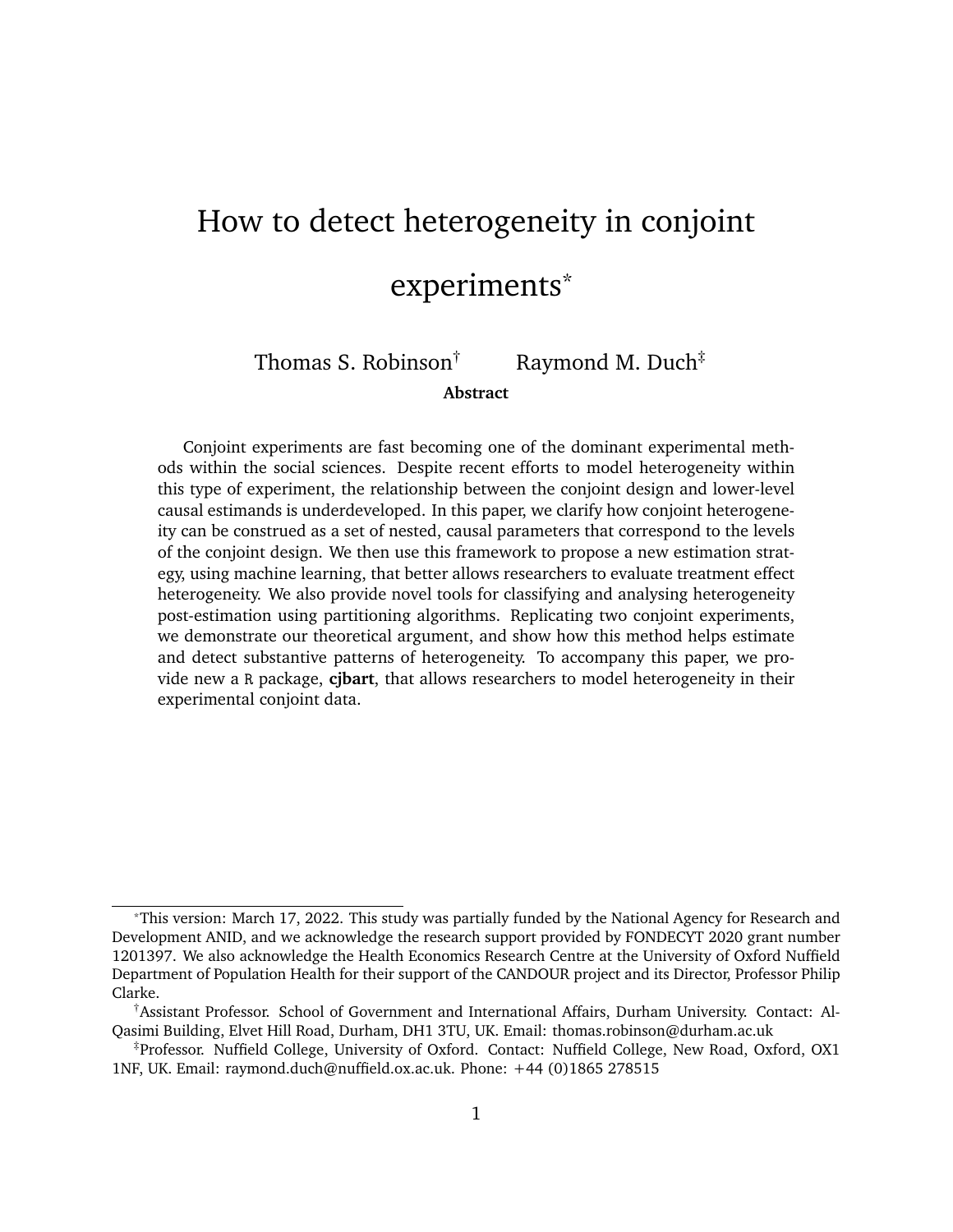joint experiments. This package is available on the Comprehensive R Archive Network (CRAN).

In the next section, we first deconstruct the typical parameter of interest in conjoint studies indicating its relation to lower-level quantities of interest. Section [2](#page-10-0) then provides details on our estimation strategy. Section [3](#page-20-0) provides new tools for characterising and analysing the resultant distribution of individual-level quantities of interest. Finally, Section [4](#page-24-0) presents an applied demonstration of our approach.

## <span id="page-6-0"></span>**1 Nested causal quantities in conjoint designs**

Conjoint discrete choice experiment allow for efficient estimation of multiple causal parameters that affect preferences. Subjects are presented with profiles that randomly vary along a defined set of attributes. Since the value of each attribute is simultaneously randomised (we call the possible values "attribute-levels"), and subjects make a discrete choice over which profile they "prefer",<sup>[3](#page-0-0)</sup> we can estimate the marginal effects of each attribute on subjects' choices through repeated observation.

In this section, we demonstrate how the recoverable parameters from this type of experiment can be conceived of as a series of nested causal quantities, related to the multi-level structure of the conjoint design. We restrict our focus to cases where there is complete randomisation of each attribute-level.[4](#page-0-0) This assumption simplifies the analysis and estimation of the causal parameters, and is the typical design employed by researchers in practice.

Suppose N individuals (indexed by i) choose between  $\vee$  profiles across K rounds of the experiment. Within each round of the experiment, we randomly assign attribute-levels across L attributes for each profile [\(Hainmueller et al. 2013\)](#page-35-6). Having run the experiment,

 $3$ Note that this preference may not strictly be in utility terms. For example, conjoint designs have asked subjects to consider which candidate subjects believe to be more corrupt [\(Spencer and Theodoridis 2020\)](#page-37-3).

<sup>&</sup>lt;sup>4</sup>In other words, where the probability of assigning each attribute-level is constant within each attribute and entirely independent of the values of other attributes.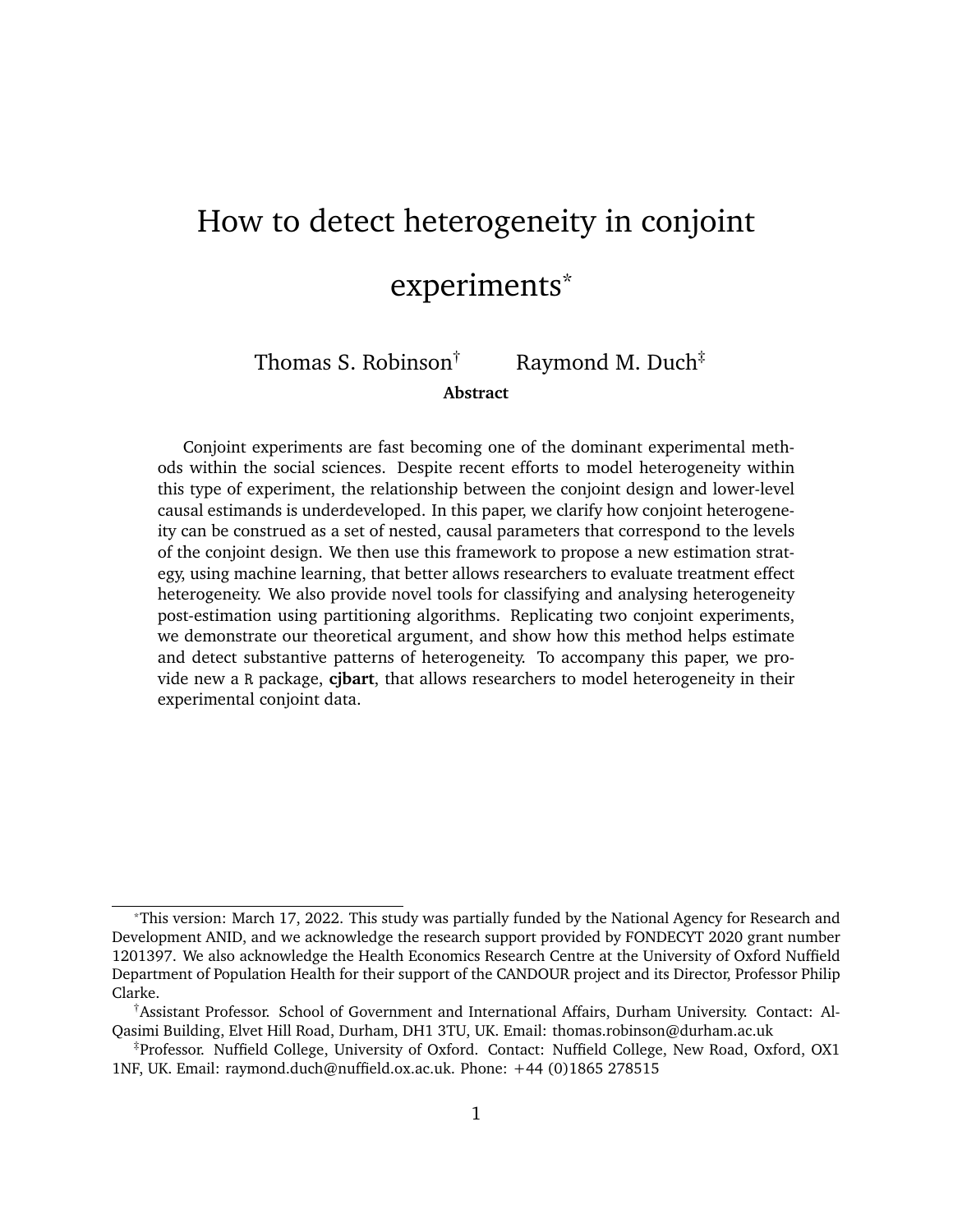the researcher faces a data structure with  $N$  J K rows and  $L + X$  columns (where  $X$  are any covariates observed for each subject), from which causal parameters of interest can be estimated.

The most common parameter estimated from this design is the **average marginal component effect** (AMCE). This estimand is theoretically complex. It reflects the overall effect of a specific attribute-level on the probability of choosing a profile (compared to some baseline reference level), after accounting for the possible effects of the other attributes in the design. To account for these other effects, the parameter is averaged over the effect variations caused by these other attributes. We defer describing the potential outcome estimand to Appendix Section [A,](#page-38-0) and instead here focus on the conditional expectations from the data for ease of interpretation.[5](#page-0-0)

With complete randomisation of these attributes, the AMCE for a single attribute-level can be estimated from the observed data as

$$
\gamma = \mathbb{E}[Y_{ijk}/T_{ijkl} = I_1] \quad \mathbb{E}[Y_{ijk}/T_{ijkl} = I_0].
$$

where  $Y_{ijk}$  is a binary indicator of whether an individual (*i*) chose a given profile (*j*) in a round (k) of the conjoint experiment,  $T_{ijk}$  is the value randomly assigned to the *lth* attribute for that specific profile,  $l_1$  is the attribute-level of interest,  $l_0$  is a reference category.[6](#page-0-0) As a difference-in-means, and again assuming complete randomisation of each attribute's value, this quantity is easily recovered using linear probability models (LPMs).

By definition, the AMCE captures the central tendency of subjects' behavior with respect to each attribute of the design. Often, however, we are interested in whether these

<sup>5</sup>Appendix Section [A](#page-38-0) describes the [Hainmueller et al.](#page-35-6) [\(2013\)](#page-35-6) potential outcome estimand of the AMCE and shows how the lower-level causal quantities defined in this paper relate to it. We keep our notation similar to [Hainmueller et al.](#page-35-6) [\(2013\)](#page-35-6), though we make some slight abbreviations to improve the succinctness of our specification.

 $^6$ Strictly, the AMCE for the attribute-level  $l_1$  should be denoted  $l_1$  since there may be more than two possible values within attribute *l*. We drop the subscript in this paper for clarity.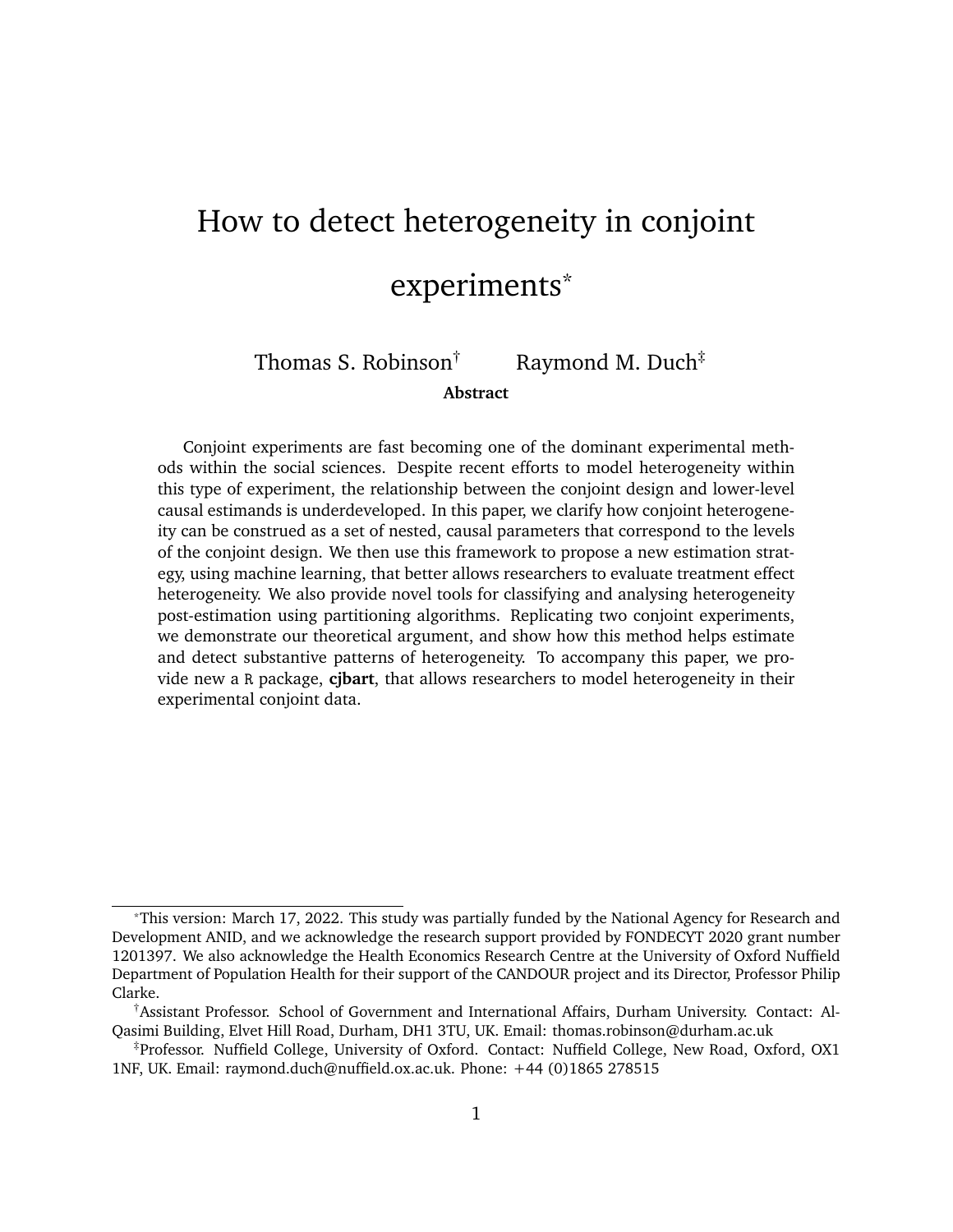effects differ dependent on subject characteristics or the context of the experiment. For example, [Duch et al.](#page-35-7) [\(2021\)](#page-35-7) run the same conjoint in multiple countries to assess whether individuals around the world exhibit the same behavior over prioritising Covid-19 vaccinations. Each country-model in their design reflects a subgroup analysis of the total sample data.

As others have also noted, the AMCE can be disaggregated into more granular causal quantities of interest [\(Abramson et al. 2020;](#page-33-0) [Zhirkov 2021\)](#page-37-2). Here we formalise this logic with respect to the structure of the data generating process itself. First, we can disaggregate the AMCE into the  $N$  individual-level effects. By the law of iterated expectations, we can state the AMCE  $\ell = E[i|j]$ ; where *i* indicates the respondents of the conjoint survey. In other words, the average marginal component effect is the average over the individual-level effects ( $_{ii}$ ). This lower-level parameter is the **individual-level marginal** effect (IMCE), and reflects the change in probability for a specific subject *i* of choosing a profile given an attribute-level (compared to some reference category) averaged over the effects of all other attributes.

By a similar logic to the AMCE, the IMCE can be estimated as:

$$
\gamma_{ij} = \mathbb{E}[Y_{ijk} | T_{ijk} = I_1; i] \quad \mathbb{E}[Y_{ijk} | T_{ijk} = I_0; i].
$$

This specification is similar to a subgroup analysis of AMCEs, but rather than subsetting the data along a single covariate at some (arbitrary) split along that dimension, we consider the conditional effect that corresponds to all covariate dimensions associated with subject *i* (both observed and unobserved).

This individual-level marginal effect is substantively useful because it allows researchers to inspect heterogeneity in the treatment effects derived from conjoint experiments [\(Abram](#page-33-0)[son et al. 2020\)](#page-33-0), and is commensurate with more general heterogeneous effect estimation strategies [\(Künzel et al. 2019\)](#page-36-3). By recovering a vector of individual-level estimates, we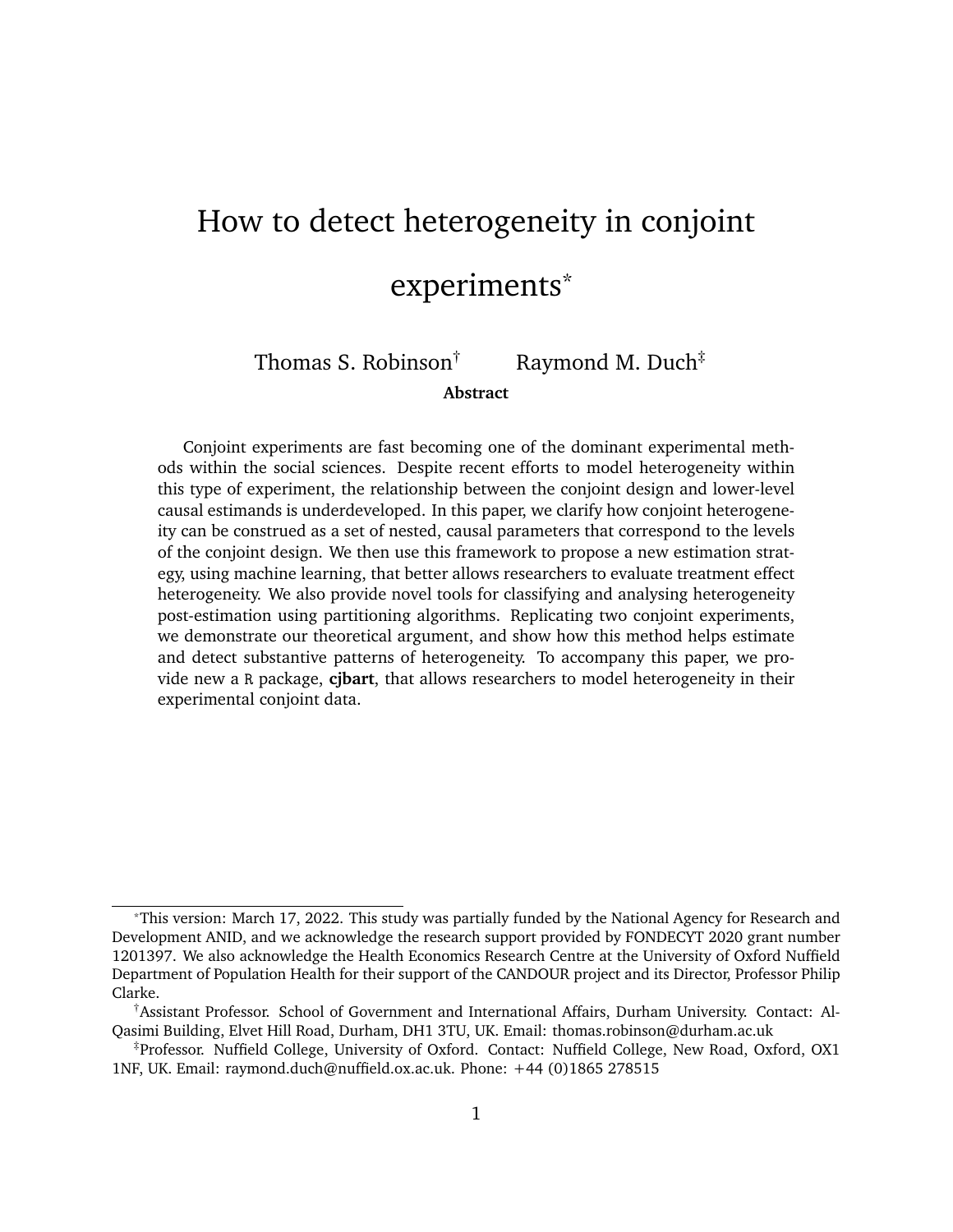can compare how non-randomised aspects of the data (i.e. subjects' characteristics) correspond to the magnitude and direction of the individual-level predicted effects.

The IMCE in turn can also be considered an average, this time over the repeated observations taken for that individual (i.e. the choices over profiles subjects make across multiple rounds of the conjoint experiment). This aggregation is more complicated because, in conventional conjoint designs, subjects see  $J$  profiles per round and make a forced choice *between* these profiles.[7](#page-0-0) First, therefore, we can disaggregate the **round-level marginal component effect** (RMCE). This is the effect of a component within a specific round  $(k)$ of the experiment for a given individual, and is an average effect when  $J = 2$ :

$$
\gamma_{ikl} = \mathbb{E}[Y_{ijk} | T_{ijkl} = I_1; i, k] \quad \mathbb{E}[Y_{ijk} | T_{ijkl} = I_0; i, k].
$$

Finally, we can see that the RMCE is itself an average across the individual profiles of that round – a key characteristic of the forced choice conjoint design. We define the **observation-level marginal component effect** (OMCE) as

$$
\hat{j}_{jkl} = [Y_{ijk} / T_{ijkl} = I_1; i, j; k] \quad [Y_{ijk} / T_{ijkl} = I_0; i, j; k].
$$

Unlike the IMCE and RMCE, the OMCE is by definition a counterfactual parameter. It relies on a wholly unobservable feature of the world: an alternate treatment schedule in which just a single attribute-level were changed for profile  $j$  presented to individual  $i$ in round  $k$  of the experiment. In other words, there is no averaging across observations. Consequently, we conceive of the OMCE as the most granular theoretical causal quantity of interest within the conjoint design.

While the OMCE is counterfactual, it serves a useful statistical purpose given its analytical relationship to the IMCE. A conjoint design randomises attributes across both rounds and profiles of the experiment and we assume that there is no serial correlation to sub-

 $\overline{7}$ Typically, conjoint experiments have 2 profiles per round.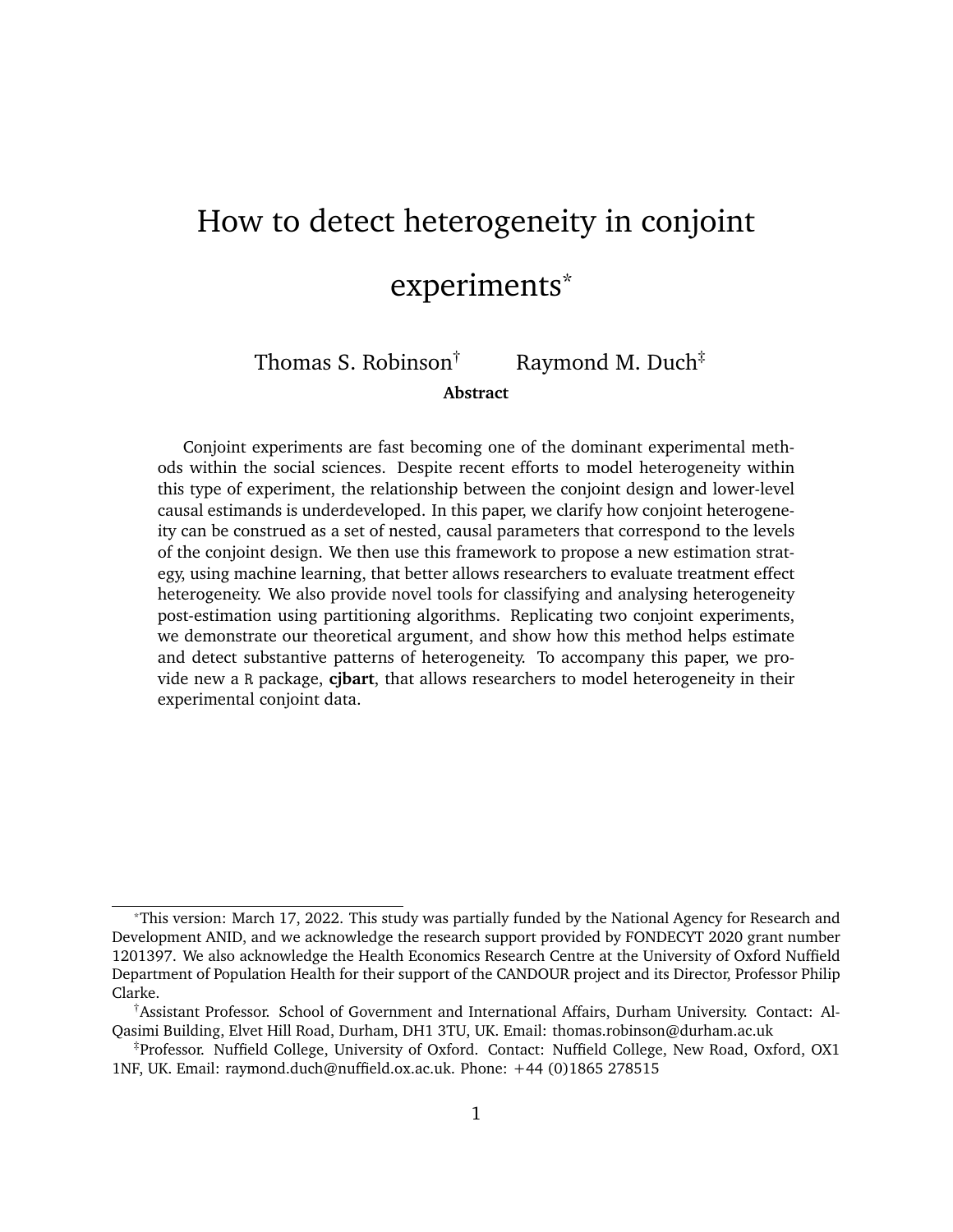jects' behavior – in other words, the observed effects are stable and do not carryover across rounds [\(Hainmueller et al. 2013\)](#page-35-6). As a consequence, each OMCE, denoted  $_{ijkl}$ , can be thought of as an independent draw from the individual-level distribution. We can leverage this feature when making predictions about these individual-level marginal effects (as shown in Section [2.1\)](#page-12-0).

To summarise, notice that we derived these three quantities – the IMCE, RMCE and OMCE – as disaggregations of the AMCE. In reverse, we can see that, under the assumption of a completely randomised design, the AMCE itself is a three-step aggregation: averaging over observations, rounds of the experiment, and then subjects. Algebraically, we can express this relationship as:

$$
I = E_{i} E_{k} E_{j}[j_{jkl}]
$$
  
\nh  
\n= E\_{i} E\_{k} E\_{j}[Y]T\_{ijkl} = I\_{1}; i; j; k] [Y]T\_{ijkl} = I\_{0}; i; j; k]

where subscripts under the expectation symbol indicate over what level the conditional means are taken.

In short, conjoint designs allow researchers to estimate a series of nested causal quantities related to each other by the repeated application of the law of iterated expectations. In Table [1,](#page-11-0) we illustrate this relationship visually. Each respective estimand is a nested quantity that relates to the structure of the observed data collected via conjoint designs. As such, each estimand covers increasingly aggregate portions of the data.

# <span id="page-10-0"></span>**2 Estimating the IMCE**

Estimating lower-level marginal effects give us specific leverage over questions about the heterogeneity of these effects. We propose that the most effective level of analysis is the individual-level, since we can analyse how the IMCE varies dependent on characteristics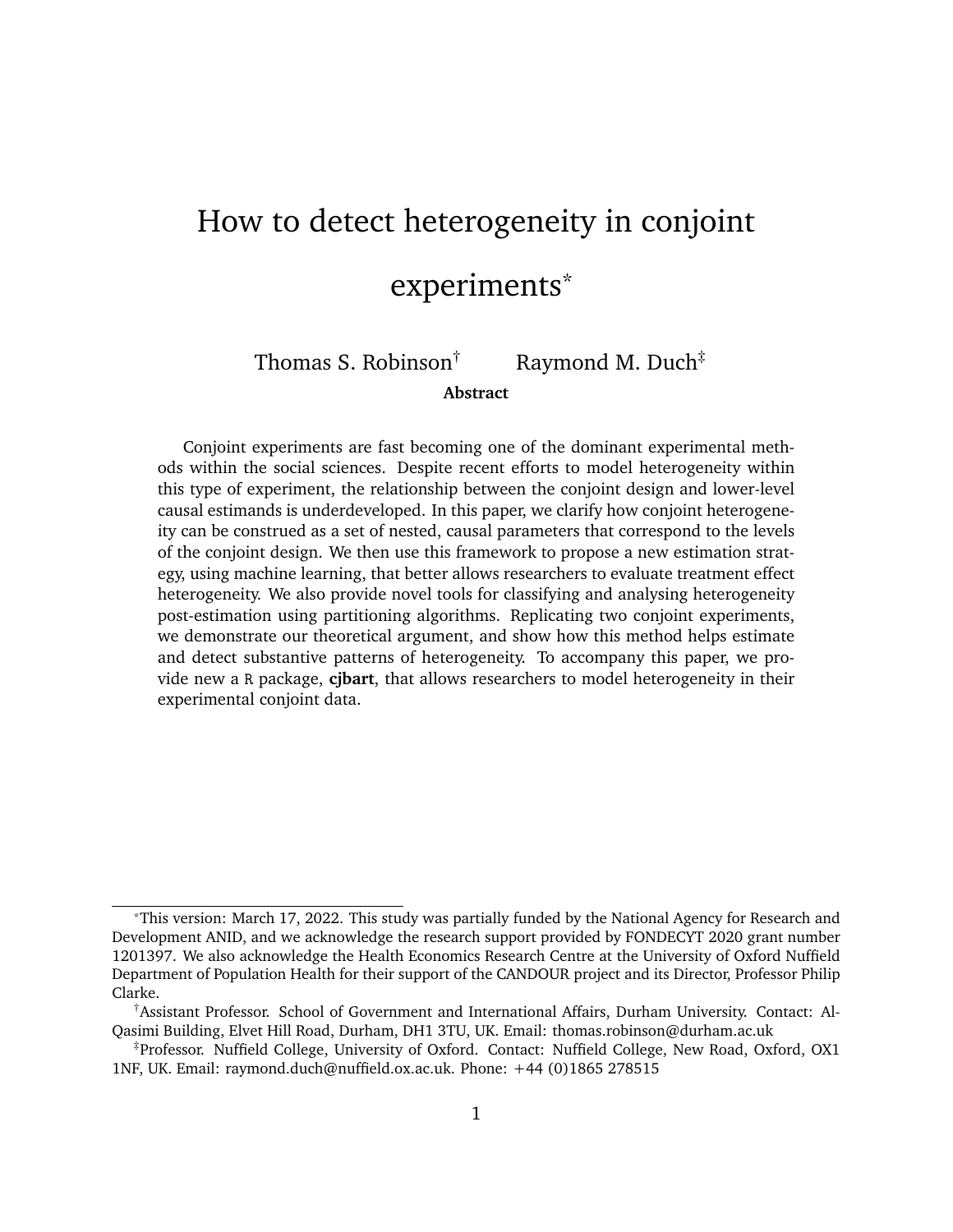<span id="page-11-0"></span>

|  | Subject Round Profile Attribute | $\sim 2.22$                            | $\mathsf{V}$ |      |             |             |
|--|---------------------------------|----------------------------------------|--------------|------|-------------|-------------|
|  | A                               | $\mathcal{I} \mathcal{I} \mathcal{I}$  |              | OMCE | RMCE $\geq$ |             |
|  | В                               | $\mathcal{I} \mathcal{I} \mathcal{I}$  |              |      | <b>IMCE</b> |             |
|  | А                               | $\mathcal{I}(\mathcal{I},\mathcal{I})$ |              |      |             |             |
|  | А                               | 111                                    |              |      |             | <b>AMCE</b> |
|  |                                 |                                        |              |      |             |             |
|  | В                               | $\cdots$<br>$\mathbf{r}$               |              |      |             |             |
|  | A                               | $\cdots$<br>$\cdot$ $\cdot$ $\cdot$    |              |      |             |             |

**Table 1.** Nested causal quantities in a conjoint experiment

The above example reflects the structure of observations in the data collected from a conjoint experiment where the *l*th attribute has two possible levels ("A" and "B"). *y* is the observed forced choice outcome in the experiment. *y<sub>l'</sub>* is the counterfactual *unobserved* outcome where the *l*th attribute is switched. The various causal estimands relate to different nested sets of observations within the data.

of the subjects. In this section, therefore, we propose a three step strategy to recover estimates of the IMCEs.

First, we model the relationship between the forced choice outcome, conjoint attributelevels, and subject-level covariates. This allows us to estimate some function that captures the potentially heterogeneous relationship between the conjoint attributes and subjects' characteristics when making choices in the experiment. Second, we use the trained model to predict counterfactual outcomes at the observation-level from which we can estimate OMCEs. Third, following the nested logic outlined in Section [1,](#page-6-0) we aggregate these OMCE estimates to the level of the individual in order to recover estimates of the IMCEs.

It is worth noting that researchers could use any number of possible estimators to model subject-level heterogeneity in the first step. We provide a specific implementation in this paper and accompanying software that uses Bayesian Additive Regression Trees (BART) [\(Chipman et al. 2010\)](#page-34-5), but other researchers may wish to pursue alternative types of model. To that extent, the general approach detailed here can be considered a metastrategy for estimating individual-level marginal effects in conjoint designs.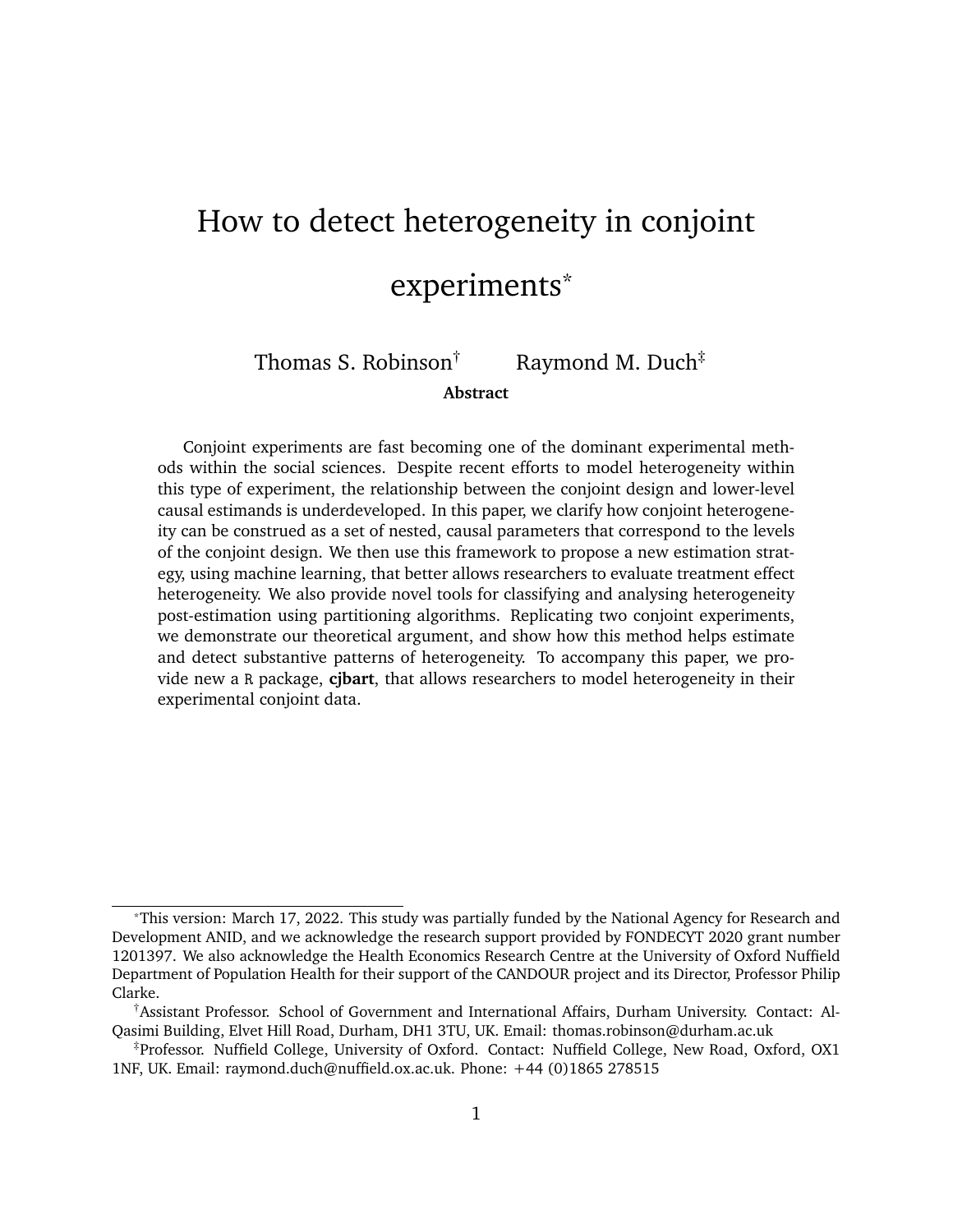One key benefit of this meta-strategy is that *all* data is used when estimating the relationship between observed covariates, attribute-level assignments, and the conjoint outcome. This is in contrast to both subgroup analysis (where effects are modelled for only a smaller number of individuals who share a covariate value) and more recent approaches that recommend running separate models for each individual [\(Zhirkov 2021\)](#page-37-2). Particularly, when modelling each individual separately, the cost constraints on experimental survey length may lead to large imprecision in the estimates. In our proposed method, the model leverages the full support of the data, across all observations, to discover covariate interactions that modify the causal effect at the individual-level. In Section [4](#page-24-0) we demonstrate the comparative performance of our method compared to a subset-based strategy.

Moreover, by using machine learning, this method improves the analysis of potential heterogeneity in two ways. First, it reduces researcher degrees of freedom to arbitrarily run many subgroup analyses, which we would expect to inflate the chances of false positive discoveries. Second, it enables the identification of more complex relationships between variables. Common to many machine-learning methods, the model itself (rather than the researcher) determines the final functional form of the relationship between the supplied predictor variables and the outcome.

#### <span id="page-12-0"></span>**2.1 Parameter estimation**

**Step 1** In the first step, we use BART to model potential heterogeneity in the observed experimental data defined as:

$$
P(Y_{ijk} = 1/\overline{T_{ijk}}; X_i) = f(T_{ijk}; X_i) \quad \hat{f}(T_{ijk}; X_i);
$$

where  $Y_{ijk}$  is the observed binary outcome,  $T_{ijk}$  is the vector of treatment assignments across the L attributes, and  $X_i$  is the vector of covariate information for subject *i* considering profile *j* in round *k* of the experiment. *f* is some unknown true data generating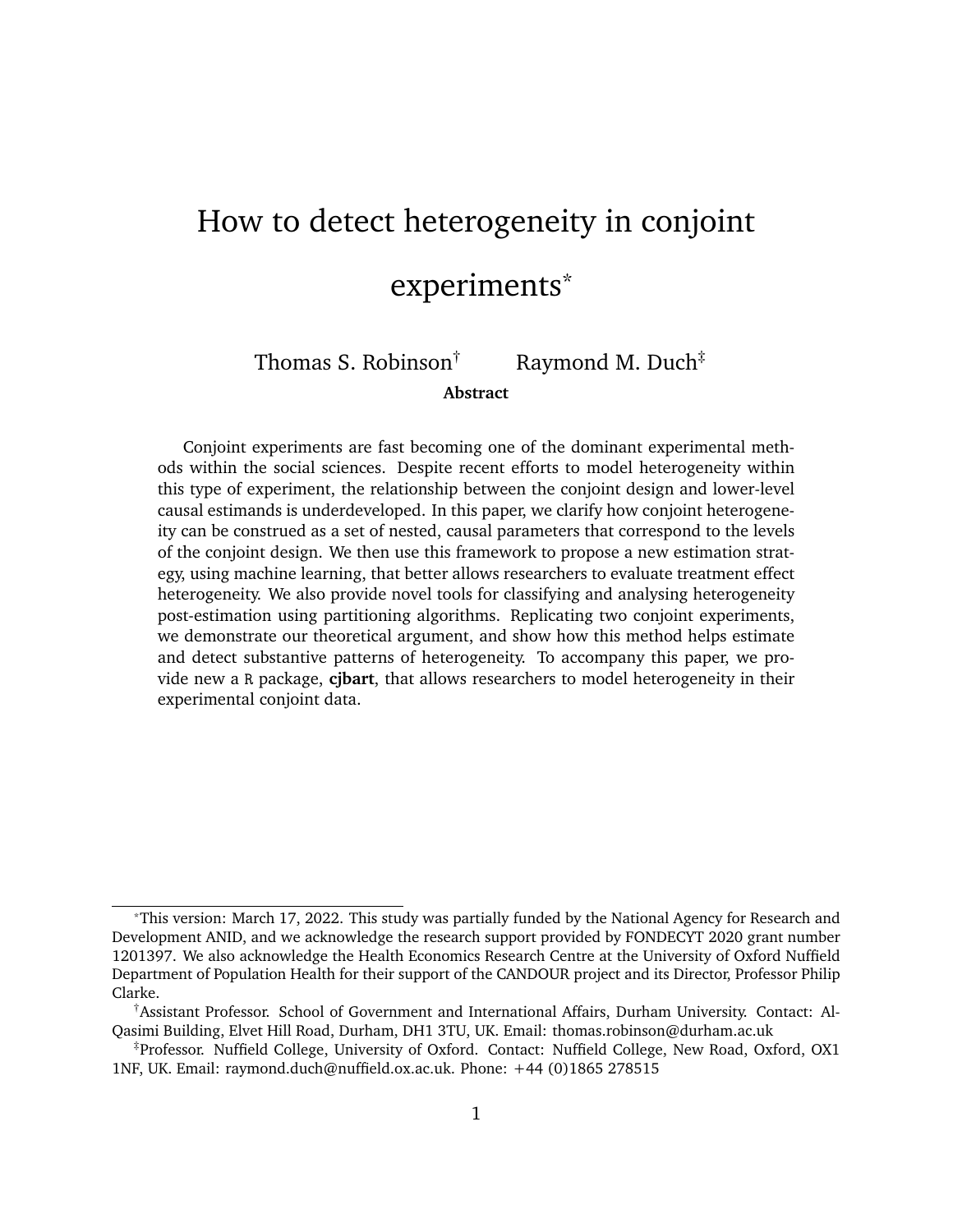process, and  $\hat{f}$  is an estimated model of that function.

BART is a tree-based supervised machine learning strategy which models the response surface by *summing* the predictions of many constrained individual tree models [\(Chipman](#page-34-5) [et al. 2010\)](#page-34-5). Unlike random forest models, the outcome is not the average across a set of complex trees. Instead each tree is a "weak learner" that seeks to explain only the *residual* variance in the outcome not explained by the  $T$  1 other trees. BART models also have convenient Bayesian properties that allow us to recover variance estimates at the IMCE level, which we discuss below.

To estimate the BART model, we supply a matrix of "training" data at the observationlevel. The training data are simply the results of the conjoint experiment. Each row reflects a profile within a round shown to a specific subject. The matrix columns comprise the observed individual decision (0 or 1) regarding that profile; the assigned attribute-levels for each of the  $\angle$  attributes in the vignette (which vary within individuals); and covariate columns that are invariant at the individual-level. During training, the BART algorithm iterates through the trees in the model, many times over, updating the tree parameters to minimize the error between a vector of predictions  $\hat{Y}$  and the observed outcomes Y.<sup>[8](#page-0-0)</sup>

**Step 2** Using the final trained model  $(\hat{f})$ , we predict counterfactual outcomes (i.e. whether the profile was selected or not) changing the value of attribute-levels. Specifically, to recover a vector of OMCE estimates of attribute-level  $l_1$ , we take z draws from the predicted posterior using a "test" matrix which is identical to the training dataset, except each element in the column corresponding to attribute *l* is set to the value  $l_1$ .<sup>[9](#page-0-0)</sup> We then repeat

<sup>&</sup>lt;sup>8</sup>We use a probit-specific version of BART that better handles the binary outcome typical of this type of discrete-choice design. The probit outcomes are transformed back to probabilities prior to the computation of OMCEs.

<sup>&</sup>lt;sup>9</sup>In our software implementation,  $z = 1000$  – the default used in the [Sparapani et al.](#page-36-5) [\(2021\)](#page-36-5) implementation of BART in R. These draws are taken using a Gibbs Sampler, obtained through a Monte Carlo Markov Chain (MCMC) backfitting algorithm. [Chipman et al.](#page-34-5) [\(2010\)](#page-34-5) show that, with sufficient burn-in, these sequential draws converge to the posterior of the true data generating process (p.275).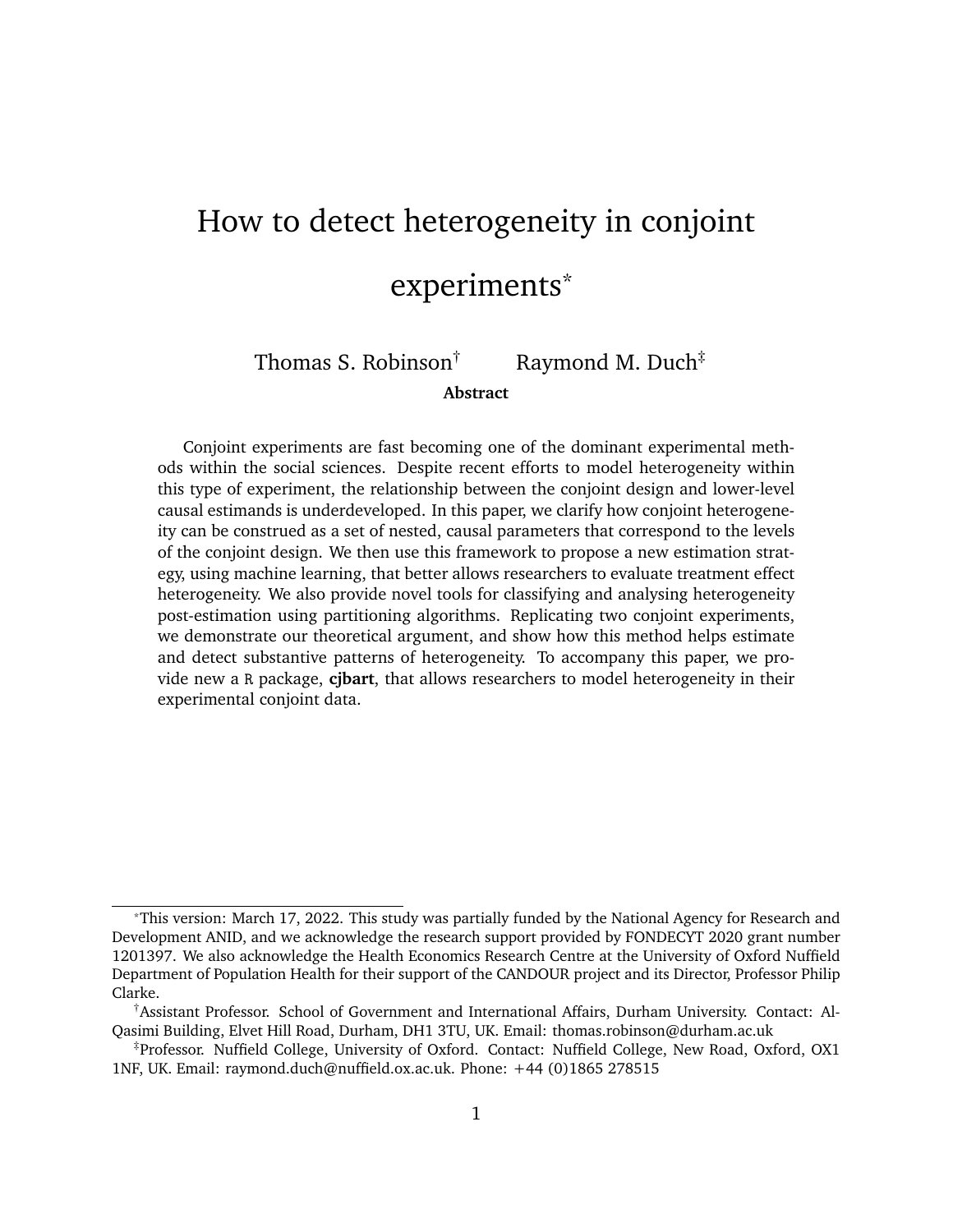this process, except the value of this column is now set to  $l_0$ , the reference category. This process yields two separate matrices of dimensions  $z$   $N$ , which approximate the posterior distribution for each observation for two separate attribute values respectively  $(l_1$  and  $l_0$ ). Subtracting these two matrices yields a single matrix of predicted OMCE estimates – z per observation. Finally, therefore, to recover a parameter estimate of the OMCE, we simply average these z predictions for each observation to yield a vector of observation-level effects:

$$
\text{OMCE} = \frac{1}{Z} \hat{f}(T_{ijkl} = I_1; X_i) \hat{f}(T_{ijkl} = I_0; X_i) :
$$

**Step 3** Finally, consistent with the logic outlined in Section [1,](#page-6-0) the IMCE estimates can then be calculated by averaging the OMCEs for each individual *:* 

$$
IMCE = \lambda_{ii} = \frac{1}{J \ K} \times \times \text{Var}(K)
$$

### <span id="page-14-0"></span>**2.2 Uncertainty estimation**

We can also use the  $z$  N matrix of predicted OMCEs from the BART model to estimate the uncertainty both at the observation and individual level. We propose two separate approaches: a credible interval that allows for a Bayesian interpretation of the parameter uncertainty, and a confidence interval that allows for frequentist inference.<sup>[10](#page-0-0)</sup>

Aggregated credible intervals. The Bayesian approach takes the 1 posterior interval of the OMCE-level predictions. To aggregate this interval to the IMCE level, we concatenate the posterior draws for each OMCE estimate, and take the  $=2$  and  $(1)$  = 2 quantiles of this combined vector. Given that the posterior distribution is a random variable, this credible interval indicates the central 1 proportion of the probability mass for the parameter's posterior. In other words, since the parameter itself is random in the Bayesian

<sup>10</sup>Both strategies are implemented in the accompanying statistical software **cjbart**.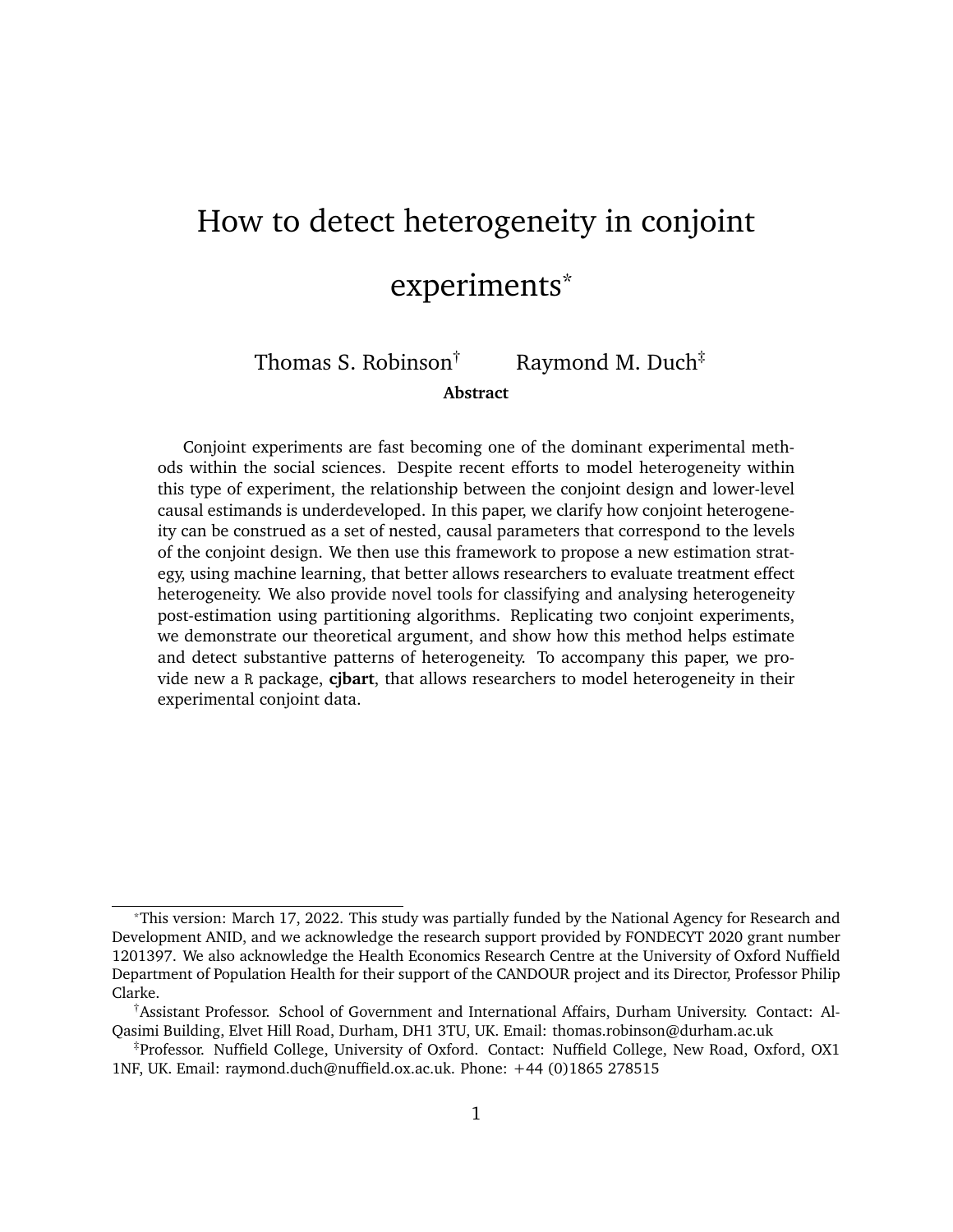framework, we are straightforwardly estimating the range that the parameter will likely fall in.

*Combined parameter estimates*. To make frequentist claims about the parameter estimate, we treat the uncertainty estimation as akin to a multiple imputation problem [\(Rubin](#page-36-6) [2009\)](#page-36-6). The OMCEs reflect individual draws from the IMCE, each with an estimated variance. To calculate the total variance of the IMCE, we can "combine" these estimates as a weighted sum of the within and between variance components:

$$
\sqrt[n]{(\gamma_{ij})} = \sqrt{w} + 1 + \frac{1}{J \ K} \ \sqrt{B}
$$
\n
$$
\sqrt[n]{w} = \frac{1}{J \ K} \ \sqrt[N]{\ \sqrt[N]{y}} \ \sqrt[N]{\ y_{kl}}
$$
\n
$$
\sqrt[N]{B} = \ \frac{(\gamma_{ijkl} - \gamma_{il})^2}{(J \ K)^{-1}}.
$$

The confidence intervals derived from this approach allow users to make claims about the likelihood of any given interval containing the true (non-random) parameter value.

### **2.3 Simulation tests of the estimation strategy**

Using Monte Carlo simulations, we find that our method effectively detects IMCE heterogeneity caused by heterogeneous *preferences*. We simulate a full conjoint experiment in which subjects make choices between two profiles. Each profile contains three conjoint attributes that are randomly assigned one of two values:  $A_1 = fa/bg; A_2 = fc; dg; A_3 =$ fe; fg. To induce heterogeneity, we define subjects' *preferences* over attribute levels as a function of two individual-level covariates – varying this relationship across attributes. The first covariate  $c_1$  is a binary variable drawn from a binomial distribution of size 1 with probability 0.5; the second covariate  $c_2$  is a continuous variable drawn from a uniform distribution with bounds [-1,1].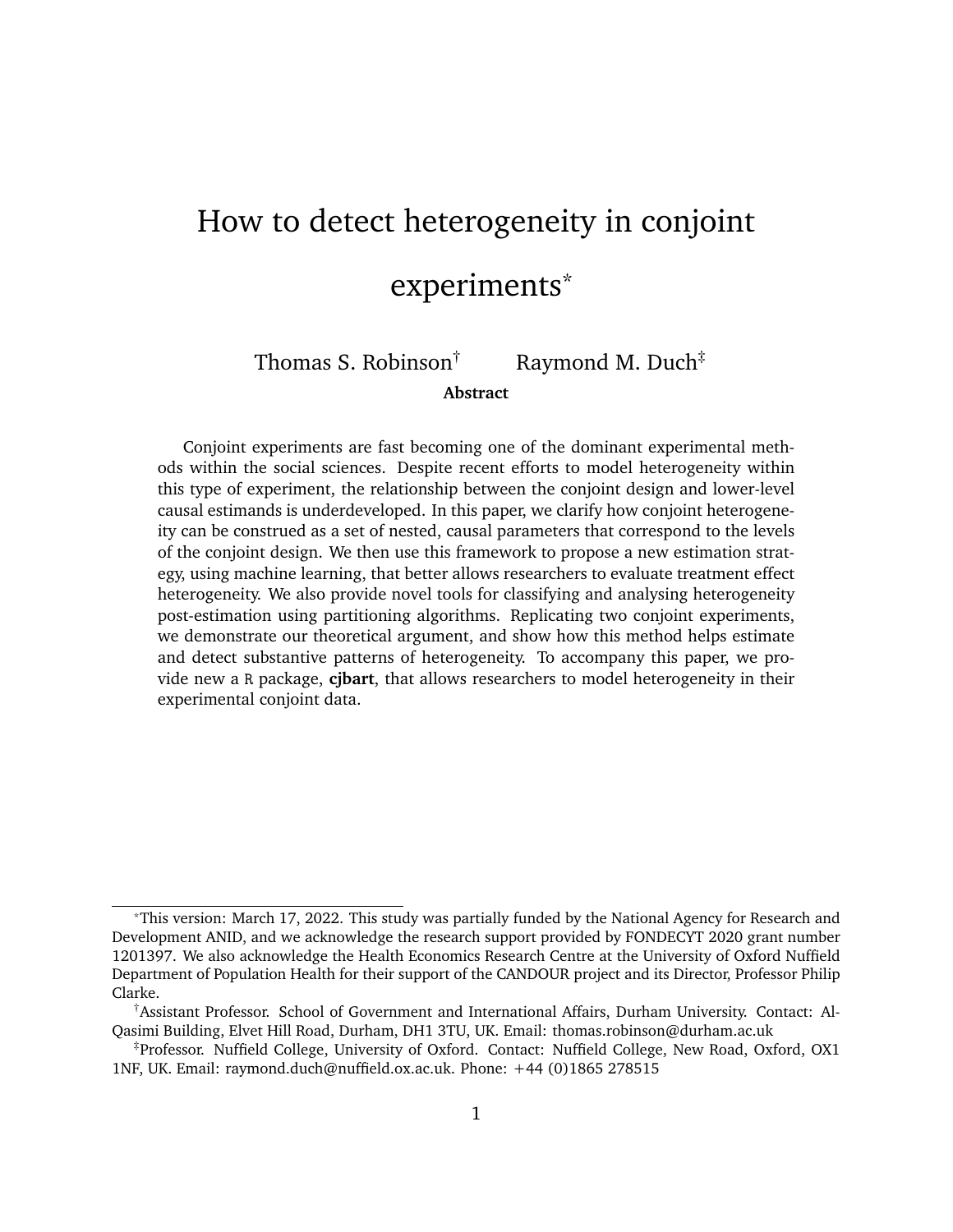We define the change in utility as a result of observing the second level for each attribute as follows:

$$
\sum_{n=1}^{\infty} N(1 - 1; 1) \quad \text{if } c_1 = 1
$$
  
\n
$$
\sum_{n=1}^{\infty} N(1 - 1; 1) \quad \text{otherwise.}
$$
  
\n
$$
U_{A_2} \quad N(1 - jc_2 \quad 0:2j; 1)
$$
  
\n
$$
U_{A_3} \quad N(1 - 0; 1) \quad \text{otherwise.}
$$

We then simulate the conjoint experiment run on 500 subjects, for 5 rounds each, in which individuals choose between 2 profiles. For each observation, we calculate the utility for subject *i* given profile *j* in round  $k$  as:

$$
U_{ijq} = I(A_1 = b) \qquad U_{A_1} + I(A_2 = d) \qquad U_{A_2} + I(A_3 = f) \qquad U_{A_3} + \frac{1}{2}I_{A_1} + \frac{1}{2}I_{A_2} + \frac{1}{2}I_{A_3}
$$

where  $N(0/0.0005)$  adds a small amount of noise to each utility calculation (to prevent exact draws).

For each round  $j$  that subject  $i$  sees, the profile that yields the higher change in utility is "chosen" ( $Y = 1$ ), and the other is not ( $Y = 0$ ). Therefore, we mimic the technical dependence between observations that forms the basis of the discrete choice design.

Given this specification, the BART estimation strategy should predict heterogeneous IMCEs for the first two attributes (A1 and A2) but not for the last attribute (A3). Moreover, when we inspect the correlation between IMCEs and the covariate  $c_1$  we should find that the IMCEs for A1 are positive when  $c_1 = 1$ , but negative when  $c_2 = 0$ . We should not observe a correlation between  $c_1$  and the continuous heterogeneity in A2.

Figure [2](#page-17-0) demonstrates the results of this experiment. Our strategy effectively discovers heterogeneous IMCEs when the heterogeneity over preferences is a function of a binary variable – the positive and negative preferences perfectly correspond to the values of this covariate. Conversely, in the third facet, the completely random assignment of utility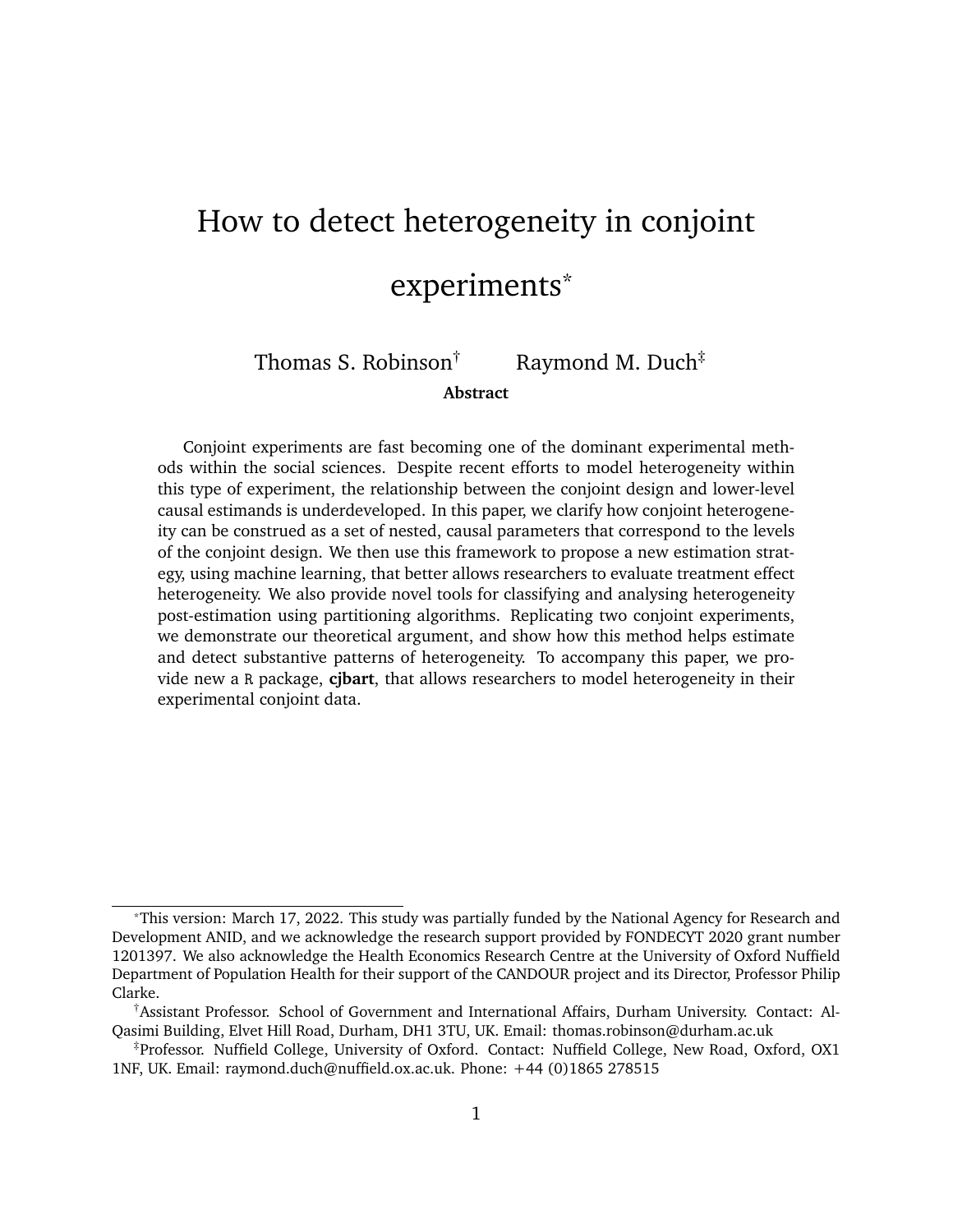**Figure 2.** Detecting heterogeneity in IMCEs using simulated conjoint data derived from preferences over profiles

<span id="page-17-0"></span>

Point estimates of the IMCEs for 500 subjects shown with 95% Bayesian intervals (as described in Section [2.2\)](#page-14-0)

across individuals yields no sign of heterogeneity in IMCEs nor correlation between  $c_1$  and the size of effects.

Importantly, the model also effectively discovers heterogeneity in the IMCE for A2 but does not exhibit correlation with  $c_1$ . This separation between heterogeneity detection and its correlation with covariates is important. Under a conventional, subsetting strategy, the analyst would likely also note that conditional AMCEs for A2 do not covary with  $c_1$ . However, they would not be able to tell, subsetting based on  $c_1$ , that there is substantial heterogeneity to the marginal component effect. We conjecture that as the complexity of the covariance between covariates and IMCEs increases it will become harder for the analyst to adequately pre-specify models that would be capable of detecting this heterogeneity.

Over 100 simulations of this exercise, we calculate the correlation between the covariate  $c_1$  and the three distributions of IMCEs pertaining to the three attributes respectively. On average, the correlation between  $c_1$  and A1 is 0.998. By comparison, the average cor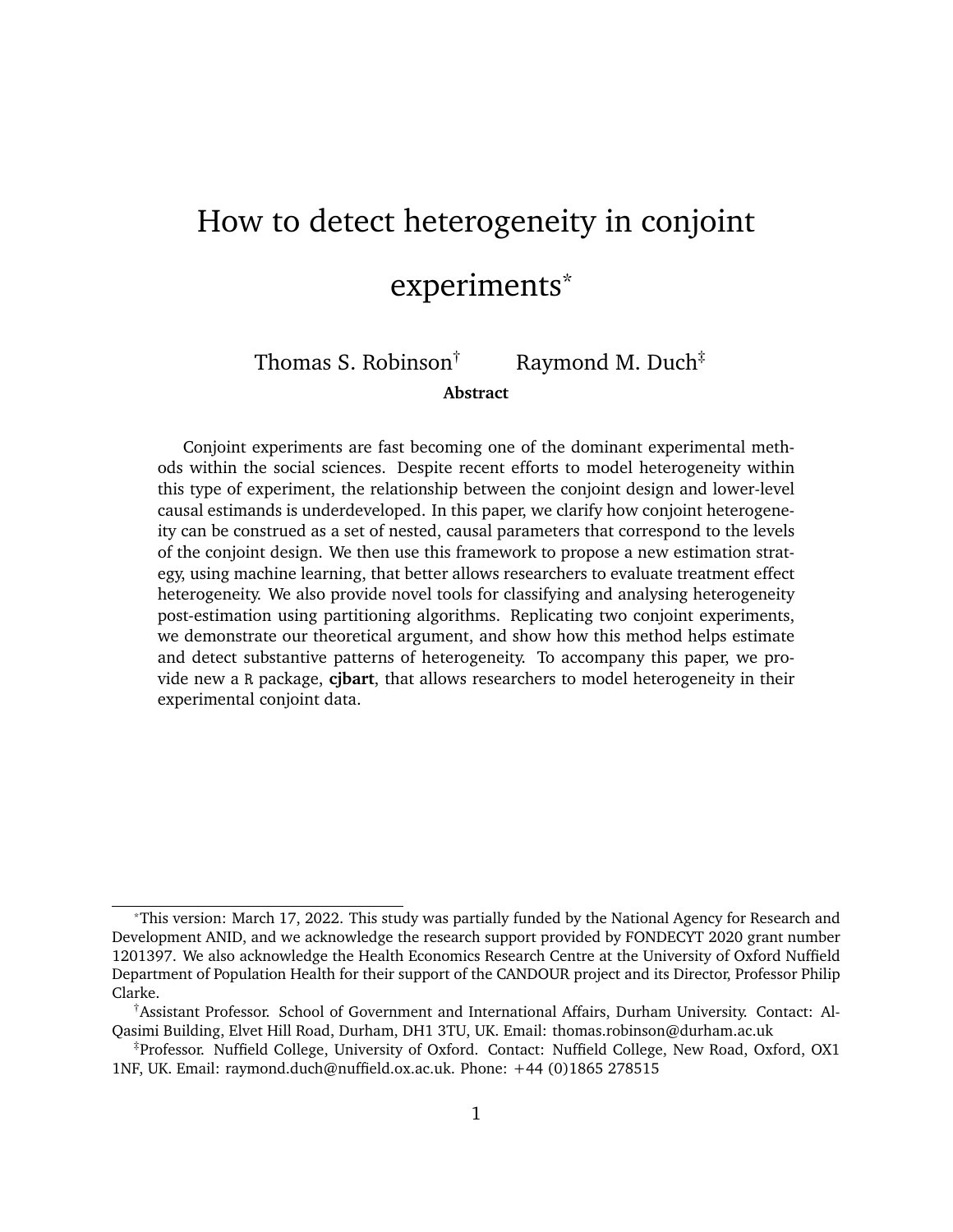relation between  $c_1$  and A2 and A3, where *a priori* neither are related to  $c_1$ , are 0.002 and 0.004 respectively.

We extend this discussion of the simulated performance of our method in the Appendix. In Section [B1](#page-39-0) we demonstrate that the estimation method exhibits good predictive accuracy when IMCEs themselves are simulated across DGPs of varying form and complexity. We also find that our two variance estimation strategies both exhibit good coverage of the 95% interval (Section [B2\)](#page-43-0). Finally, we test whether RMCEs can be used to detect whether effects are serially correlated by round (a violation of a conjoint experiment's assumptions) in Section [B3.](#page-48-0)

### **2.4 Applied test of BART-estimated AMCEs**

In Section [1](#page-6-0) we note that the AMCE can be considered the double aggregation of the hypothetical observation-level effects. As an applied sense check of our method, we demonstrate this empirically using data from an archetypal conjoint experiment by [Hainmueller](#page-35-6) [et al.](#page-35-6) [\(2013\)](#page-35-6). In the experiment U.S. subjects made a series of forced choices between two profiles describing potential immigrants, indicating which they would prefer to admit. The attributes presented in the profiles reflected traits hypothesized to matter in typical immigration decision making, including the migrant's profession, country of origin, and language skills.

We compare the *average* marginal component effects estimated by a linear probability model (the conventional estimating strategy) to the AMCEs recovered by averaging over the IMCEs estimated using our heterogeneous effects strategy. We expect to see similar estimates across both strategies. Full estimation details are provided in Appendix Section [C.](#page-51-0)

Figure [3](#page-19-0) compares the point estimates of the AMCE under our BART strategy and those of the conventional linear probability model approach. For all but one coefficient, we see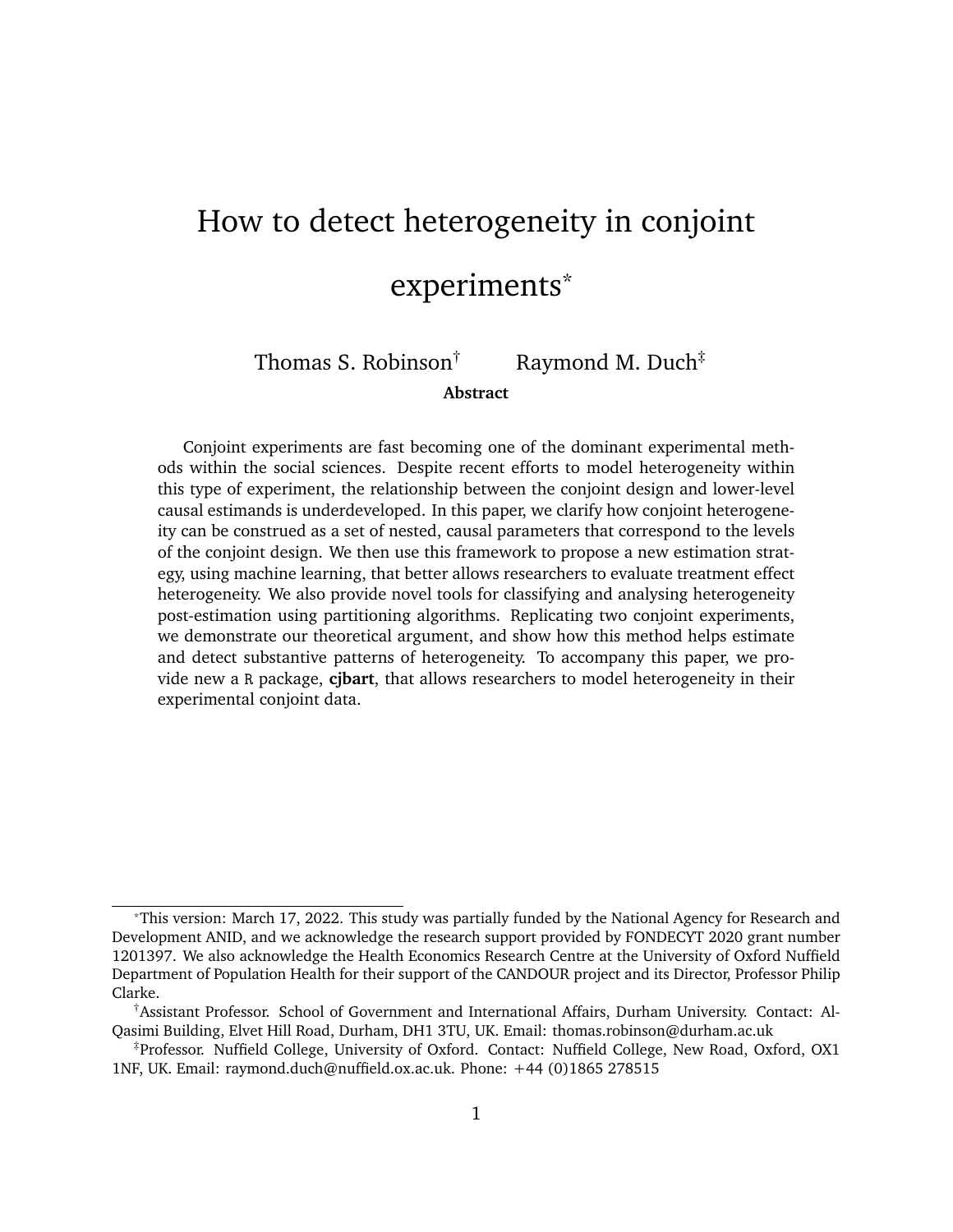that the predicted effects are very similar. This is strong *prima facie* evidence that the BART model is appropriately estimating the response surface: the individual-level effects do, in aggregate, reflect the parametric estimation of the AMCE. The only coefficient for which there is disagreement between the two strategies is the 'seek better job' migration motivation level – this is because the linear probability model failed to recover an estimate due to co-linearity with the reference category. Interestingly, the flexibility of BART allows us to recover a point estimate for this parameter.



<span id="page-19-0"></span>

The off-diagonal point on this line is for the attribute-level 'seek better job' which could not be recovered from the parametric model due to colinearity with the reference category.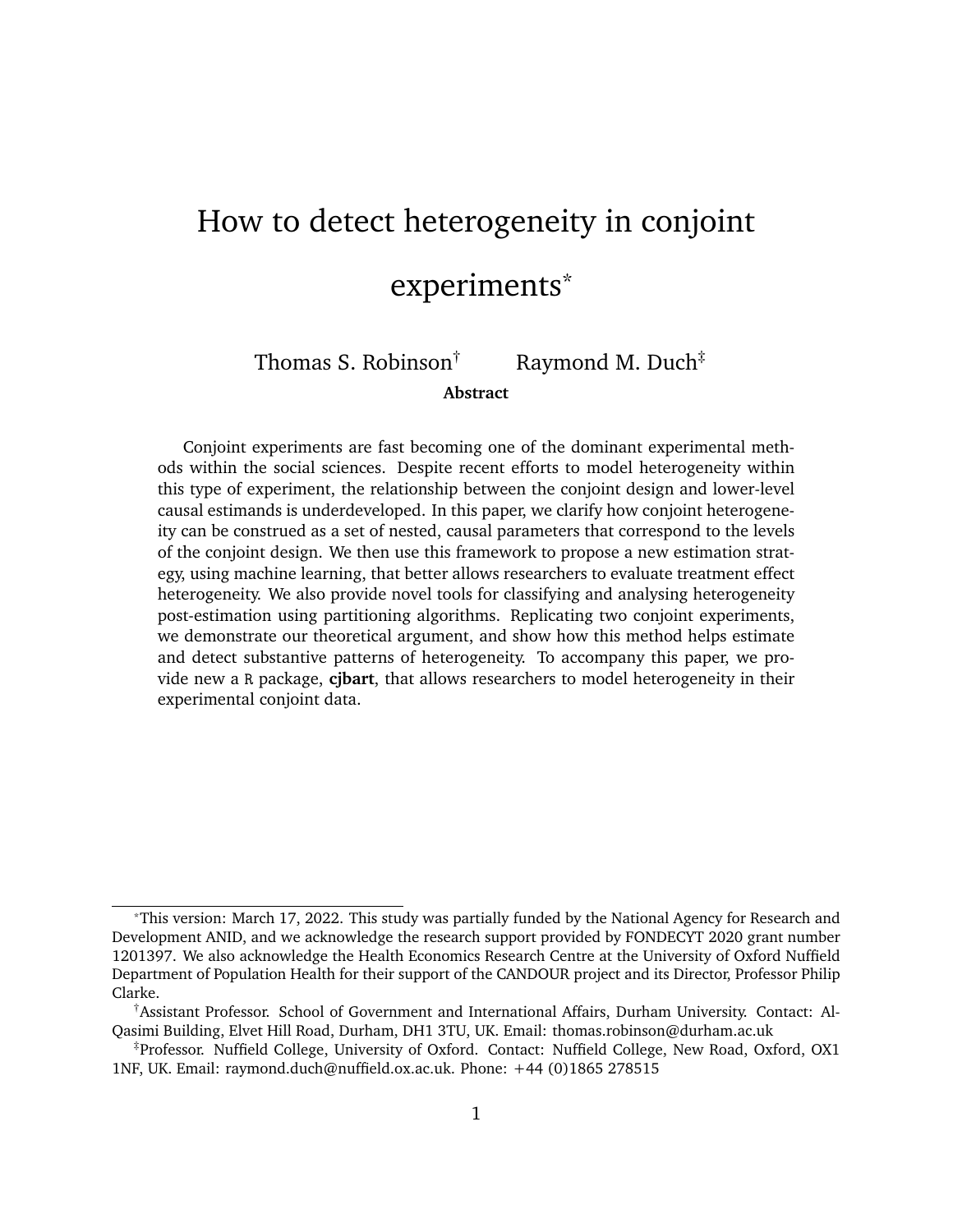# <span id="page-20-0"></span>**3 Comparing Sources of Heterogeneity**

A particular attraction of heterogeneous effects estimation is that we are able to test whether treatment effects differ at the individual-level. To date, however, we have lacked principled methods of characterising any observed heterogeneity. In this section, we therefore propose two tools researchers can use to systematically recover indicators of *which* covariates are driving heterogeneity in the marginal treatment effects and the interactions between variables.[11](#page-0-0) Both tools rely on tree-based learning methods to group the predicted IMCEs based on covariate information. In general, tree-based modelling approaches are well suited to this type of problem since they work by partitioning the outcome variable into clusters (or terminal nodes) where the differences in outcomes between members of the same cluster are as small as possible [\(Breiman et al. 1984\)](#page-34-6).

We first introduce a standardised variable importance (VIMP) measure that summarises how well different covariates predict each distribution of IMCEs. This standardised measure can be used to explore the potential sources of heterogeneity in the marginal component effects systematically across all attributes in the experiment. Second, we show how single regression trees can subsequently be fit to better inspect the determinants of heterogeneity for specific attribute-levels of interest. This second step builds on the VIMP analysis by using the tree's decision rules to identify clusters, defined by subject covariates, that best define this heterogeneity. For each cluster, researchers can recover the conditional marginal component effect and thus also analyse the extent of heterogeneity in the treatment effects.

<sup>11</sup>Both tools are implemented in our R package **cjbart**.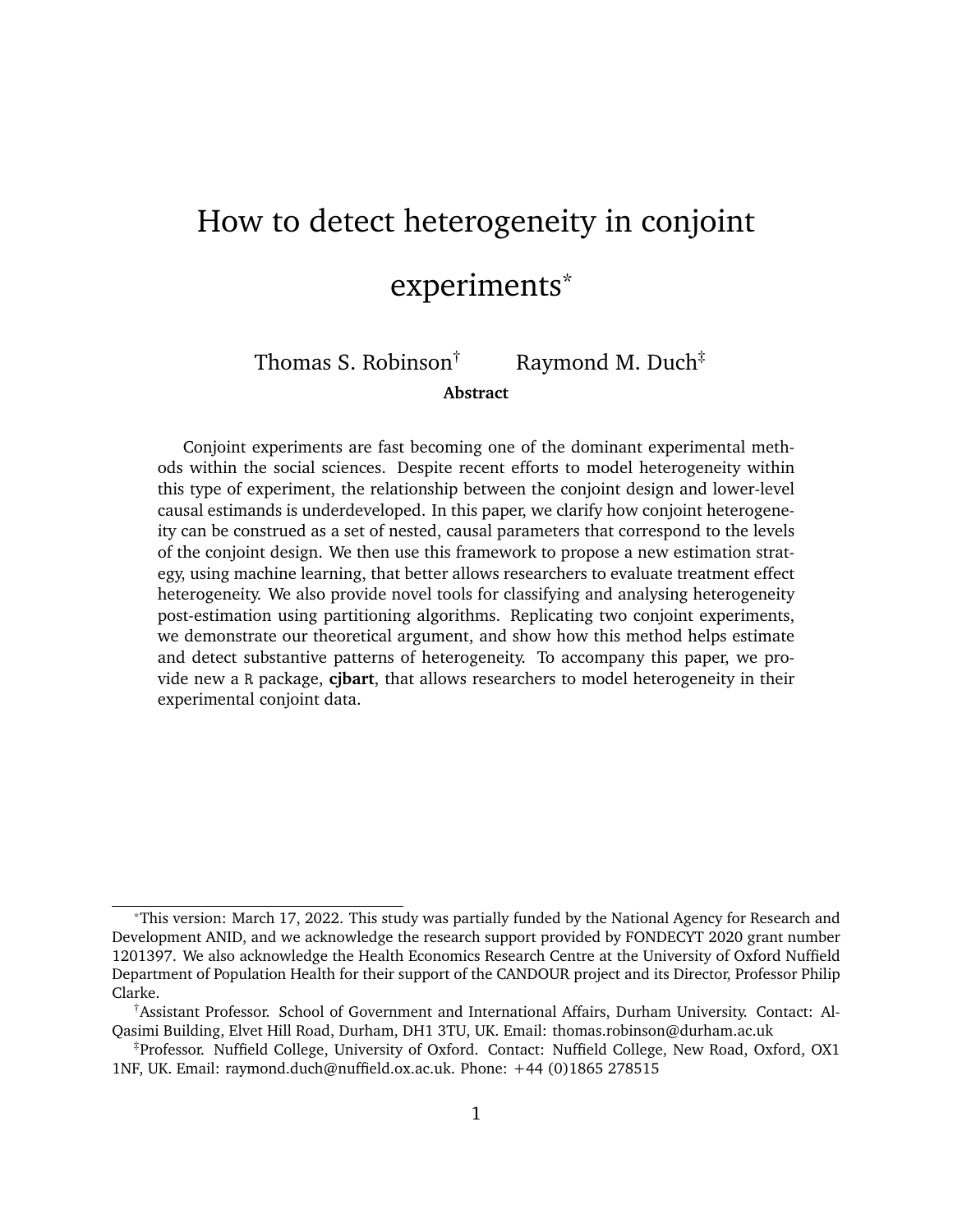### <span id="page-21-0"></span>**3.1 Random forest variable importance**

Our first tool summarises which covariates matter for predicting differences in the IMCE distributions for all attribute-levels in a conjoint experiment. We use random forests to estimate the relationship between the predicted IMCEs and subject-level covariates. Random forests operate by estimating many separate decision-trees, where the training data is bootstrapped across trees, and each tree considers only a random subset of variables. The result is an ensemble model that is less prone to bias [\(Breiman 2001\)](#page-34-7). We then use variable importance metrics recovered from the trained random forest to identify variables that are particularly predictive of heterogeneity. In turn, these variables can drive subsequent analyses which we present in Section [3.2.](#page-22-0)

More formally, for each attribute-level, we train a random forest to model the heterogeneity in the predicted IMCE distribution. We use bold notation here to denote that we are estimating a vector of IMCEs, using a matrix of subjects' covariate information  $(X)$  as the predictor variables:

$$
\wedge_{ii} \quad \hat{f}^{\rm RF}(\boldsymbol{X}):
$$

Once this model has been trained, we then recover variable importance measures (VIMPs) – a common form of model analysis for tree-based methods – to understand which covariate dimensions are most useful for partitioning the data [\(Archer and Kimes 2008\)](#page-34-8). In general, VIMP measures work by deliberately permuting a predictor variable and measuring how much this random noise degrades the performance of the model. A higher degradation of performance is indicative that the variable in question is more predictive of the outcome. For our purposes, we use VIMP scores to measure how well the included subject covariates predict each vector of IMCEs. Higher importance scores suggest that partitioning the IMCEs on these variables is informative.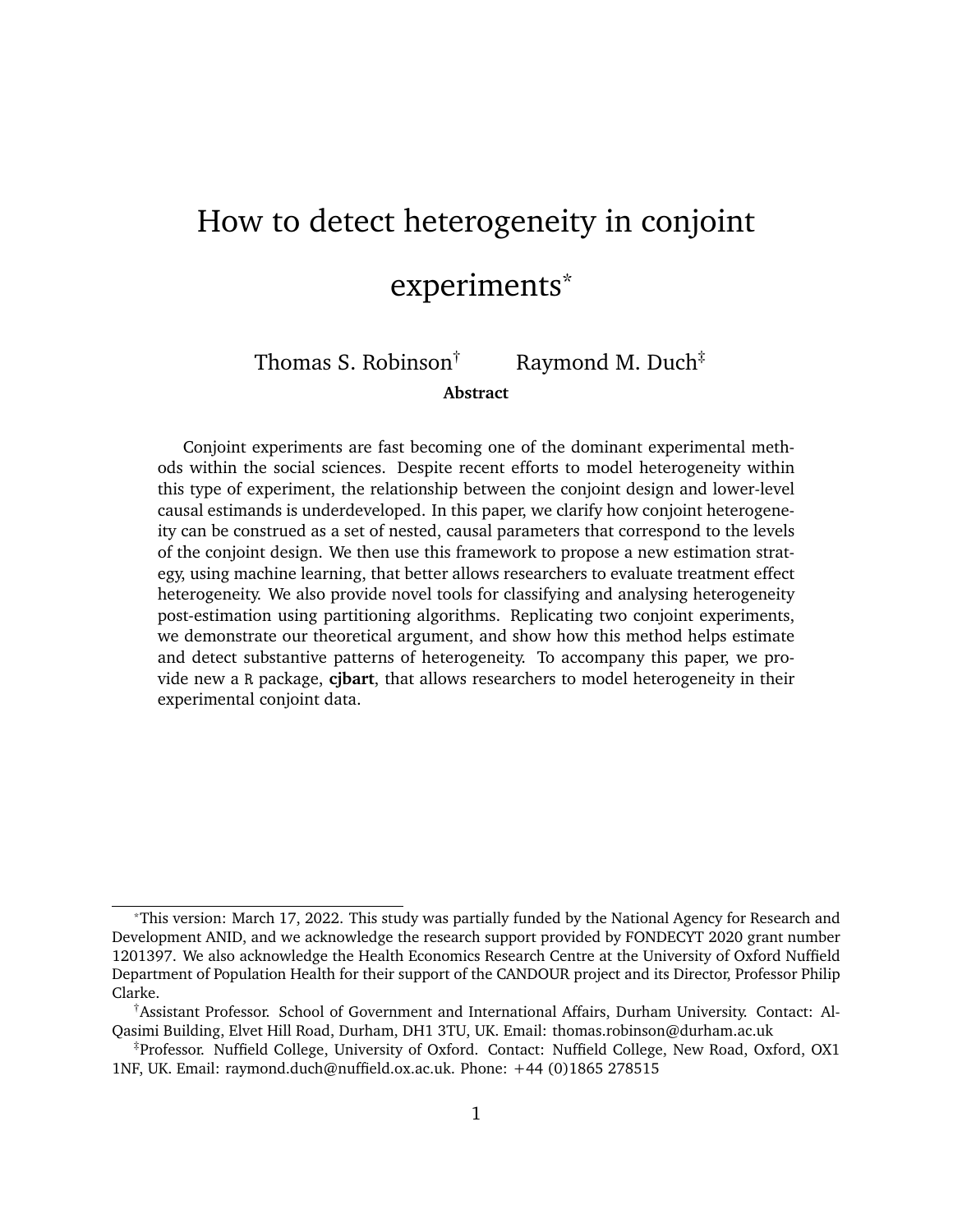Standard permutation-based variable importance measures are known to suffer from significant bias, particularly when variables are measured on different scales or, in the case of nominal variables, have different numbers of categories [\(Strobl et al. 2007\)](#page-37-4). We therefore use a recent adaptation of VIMPs that permutes the *assignment* of observations down the tree rather than the value of the observations [\(Ishwaran and Lu 2019\)](#page-36-4). Under this strategy, whenever a tree splits on the target variable the observation is randomly assigned to a child-node. Moreover, this VIMP measure allows one to recover bias-corrected variance estimates of VIMP scores, by using delete-d jackknife estimation (see [Shao and](#page-36-7) [Wu 1989\)](#page-36-7).

The importance of different subject-level covariates may differ dependent on the specific attribute-level in question. We therefore recover separate VIMP scores for each IMCE separately. In practise, we recover a VIMP importance score for each combination of covariate and attribute-level, allowing us to plot a heatmap of variable importance across the design as a whole. In Section [4](#page-24-0) we demonstrate how this schedule of VIMP scores can be analysed to understand what drives heterogeneity for each attribute-level in the conjoint experiment.

### <span id="page-22-0"></span>**3.2 Single decision tree partitioning**

The random forest VIMP tool compares how well subject-level covariates predict each IMCE distribution. Given its reliance on random forests, however, it is less useful for substantively interpreting the partitioned IMCE space. The final model contains many trees, where each individual tree only considers a random subset of variables and a bootstrap sample of the data. We therefore propose a complementary tool that fits a single decision tree on an attribute-level of interest. Like the random forest model, the single-tree model recursively partitions the vector of IMCEs using a matrix of covariate information. Unlike the random forest method, since only one model is fit the individual splitting rules from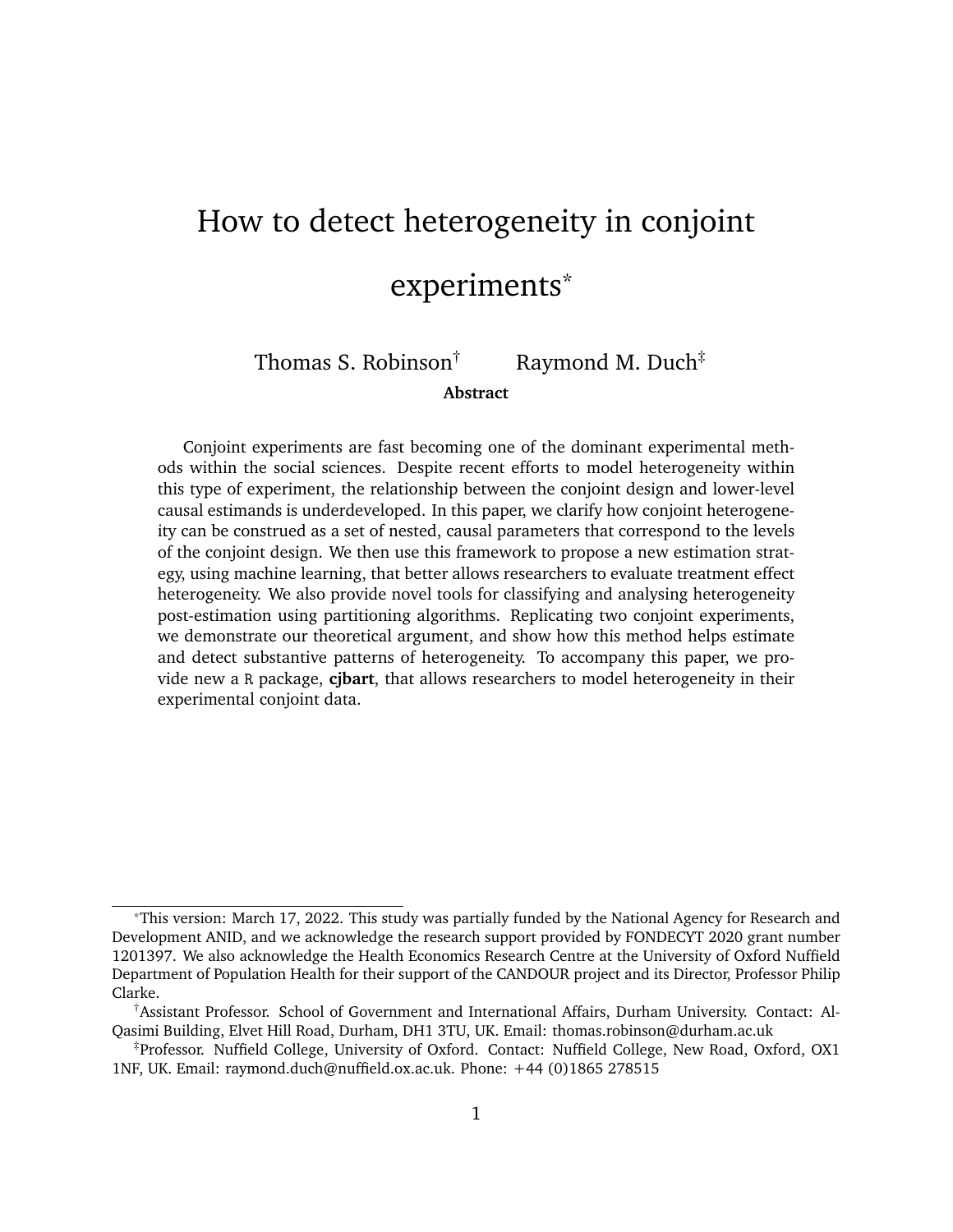this tree can be directly interpreted and used to inspect the heterogeneity in the IMCEs.

Single tree models typically fit many splits to the data, making interpretation difficult. This feature reflects the inherent trade-off in machine learning methods between the complexity of the fit model and the risk of mispredicting observations. In other words, a more complex tree may reduce prediction error (in training) but the incurred complexity reduces the variance of the model (leading to overfitting). Therefore, to ensure the tree is interpretable, we follow the convention of "pruning" the fit model. Since the partitioning is recursive and "greedy", we know that earlier splits in the tree are those that provide the greatest leverage over differentiating observations.<sup>[12](#page-0-0)</sup> By removing later splits, pruning has the effect of paring back the cluster definitions (i.e. the combination of decision rules) to a more parsimonious level.

In practice, trees are pruned by setting a complexity parameter (cp). In the case of continuous outcomes, this determines the minimum increase in the overall  $R^2$  of the model needed in order for a split to be kept in the model [\(Therneau et al. 1997\)](#page-37-5). For the purpose of interpreting IMCE heterogeneity, we find that a complexity parameter of about 0.02 is sufficient to constrain the decision-tree to a depth that is substantively meaningful – yielding about 2 - 3 levels of partitioning.

Post-pruning, we can use the fit model to describe the underlying heterogeneity in the IMCE distribution. One very useful feature of decision trees is that, in this context, the terminal nodes reflect the conditional average marginal component effects defined by the splitting rules in the tree. This is similar to estimating marginal component effects for specific subgroups. Crucially, unlike manual subsetting approaches where subgroups have to be specified *a priori*, with a decision tree the clusters are *discovered* during model fitting

 $12$ In a recursive partitioning algorithm, the first split selects that variable (and cutting point) which minimizes the loss function associated with the resulting two partitions of the data. This process is then repeated for each child node, holding fixed the initial split. The fact that the parent split is not re-evaluated once the next layer of decision rules are determined means that the algorithm is "greedy".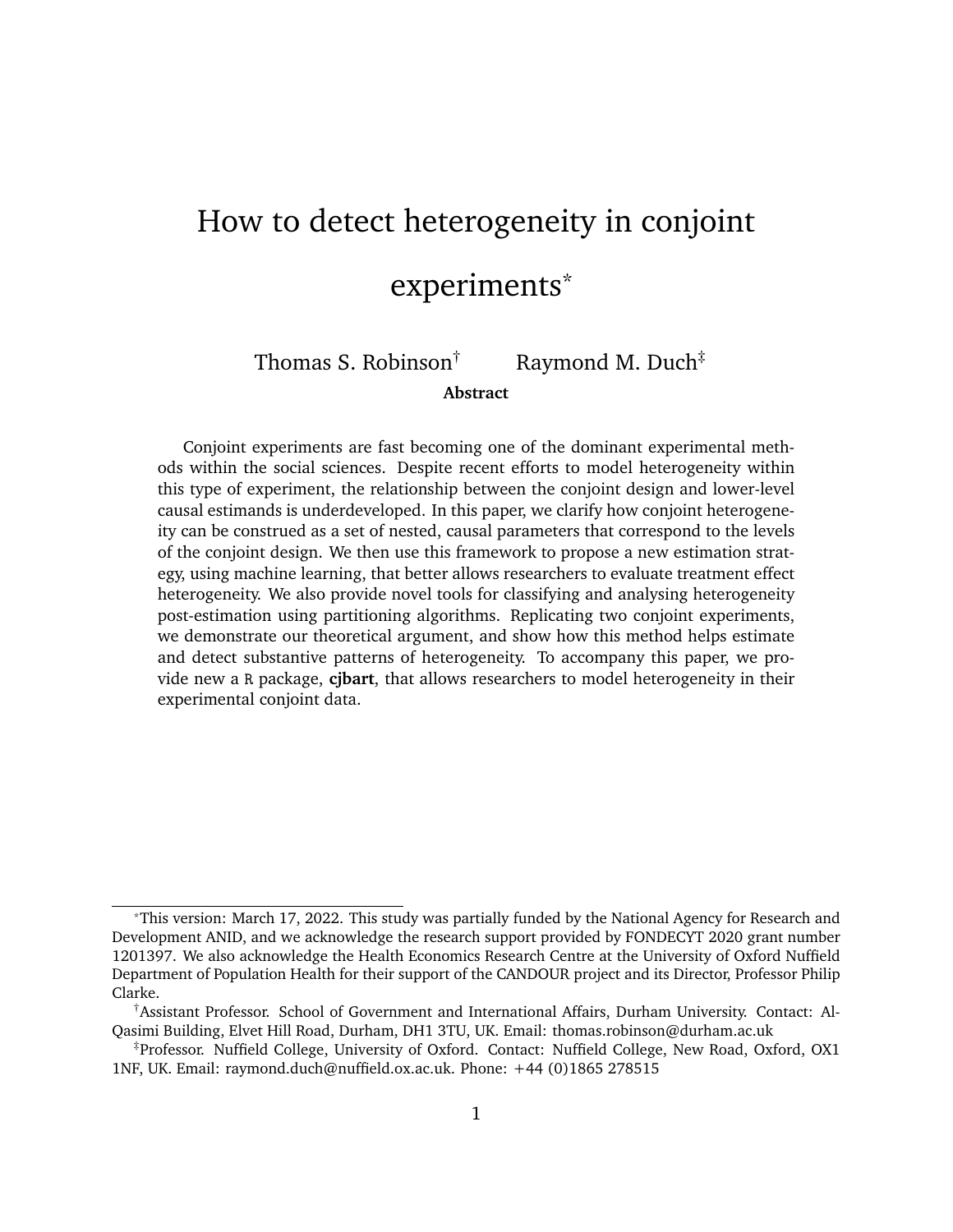itself. This is particularly useful since the tree, splitting sequentially on multiple variables, may define complex groups. For example, it may find a stronger effect for subjects aged under 25 years old *and* who are ideologically left-leaning compared to left-leaning but older respondents. We illustrate this approach in the next section.

# <span id="page-24-0"></span>**4 Analysing heterogeneity in a multi-national conjoint experiment**

In this final section, we consider an application of the framework and estimation strategy outlined in Sections [1](#page-6-0) and [2.](#page-10-0) We analyse causal heterogeneity in a very large conjoint dataset that encompasses a diverse group of subjects surveyed from 13 countries, and then compare our approach to a recent alternative strategy proposed in [Zhirkov](#page-37-2) [\(2021\)](#page-37-2).

**Detecting heterogeneous effects** Our data is taken from the [Duch et al.](#page-35-7) [\(2021\)](#page-35-7) multinational study on Covid-19 vaccine prioritization. This experiment asks subjects to choose which of two hypothetical individuals should be given priority for a Covid-19 vaccine. Each profile displays five attributes – the recipients' vulnerability to the virus, likely transmission of the virus, income, occupation, and age – and all values are totally randomly assigned. Subjects make a total of 8 choices in the experiment. The data also contains information on *subjects*' country of origin, age, gender, ideology, income, education, hesitancy over vaccination, and measures of their willingness to pay for a vaccine.

The original study finds consistent AMCEs across all the countries surveyed. Nevertheless, it is reasonable to suspect that these AMCEs may mask heterogeneity with respect to individual-level covariates. This experiment is particularly suited to a study of heterogeneous effects, since with approximately 250,000 observations in total and harmonised covariate information across countries, there is ample data to model complex relationships (at the cost of computational intensity). To take advantage of the diversity of our data,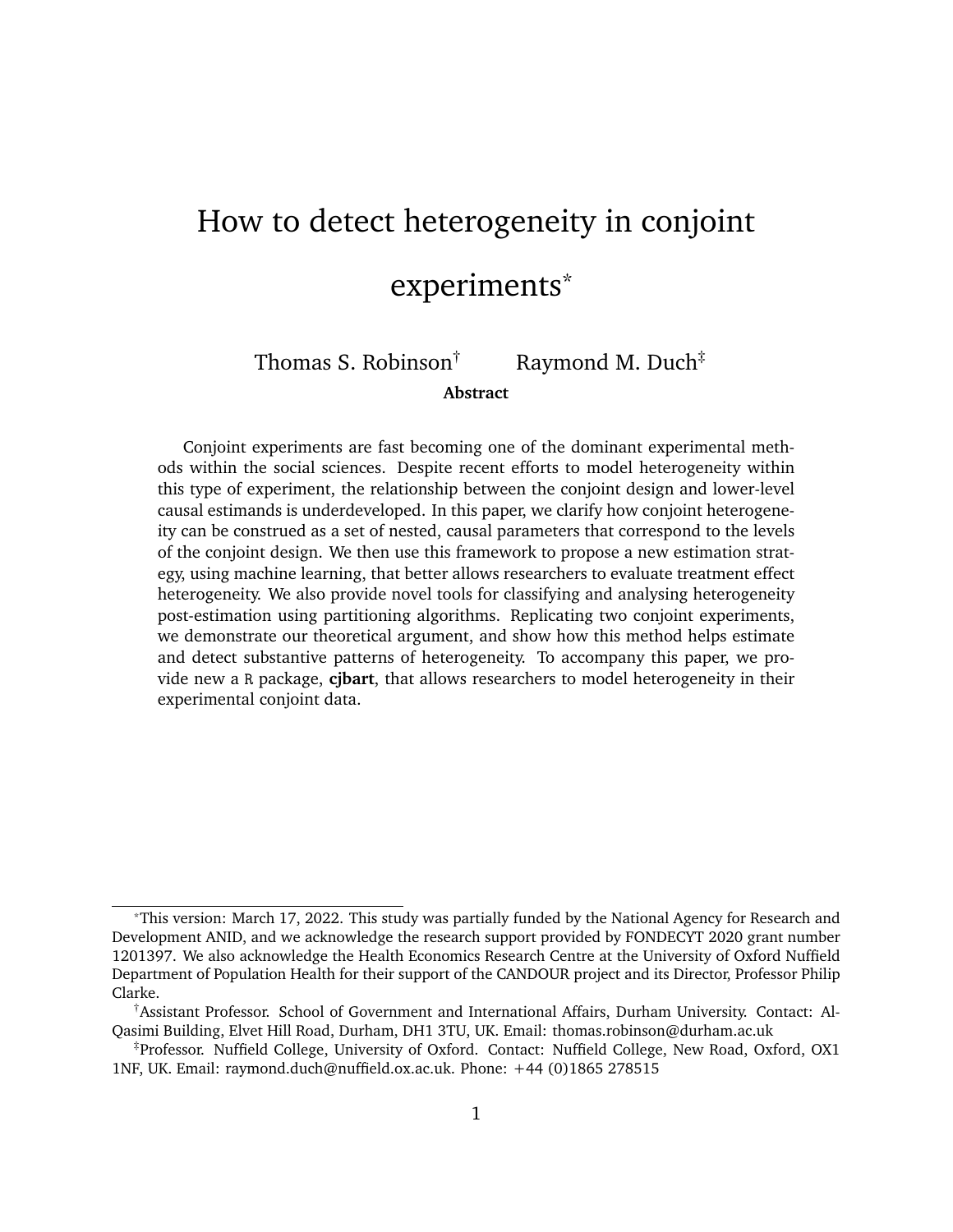we train a BART model on all five conjoint attributes and the set of covariate information for each profile using **cjbart**, using all observations from the 13 countries surveyed in the experiment. From this model, we automatically recover a schedule of IMCE estimates for each attribute-level.

With multiple covariates, however, systematically identifying the drivers of heterogeneity is difficult. This is particularly acute in the case of conjoint experiments where we have separate IMCE vectors for each attribute-level, which means researchers are faced with a dense schedule of predicted effects. We address this challenge by using the tree-based measure of variable importance, as discussed in Section [3.1.](#page-21-0)

We use our proposed VIMP tool as the first step in identifying plausible sources of heterogeneity in the schedule of IMCEs estimated from the [Duch et al.](#page-35-7) [\(2021\)](#page-35-7). The method estimates a standardised importance score for each combination of the 10 covariates and 16 attribute-levels in the conjoint design. Figure [4](#page-26-0) provides a graphical summary of how well each covariate predicts the attribute-levels in the [Duch et al.](#page-35-7) [\(2021\)](#page-35-7) conjoint. Clearly, the country of a respondent is a highly predictive factor across most attribute-levels in the model. This is perhaps unsurprising, given the diversity of contexts considered and differing levels of Covid-19 infections at the point the experiment was fielded.

Most interestingly, some subject-level variables appear to condition IMCEs for specific attributes. For example, while subjects' age is not a particularly important predictor of heterogeneity across most attributes, it is very predictive when considering the age of the potential vaccine recipient. In general, this suggests that whether one is willing to prioritise individuals based on age may well be driven by one's own age (which we explore in more detail below), and second that this is perhaps most important for the 65 year old label where the risks of Covid-19 begin to become more severe.

Similarly, ideology appears particularly important when partitioning the IMCEs related to the potential vaccine recipient's income. This finding accords with conventional expec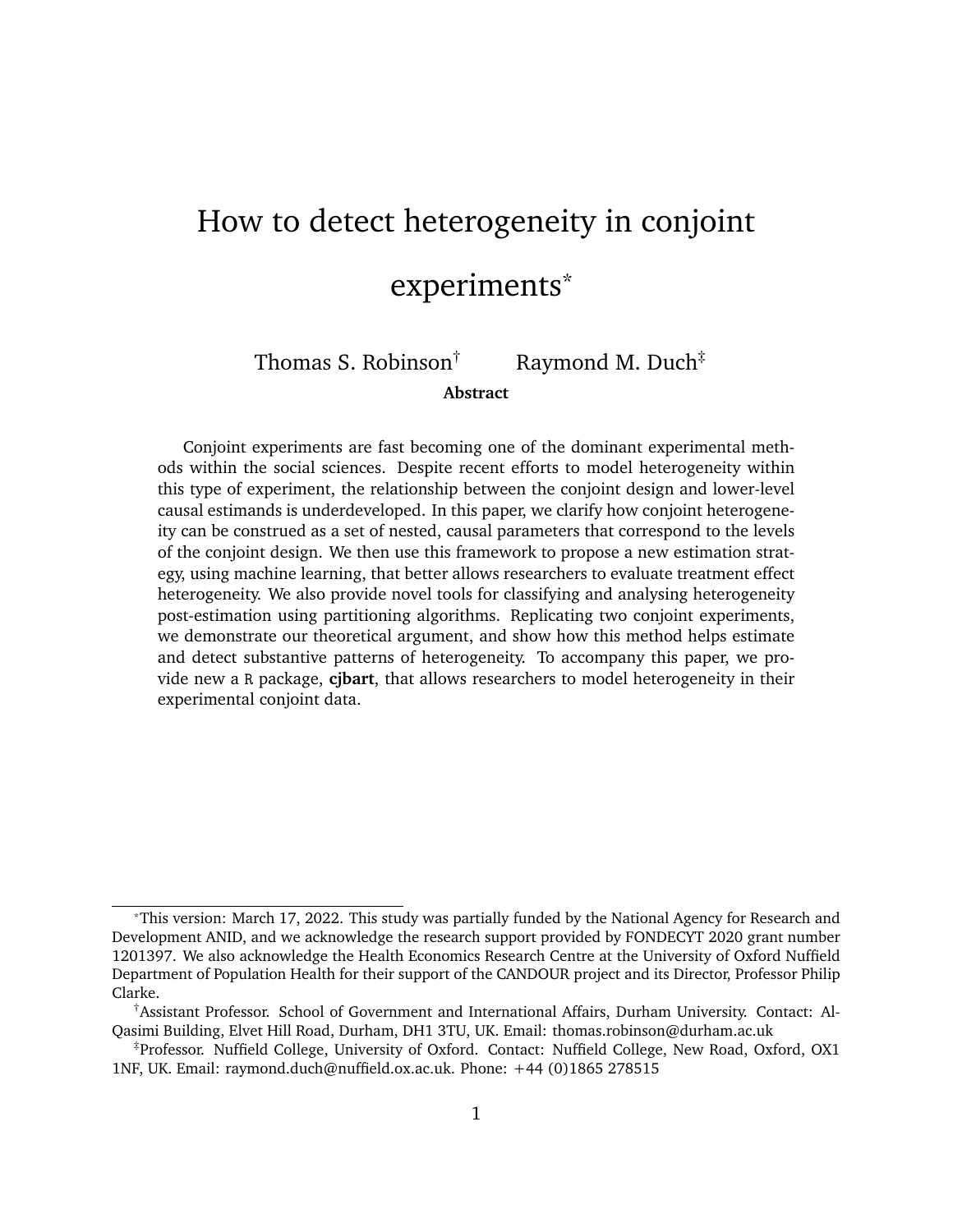**Figure 4.** Variable importance matrix having estimated separate random forest models on each attribute-level in the model. Higher values indicate variables that were more important in terms of predicting the estimated IMCE distribution

<span id="page-26-0"></span>

tations about the relationship between political ideology and service provision, but does usefully highlight that one's own ideological position does appear to predict how willing one is to prioritise those on low incomes.

Given the results from the VIMP summary measure, we can use our second proposed tool described in Section [3.2](#page-22-0) – a single pruned decision tree – to inspect this heterogeneity in more detail. On the basis of the variable importance heatmap in Figure [4,](#page-26-0) for example, we would expect that subjects' age is used to partition the IMCE vectors for prioritising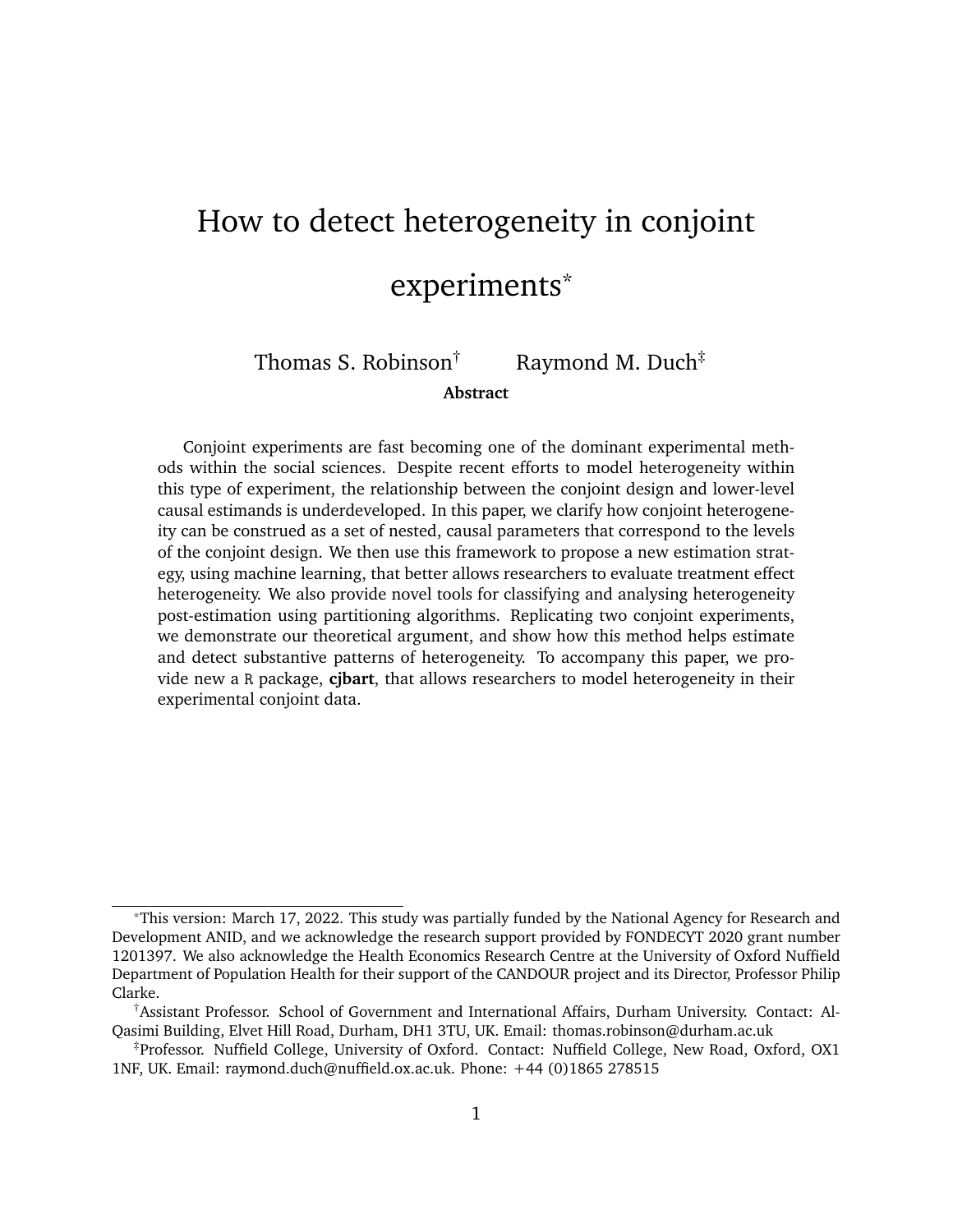subjects of different ages.

Figure [5](#page-28-0) presents a single decision tree for the IMCEs related to prioritising vaccines for "65 year olds". Note first that the split confirms the VIMP analysis results in Figure [4](#page-26-0) that identify subject's age as an important source of heterogeneity for the "65 years old" attribute-level. Here we can clearly see that the initial split is between those subjects aged younger than 37 or not. Notably, while all final clusters have average marginal component effects that are positive, older subjects (over the age of 37) exhibit a predicted average marginal effect (0.12) that is about 33 percent larger than younger subjects. Moreover, in the terminal nodes of the tree, the group with the highest predicted average effect is that defined solely by being older than 69 – suggesting some egocentric aspect to vaccine prioritisation beliefs.

These two complementary tools, the VIMP and single decision tree splitting, provide a comprehensive and robust way to identify sources of treatment effect heterogeneity in conjoint experiments. Finally, we show one further way of summarizing these results visually by plotting the full ordered distribution of IMCEs for a given variable against the corresponding distribution of a covariate. In Figure [4](#page-26-0) we noted that subjects' ideology was an important predictor of IMCEs for the income-related attribute-levels in the conjoint experiment. In Figure [6,](#page-29-0) therefore, we visualize this particular relationship by plotting the IMCEs against a histogram of subjects' self-reported ideology.

As Figure [6](#page-29-0) shows, there is quite clear and distinct heterogeneity. The IMCE effect line exhibits a marked jump, at which point the marginal component effect almost doubles. Those lower IMCEs (around the 0.01 mark) are individuals whose ideology is right-leaning (at or above 6 on a 0-10 scale). In contrast, after the jump in the effect, subjects are much more left-leaning. Clearly, ideology does not play a perfect role. Within these two portions of the distribution, varying degrees of ideology are more uniformly distributed, and at the very right of the IMCE distribution we see that something else appears to be driving a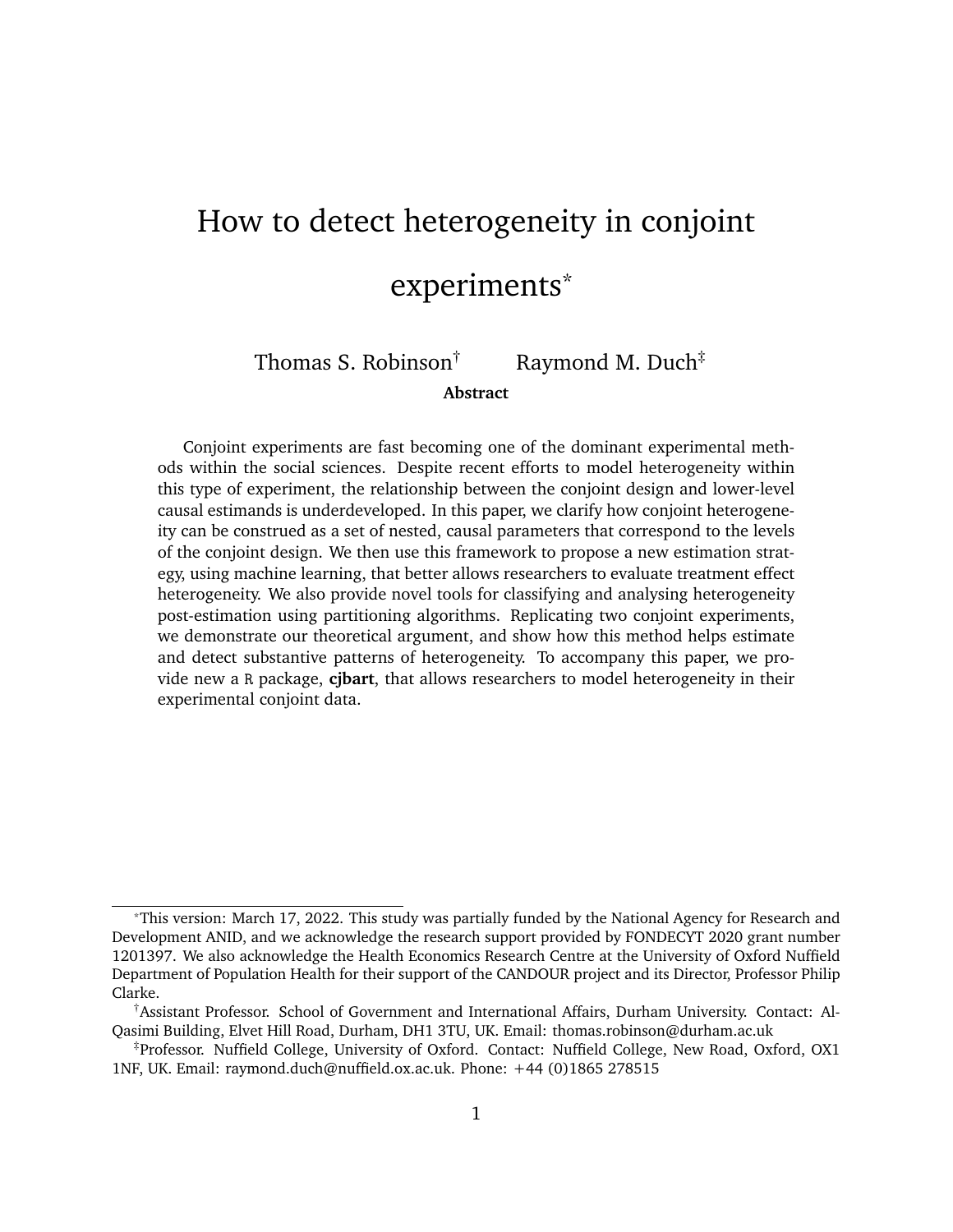**Figure 5.** Pruned decision-tree of predicted IMCEs for prioritising vaccines for those "65 years old", using subject-level covariate information to partition the vector of individuallevel effects.

<span id="page-28-0"></span>

further uptick in the predicted IMCE, to approximately four times the effect size of rightleaning subjects. In Appendix Section [4](#page-28-1) we show that an alternate, OLS-based estimation strategy fails to detect this heterogeneity and proves difficult to use in conjoint experiments without very large numbers of observations per subject (as in this vaccination study).

<span id="page-28-1"></span>**Comparison to OLS-based approach** To demonstrate the comparative performance of our approach, we also estimate IMCEs using an alternative strategy proposed recently by [Zhirkov](#page-37-2) [\(2021\)](#page-37-2). In short, this method estimates separate OLS regression models for each subject. The resultant coefficients are unbiased estimates of the same IMCE quantity we outline in Section [1.](#page-6-0)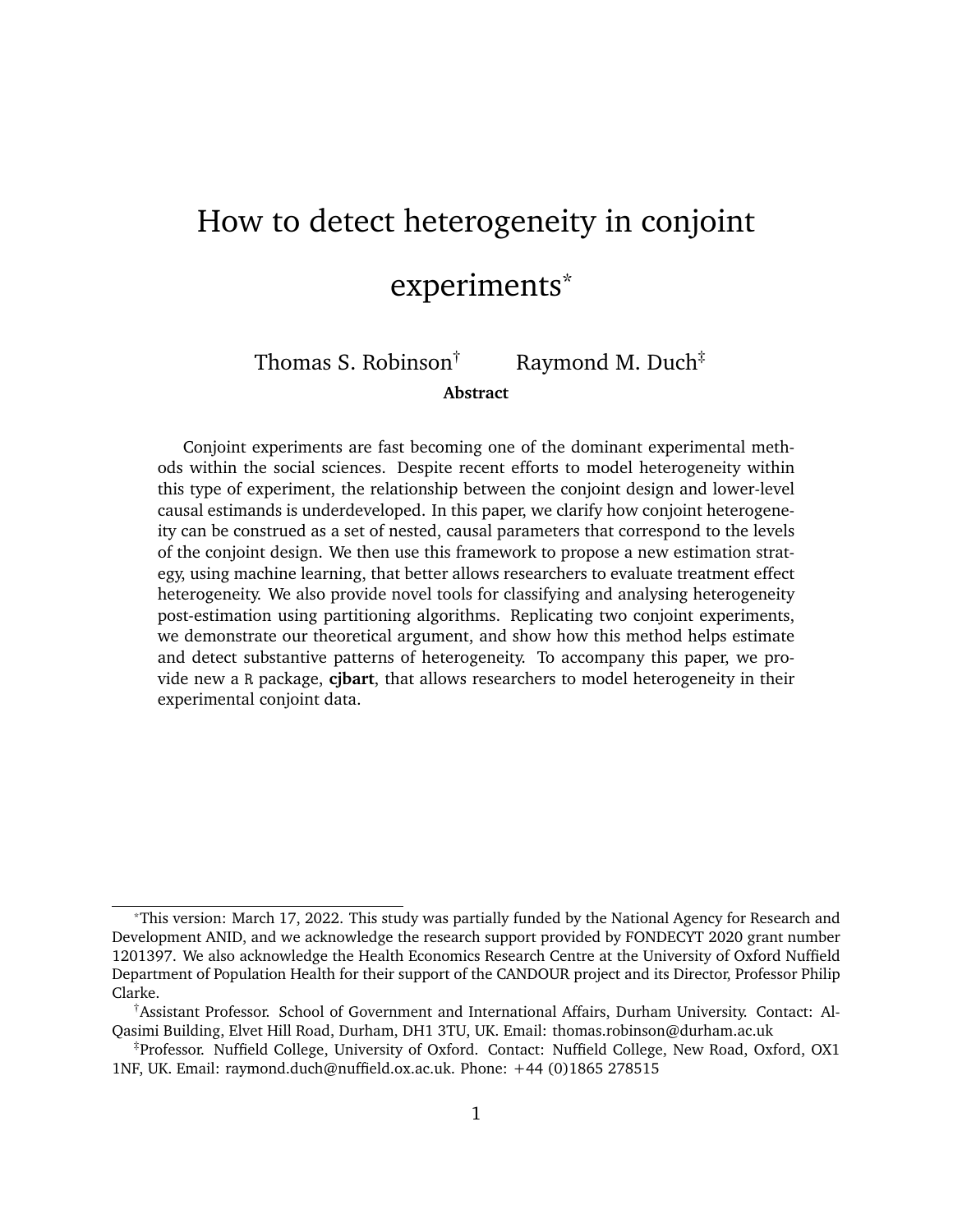<span id="page-29-0"></span>

**Figure 6.** Comparison of IMCEs for the "Lowest 20% income level" attribute-level ordered from smallest to largest and corresponding histogram of individuals' self-reported ideology

Using our method we find a strong correlation between individuals' ideology and the predicted IMCEs for the low income attribute-level of the [Duch et al.](#page-35-7) [\(2021\)](#page-35-7) experiment. Under the [Zhirkov](#page-37-2) [\(2021\)](#page-37-2) OLS strategy, we would expect to see a similar result – both in terms of the distribution of IMCEs and its correlation with individuals' self-reported ideology. To test this expectation, we estimate separate linear probability models for each individual in our data and, again, compare the ordered distribution of IMCEs to a corresponding histogram of subjects' ideology.

Two practical features of the regression approach complicate this analysis using OLS. Since each subject completed eight rounds of the conjoint experiment (a number we think is quite typical for a conjoint design), each model has only 16 observations (2 profiles per round) and thus the individual models will be imprecise. [Zhirkov](#page-37-2) [\(2021\)](#page-37-2) directly acknowledges this limitation, and notes that the OLS approach ideally requires subjects to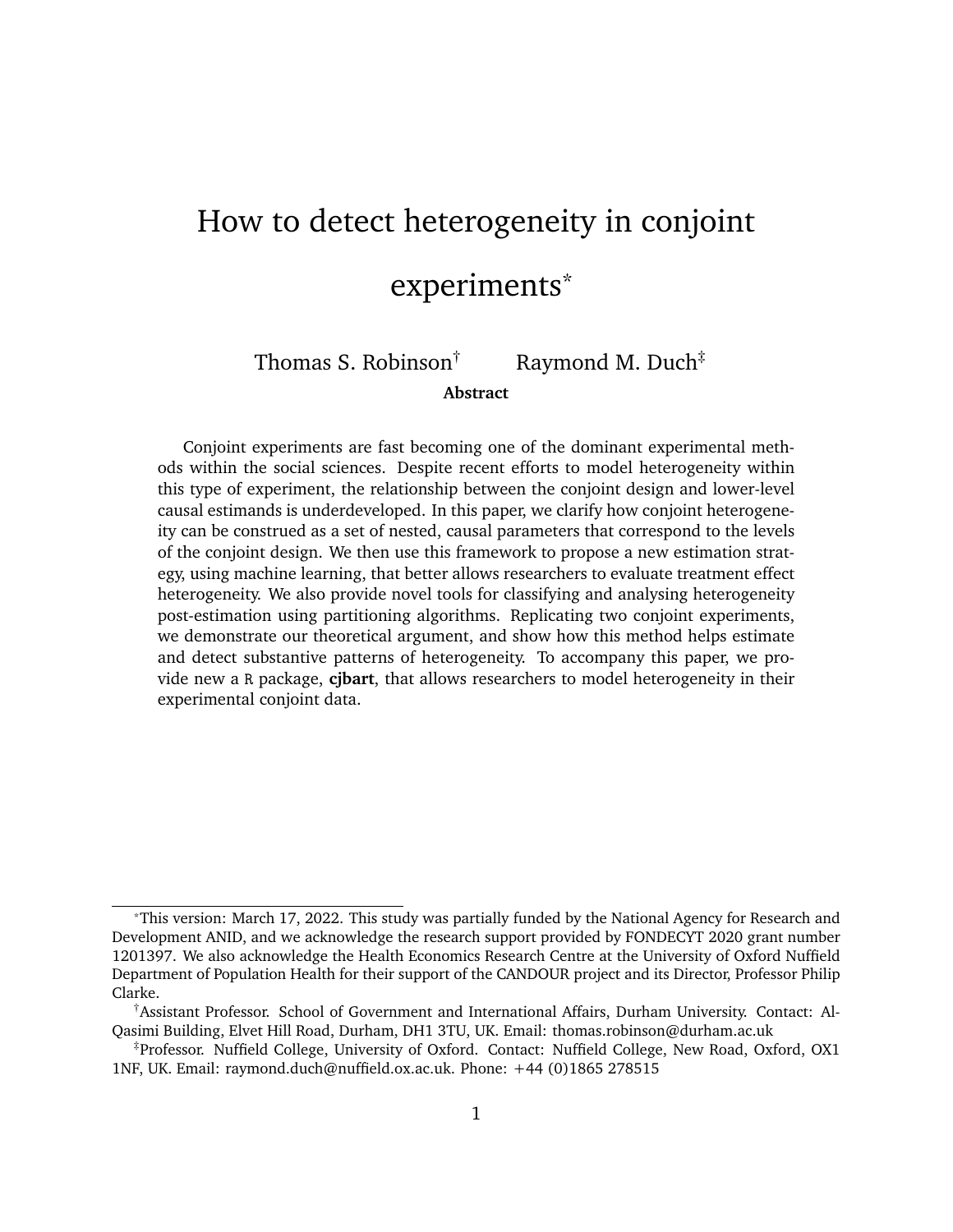rate closer to 30 profiles in total. We believe that, while this large number of activities may be feasible in principle, it goes beyond the budgetary constraints of most researchers.

Moreover, even when the number of observations approaches 30, [Zhirkov](#page-37-2) [\(2021\)](#page-37-2) recommends using interval rating scales rather than the binary, forced-choice outcome. While many conjoints implement both a rating and forced-choice scales of measurement, we believe the forced-choice outcome is the most interesting aspect. It allows us to think of the effects directly in terms of marginal probabilities, and thus to consider the behaviour of subjects (a choice of candidate) rather than just an attitude (the subjects' rating of two candidates).

Using the [Duch et al.](#page-35-7) [\(2021\)](#page-35-7) data, the OLS approach yields 5369 IMCE estimates outside of the range that reflect possible changes in probability (-1 to 1). In our analysis below, we exclude all estimates that fall outside of this range. Excluding these estimates, however, leads to a 34 percent reduction in the number of IMCEs we can inspect.<sup>[13](#page-0-0)</sup>

Figure [7](#page-31-0) displays the ordered distribution of estimated IMCEs using this OLS strategy, plot against a histogram of individuals' self-reported ideology. We do not observe the same correlation as in our BART estimation. The correlation coefficient between the IMCEs and ideology in the OLS case is negligible and statistically insignificant  $(r = 0.01; p = 0.20)$ compared to a strong correlation with respect to BART ( $r = 0.75$ ;  $p < 0.001$ ). Looking at the distribution of IMCEs, moreover, the OLS strategy does not seem to have modelled the data well. The distribution is very symmetric, centred on zero and with tails that contain implausibly large effects.

While these are not the ideal conditions for the [Zhirkov](#page-37-2) [\(2021\)](#page-37-2) approach, we do believe the vaccine experiment resembles a typical conjoint design. As such, we believe our MLbased approach has some distinct advantages. In particular, since the ML heterogeneity model leverages all observations in the data, our estimation strategy is less reliant on

 $13$ Of these individuals, only 5935 uncertainty estimates were parametrically recoverable.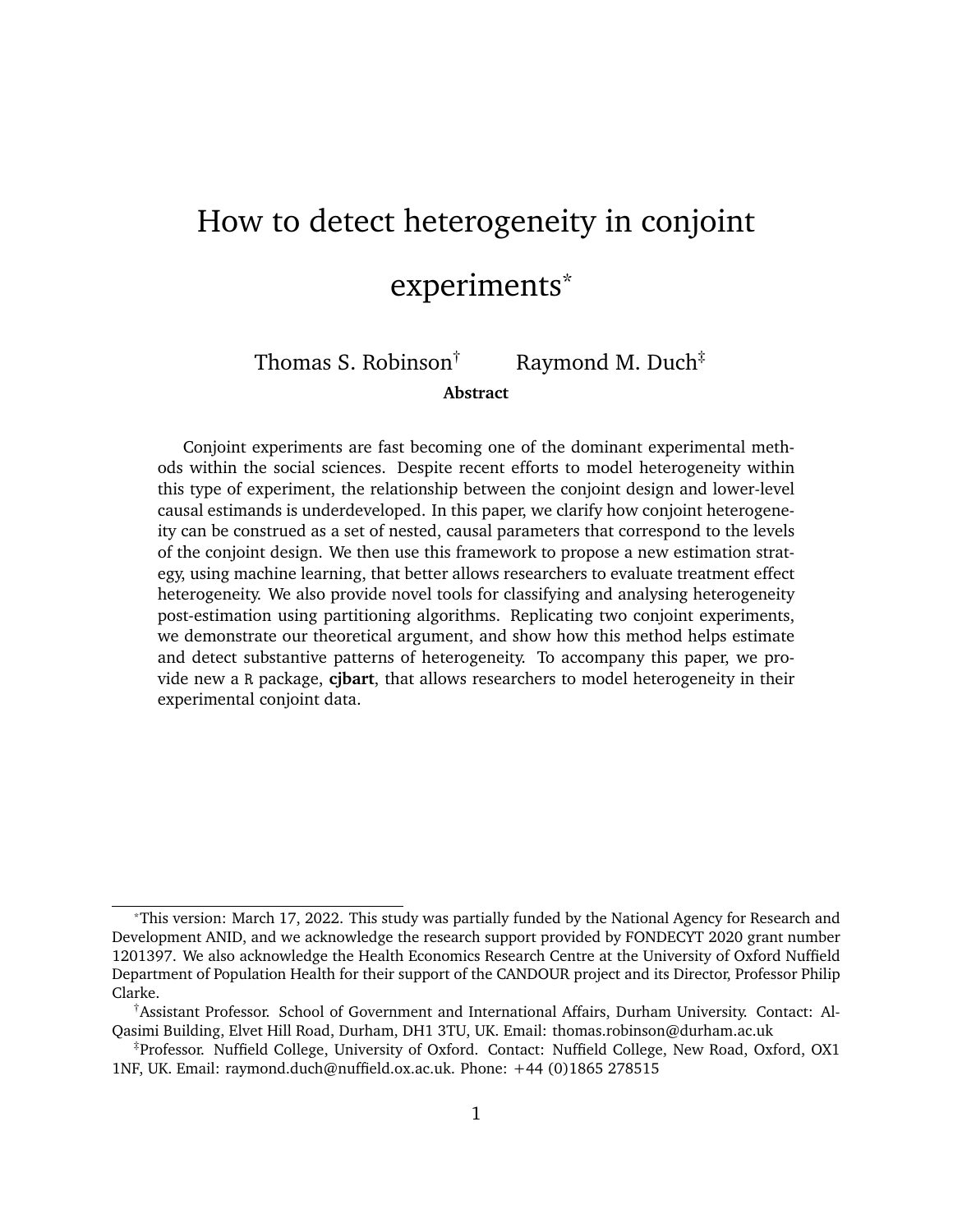<span id="page-31-0"></span>



having many observations per experimental subject. We are able to estimate IMCEs for each of 12,000 subjects in the [Duch et al.](#page-35-7) [\(2021\)](#page-35-7) experiment compared to just over 7800 using the OLS method.<sup>[14](#page-0-0)</sup> Relatedly, our ML-derived IMCE estimates are, on face value, more plausible in terms of the magnitude of effects.

Perhaps most importantly, our approach is able to detect and capture how subject covariate information modifies the size and direction of these marginal component effects. The OLS method rests on the fact that this heterogeneity is implicitly detected when the marginal effects are modelled for each individual separately. In our proposed method, since the trees in the BART model can identify interactive effects between the supplied covariates and the attribute-levels, it can explicitly model these effect modifiers. The result,

 $14$ These counts exclude those individuals who did not answer the ideology question in the survey.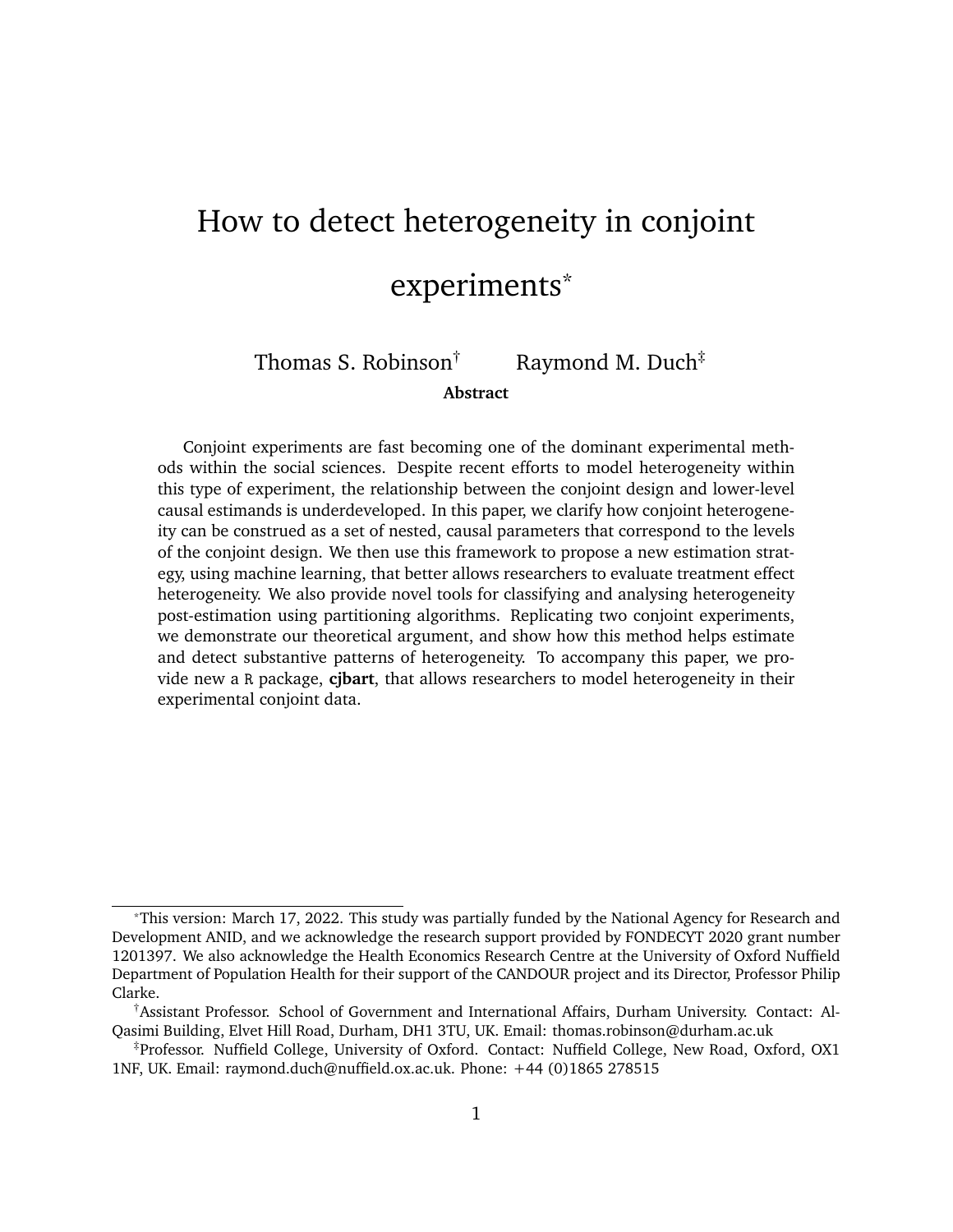in this case, is that our method identifies the correlation between subjects' ideology and their treatment of low-income vaccine recipients in a way that the OLS strategy does not.

# **5 Discussion and Conclusion**

The attraction of conjoint experiments is a rich data generating process that allows us to tease out the choice characteristics that shape individuals' decision making. This type of experimental design is fast becoming one of the dominant experimental methods within the social sciences. A rich methodological literature is developing that explores how advances in conjoint estimation can enhance its informative value. Others, for example, have explored how to improve generalizability by weighting profile distributions to their actual occurrence in the populations of interest [\(de la Cuesta et al. 2021\)](#page-34-9), and how to use eyetracking software to better understand the decision-making process and the processing of conjoint vignettes [\(Jenke et al. 2021\)](#page-36-8).

We make a small contribution to this wider development, by clarifying how the conjoint design relates to the structure of the data collected, and how we can leverage the nature of this data generation to estimate heterogeneous treatment effects across conjoint attributes. Heterogeneity can be characterized in terms of a set of nested, causal estimands that correspond to the repeated observations across individuals, rounds, and profiles of the conjoint design. Using machine learning tools, we show how to estimate heterogeneous treatment effects in the conjoint design using the potential outcomes framework. Our strategy allows researchers to assess treatment effect heterogeneity in a straightforward and flexible manner.

We suggest that machine learning is particularly useful given its ability to identify more complicated relationships between predictor variables without the need for researchers to specify these *a priori*. By reducing researcher degrees of freedom, our proposed general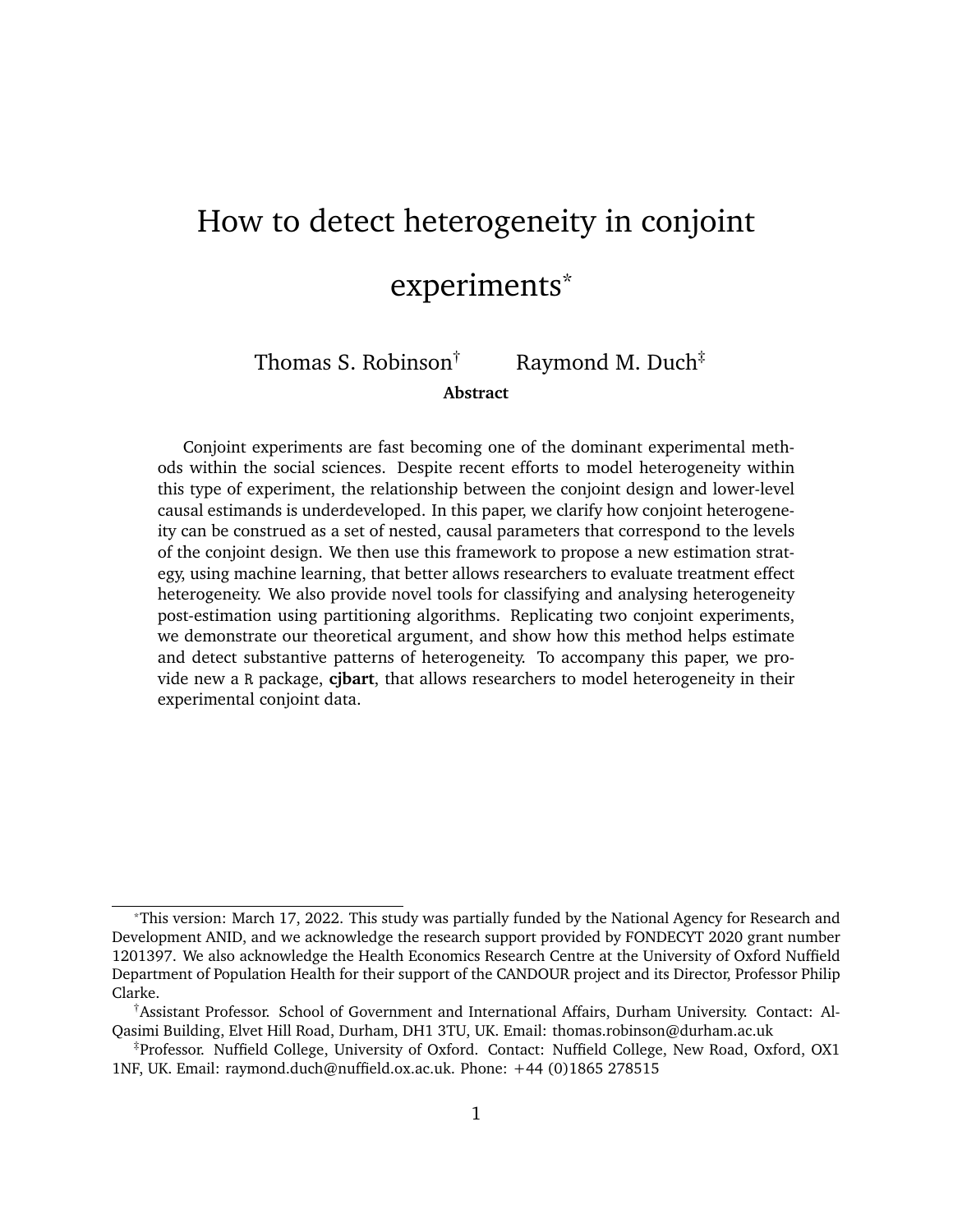method provides a more robust means of analysing heterogeneity compared to *ad hoc* subgroup analyses. Moreover, since our estimation strategy leverages all observations in the modelling stage, our method has greater statistical power than approaches that rely on estimating separate subset models.

Our specific estimation strategy relies on BART – a powerful Bayesian method for estimating heterogeneity that lends itself well to the potential outcomes logic of our framework. To accompany this paper, we provide a new R package, **cjbart**, that allows researchers to use our method on their experimental conjoint data. More generally, however, our proposed meta-strategy could be used with other forms of modelling. For example, researchers may wish to use random forests or neural networks instead.

Finally, estimating heterogeneity – that is, generating individual-level estimates of treatment effects – is only half the battle. Once researchers recover these individual-level estimates, the challenge is to identify which dimensions drive differences in the effects. We provide two complementary tools that help researchers make sense of the estimated distribution of individual-level effects. We demonstrate how random forests variable importance measures (VIMP) can be used to summarise which variables are most important for predicting heterogeneity in the IMCEs. We then show how single regression tree models can be used to partition IMCE distributions into clusters, where the decision rules provide information about which covariates define those clusters. This paper also shows how these results can be visualized to aid analysis.

# **References**

<span id="page-33-0"></span>Abramson, Scott F. , Korhan Kocak, Asya Magazinnik, and Anton Strezhnev (2020, July). Improving preference elicitation in conjoint designs using machine learning for heterogeneous effects.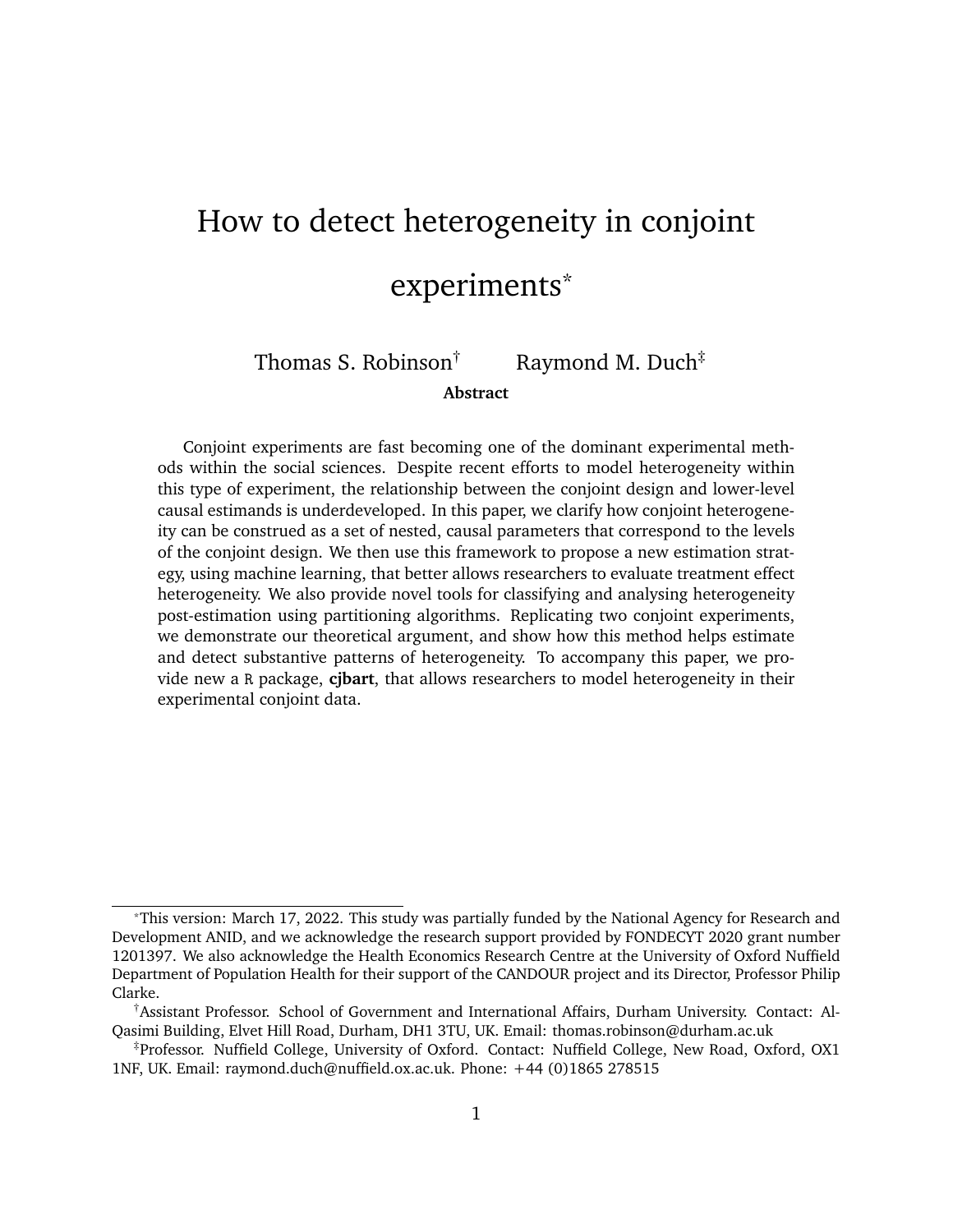- <span id="page-34-8"></span>Archer, Kellie J and Ryan V Kimes (2008). Empirical characterization of random forest variable importance measures. *Computational statistics & data analysis 52*(4), 2249– 2260.
- <span id="page-34-3"></span>Awad, Edmond , Sohan Dsouza, Richard Kim, Jonathan Schulz, Joseph Henrich, Azim Shariff, Jean-François Bonnefon, and Iyad Rahwan (2018). The moral machine experiment. *Nature 563*(7729), 59–64.
- <span id="page-34-1"></span>Ballard-Rosa, Cameron , Lucy Martin, and Kenneth Scheve (2017). The structure of american income tax policy preferences. *The Journal of Politics 79*(1), 1–16.
- <span id="page-34-2"></span>Bansak, Kirk , Jens Hainmueller, and Dominik Hangartner (2016, 09). How economic, humanitarian, and religious concerns shape european attitudes toward asylum seekers. *Science 354*.
- <span id="page-34-4"></span>Bansak, Kirk , Jens Hainmueller, Daniel J. Hopkins, and Teppei Yamamoto (2021). *Conjoint Survey Experiments*. Cambridge University Press.
- <span id="page-34-7"></span><span id="page-34-6"></span>Breiman, Leo (2001). Random forests. *Machine learning 45*(1), 5–32.
- Breiman, L. , J. Friedman, C.J. Stone, and R.A. Olshen (1984). *Classification and Regression Trees*. Taylor & Francis.
- <span id="page-34-5"></span>Chipman, Hugh A. , Edward I. George, and Robert E. McCulloch (2010). Bart: Bayesian additive regression trees. *Annals of Applied Statistics 4*(1), 266–298.
- <span id="page-34-0"></span>Chou, Winston , Rafaela Dancygier, Naoki Egami, and Amaney A. Jamal (2021). Competing for loyalists? how party positioning affects populist radical right voting. *Comparative Political Studies 54*(12), 2226–2260.
- <span id="page-34-9"></span>de la Cuesta, Brandon , Naoki Egami, and Kosuke Imai (2021). Improving the external validity of conjoint analysis: The essential role of profile distribution. *Political Analysis*, 1–27.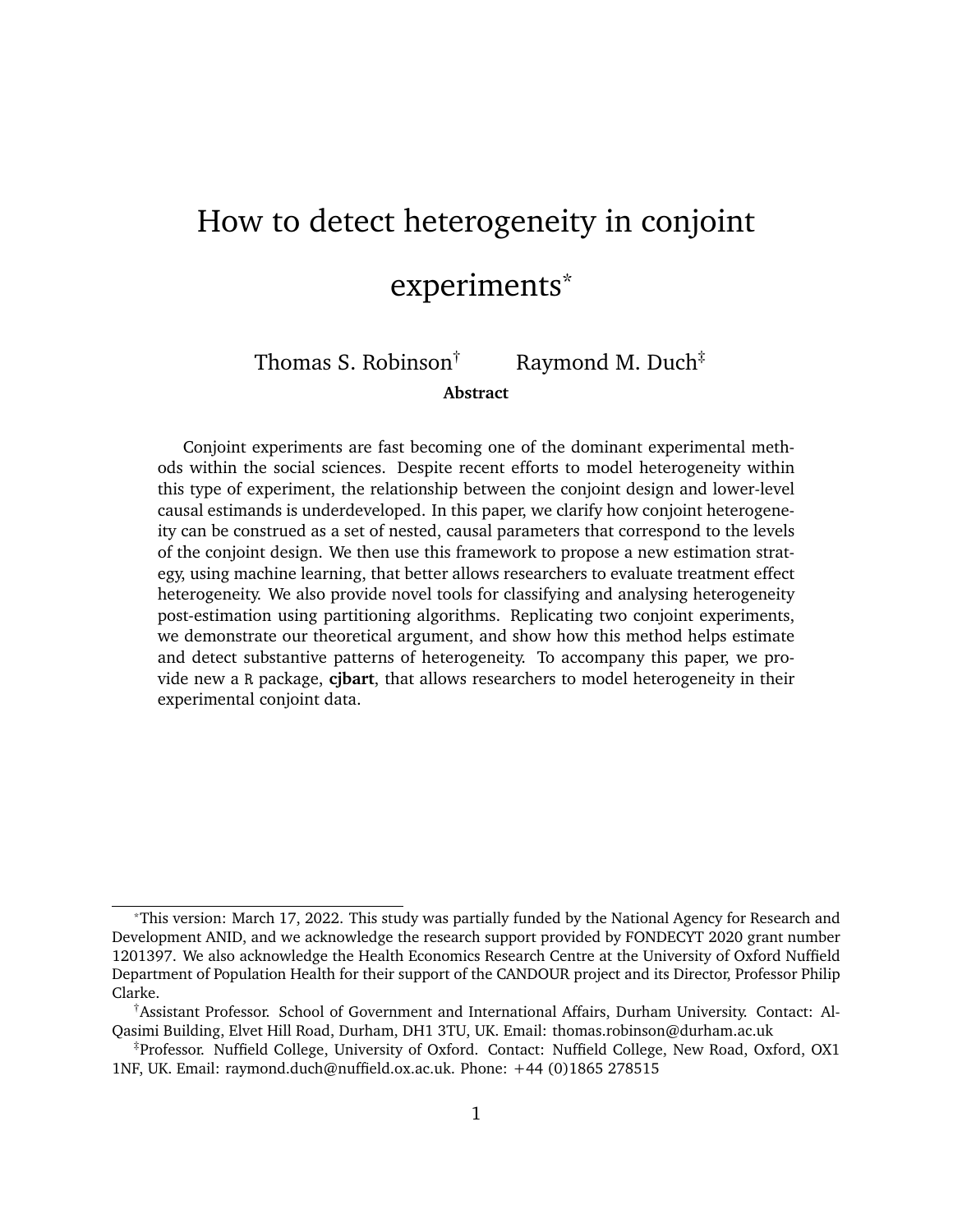- <span id="page-35-5"></span>Duch, Raymond , Denise Laroze, Thomas Robinson, and Pablo Beramendi (2020). Multimodes for detecting experimental measurement error. *Political Analysis 28*(2), 263–283.
- <span id="page-35-7"></span>Duch, Raymond , Laurence S. J. Roope, Mara Violato, Matias Fuentes Becerra, Thomas S. Robinson, Jean-Francois Bonnefon, Jorge Friedman, Peter John Loewen, Pavan Mamidi, Alessia Melegaro, Mariana Blanco, Juan Vargas, Julia Seither, Paolo Candio, Ana Gibertoni Cruz, Xinyang Hua, Adrian Barnett, and Philip M. Clarke (2021). Citizens from 13 countries share similar preferences for covid-19 vaccine allocation priorities. *Proceedings of the National Academy of Sciences 118*(38).
- <span id="page-35-4"></span>Duch, Raymond M , Adrian Barnett, Maciej Filipek, Laurence Roope, Mara Violato, and Philip Clarke (2021). Cash versus lotteries: Covid-19 vaccine incentives experiment. *medRxiv*.
- <span id="page-35-0"></span>Duch, Raymond M , Denise Laroze, Constantin Reinprecht, and Thomas S Robinson (2020). Nativist policy: the comparative effects of trumpian politics on migration decisions. *Political Science Research and Methods*, 1–17.
- <span id="page-35-1"></span>Ganter, Flavien (2021). Identification of preferences in forced-choice conjoint experiments: Reassessing the quantity of interest. *Political Analysis*, 1–15.
- <span id="page-35-3"></span>Green, Donald P. and Holger L. Kern (2012). Modeling heterogeneous treatment effects in survey experiments with bayesian additive regression trees. *Public Opinion Quarterly 76*(3), 491–511.
- <span id="page-35-6"></span>Hainmueller, Jens , Daniel J. Hopkins, and Teppei Yamamoto (2013). Causal inference in conjoint analysis: Understanding multidimensional choices via stated preference experiments. *Political Analysis 531*, 1–30.
- <span id="page-35-2"></span>Hill, Jennifer L. (2011). Bayesian nonparametric modeling for causal inference. *Journal of Computational and Graphical Statistics 20*(1), 217–240.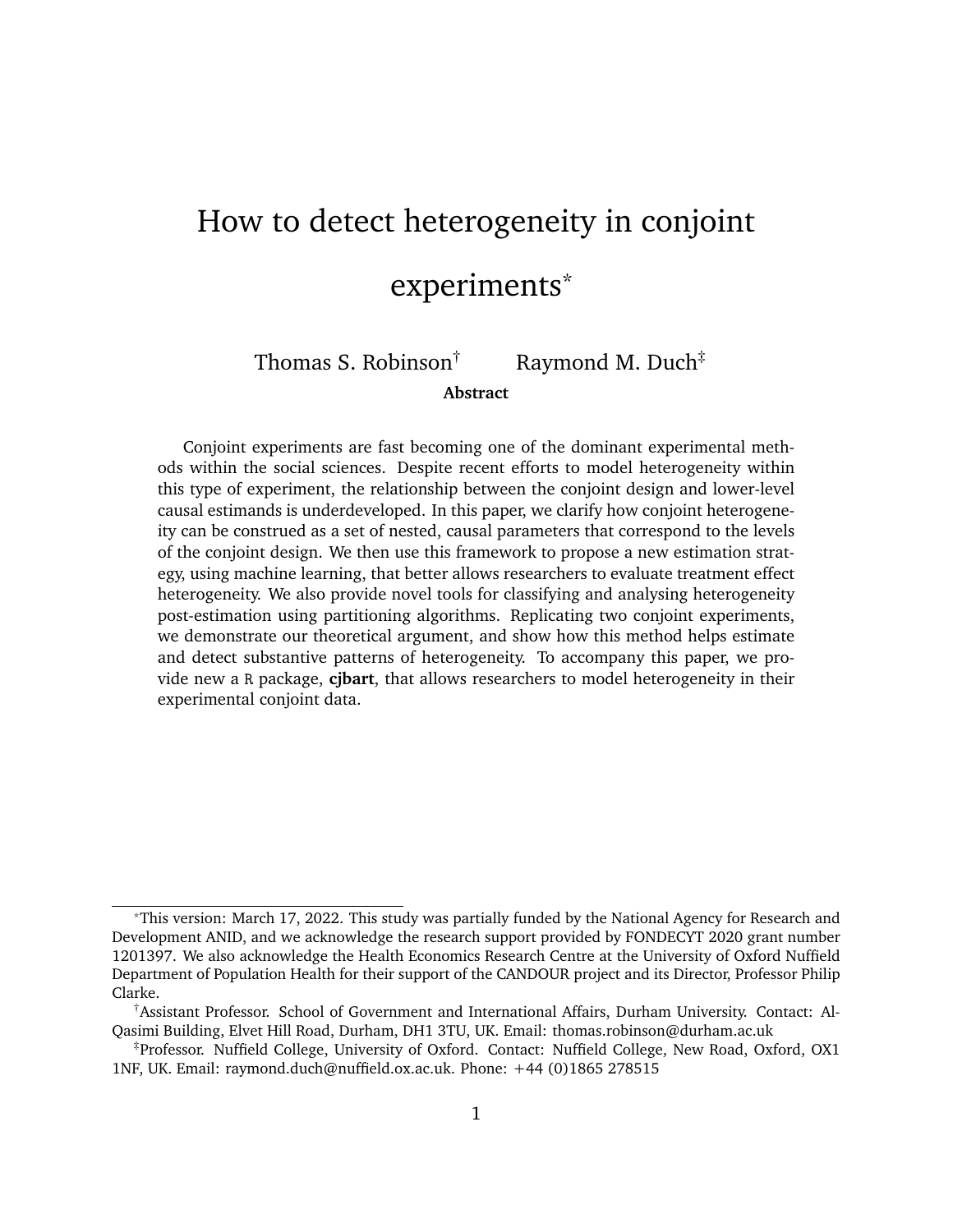- <span id="page-36-4"></span>Ishwaran, Hemant and Min Lu (2019). Standard errors and confidence intervals for variable importance in random forest regression, classification, and survival. *Statistics in medicine 38*(4), 558–582.
- <span id="page-36-8"></span>Jenke, Libby , Kirk Bansak, Jens Hainmueller, and Dominik Hangartner (2021). Using eyetracking to understand decision-making in conjoint experiments. *Political Analysis 29*(1), 75–101.
- <span id="page-36-3"></span>Künzel, Sören R. , Jasjeet S. Sekhon, Peter J. Bickel, and Bin Yu (2019). Metalearners for estimating heterogeneous treatment effects using machine learning. *Proceedings of the National Academy of Sciences 116*(10), 4156–4165.
- <span id="page-36-9"></span>Leeper, Thomas J. (2020). *cregg: Simple Conjoint Analyses and Visualization*. R package version 0.4.0.
- <span id="page-36-2"></span>Leeper, Thomas J. , Sara B. Hobolt, and James Tilley (2020). Measuring subgroup preferences in conjoint experiments. *Political Analysis 28*(2), 207–221.
- <span id="page-36-0"></span>Orme, B. (2010). *Getting started with conjoint analysis: Strategies for product design and pricing research second edition*. Research Publishers LLC.
- <span id="page-36-1"></span>Rehmert, Jochen (2020). Party elites'preferences in candidates: Evidence from a conjoint experiment. *Political Behavior*.
- <span id="page-36-6"></span>Rubin, D.B. (2009). *Multiple Imputation for Nonresponse in Surveys*. Wiley Series in Probability and Statistics. Wiley.
- <span id="page-36-7"></span>Shao, Jun and CF Jeff Wu (1989). A general theory for jackknife variance estimation. *The annals of Statistics*, 1176–1197.
- <span id="page-36-5"></span>Sparapani, Rodney , Charles Spanbauer, and Robert McCulloch (2021). Nonparametric machine learning and efficient computation with Bayesian additive regression trees: The BART R package. *Journal of Statistical Software 97*(1), 1–66.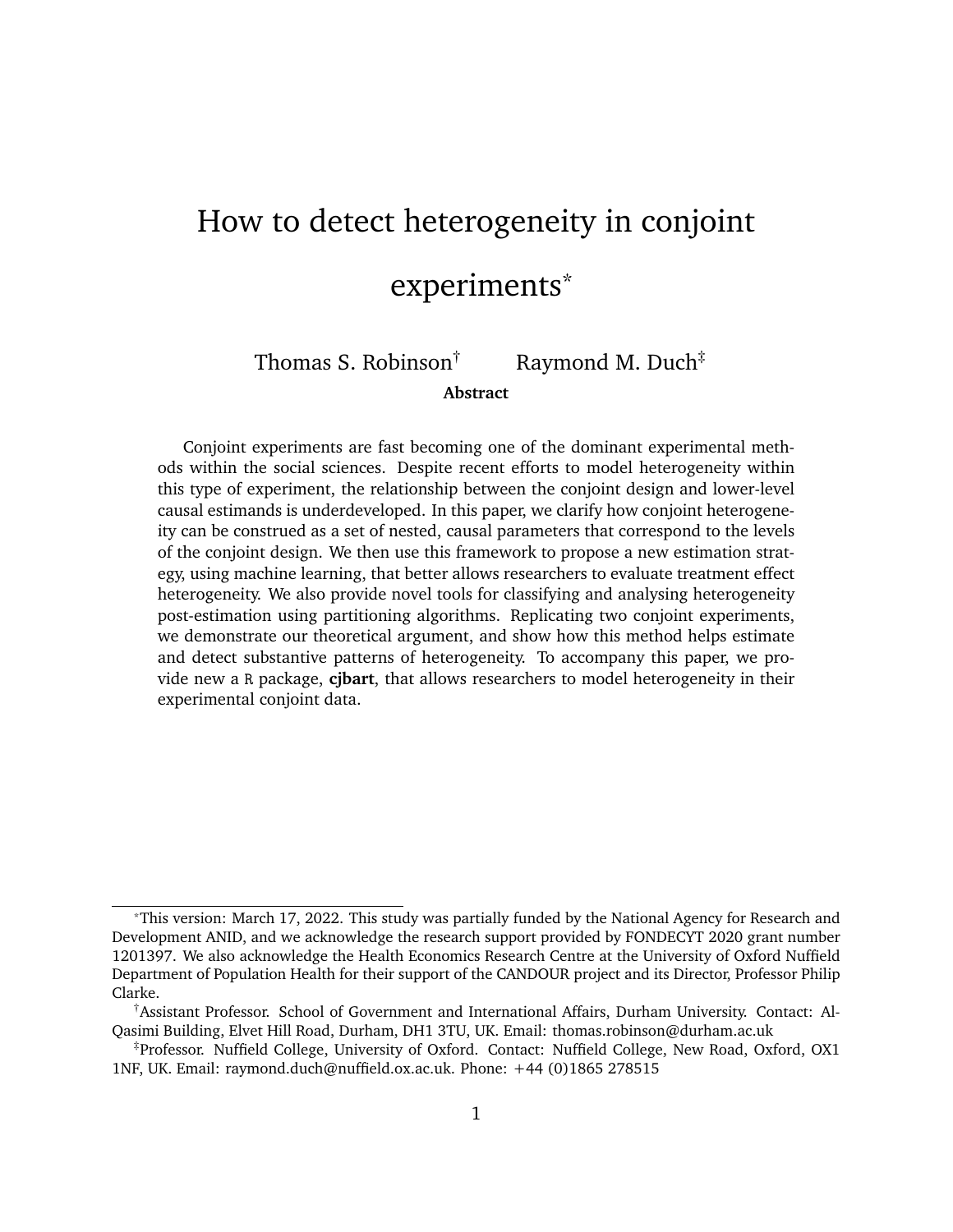- <span id="page-37-3"></span>Spencer, Douglas M and Alexander G Theodoridis (2020). "appearance of corruption": Linking public opinion and campaign finance reform. *Election Law Journal: Rules, Politics, and Policy 19*(4), 510–523.
- <span id="page-37-0"></span>Spilker, Gabriele , Vally Koubi, and Tobias Böhmelt (2020, 07). Attitudes of urban residents towards environmental migration in kenya and vietnam. *Nature Climate Change 10*.
- <span id="page-37-4"></span>Strobl, Carolin , Anne-Laure Boulesteix, Achim Zeileis, and Torsten Hothorn (2007). Bias in random forest variable importance measures: Illustrations, sources and a solution. *BMC bioinformatics 8*(1), 1–21.
- <span id="page-37-5"></span>Therneau, Terry M , Elizabeth J Atkinson, et al. (1997). An introduction to recursive partitioning using the rpart routines. Technical report, Technical report Mayo Foundation.
- <span id="page-37-1"></span>Wager, Stefan and Susan Athey (2018). Estimation and inference of heterogeneous treatment effects using random forests. *Journal of the American Statistical Association 113*(523), 1228–1242.
- <span id="page-37-2"></span>Zhirkov, Kirill (2021). Estimating and using individual marginal component effects from conjoint experiments. *Political Analysis*, 1–14.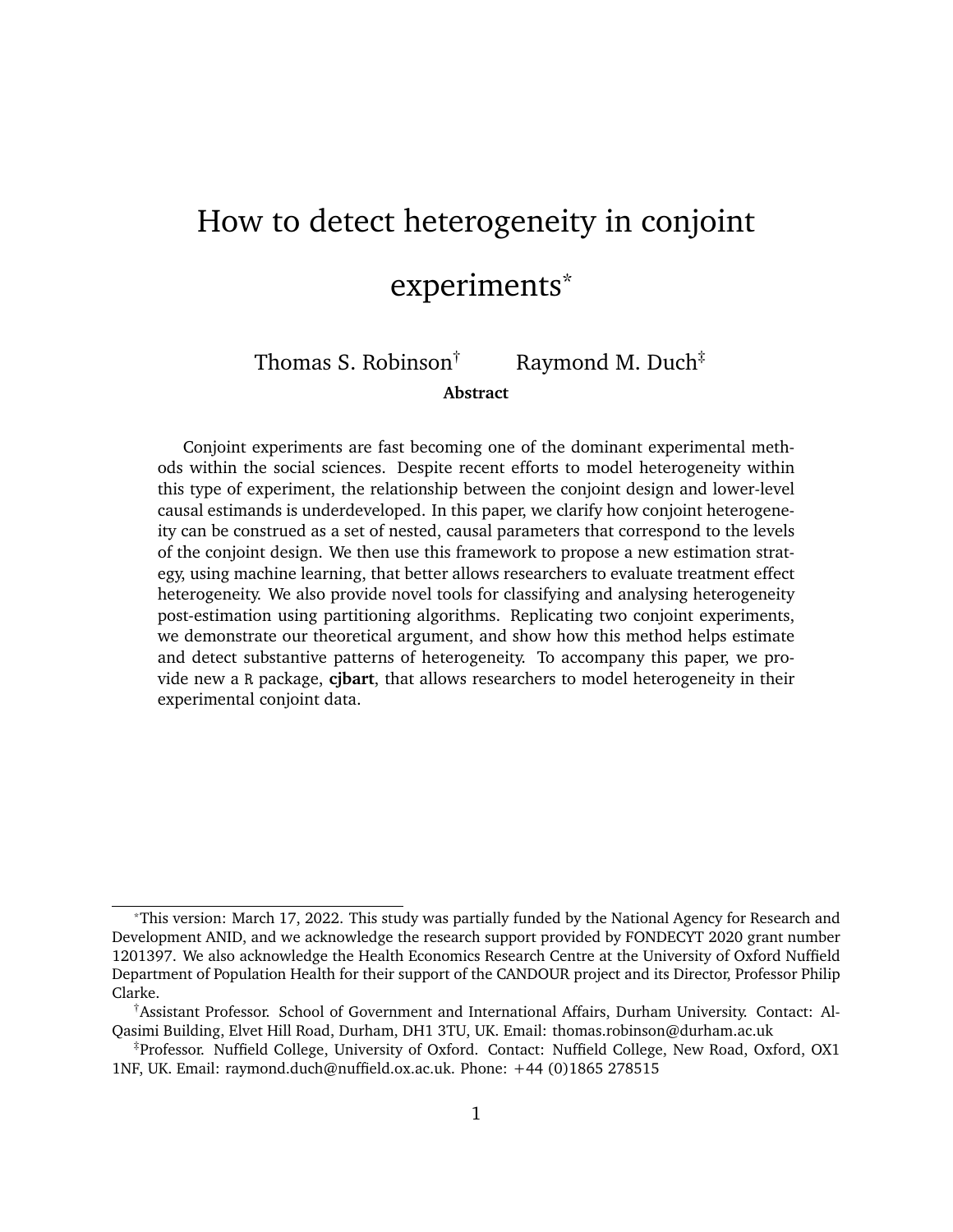# Online Appendix for "How to detect heterogeneity in conjoint experiments"

### <span id="page-38-0"></span>**A Potential outcome estimands**

Borrowing heavily from [Hainmueller et al.'](#page-35-6)s [\(2013\)](#page-35-6) formulation, we can express the AMCE in potential outcomes as:

$$
AMCE = I_1 = E Y_i(I_1; T_{ijk[-1]}; T_{i[-j]k}) Y_i(I_0; T_{ijk[-1]}; T_{i[-j]k}) j(T_{ijk[-1]}; T_{i[-j]k}) 2 \mathcal{F} ;
$$

where  $i \, 2 \, N$  indexes subjects, j indexes profiles within each round k of the experiment,  $l_1$  is some attribute-level of interest within attribute *l*,  $l_0$  is a reference category within the same attribute,  $T_{ijk[-l]}$  reflects the assigned treatment vector for all other attributes in the design,  $T_{i[-j]k}$  is the set of treatment vectors excluding  $T_{ijk}$ , and  $\bar{\tau}$  reflects the intersection of the support of the probability of observing specific realizations of  $T_{ijkl-1}$  and  $T_{il-jlk}$  with  $T_{ijkl} = l_1$  and  $T_{ijkl} = l_0$  respectively.

Since the lower-level causal estimands are conditional versions of the AMCE, we can express them as follows:

$$
IMCE = i_{i_1} = E Y_i(I_1; T_{ijk[-1]}; T_{i[-j]k}) Y_i(I_0; T_{ijk[-1]}; T_{i[-j]k}) j(T_{ijk[-1]}; T_{i[-j]k}) 2 \mathcal{F}; n = i ;
$$

 $RMCE = i_{kI_1} = E Y_i(I_1; T_{ijk[-1]}; T_{i[-j]k}) Y_i(I_0; T_{ijk[-1]}; T_{i[-j]k}) j(T_{ijk[-1]}; T_{i[-j]k}) 2 \bar{\tau}; n = i; K = k$  $\text{OMCE} = i_{jkl_1} = Y_i (I_1; T_{ijk[-l]}; T_{i[-j]k}) - Y_i (I_0; T_{ijk[-l]}; T_{i[-j]k}) j (T_{ijk[-l]}; T_{i[-j]k}) 2 \bar{\tau}; n = i; J = j; K = k;$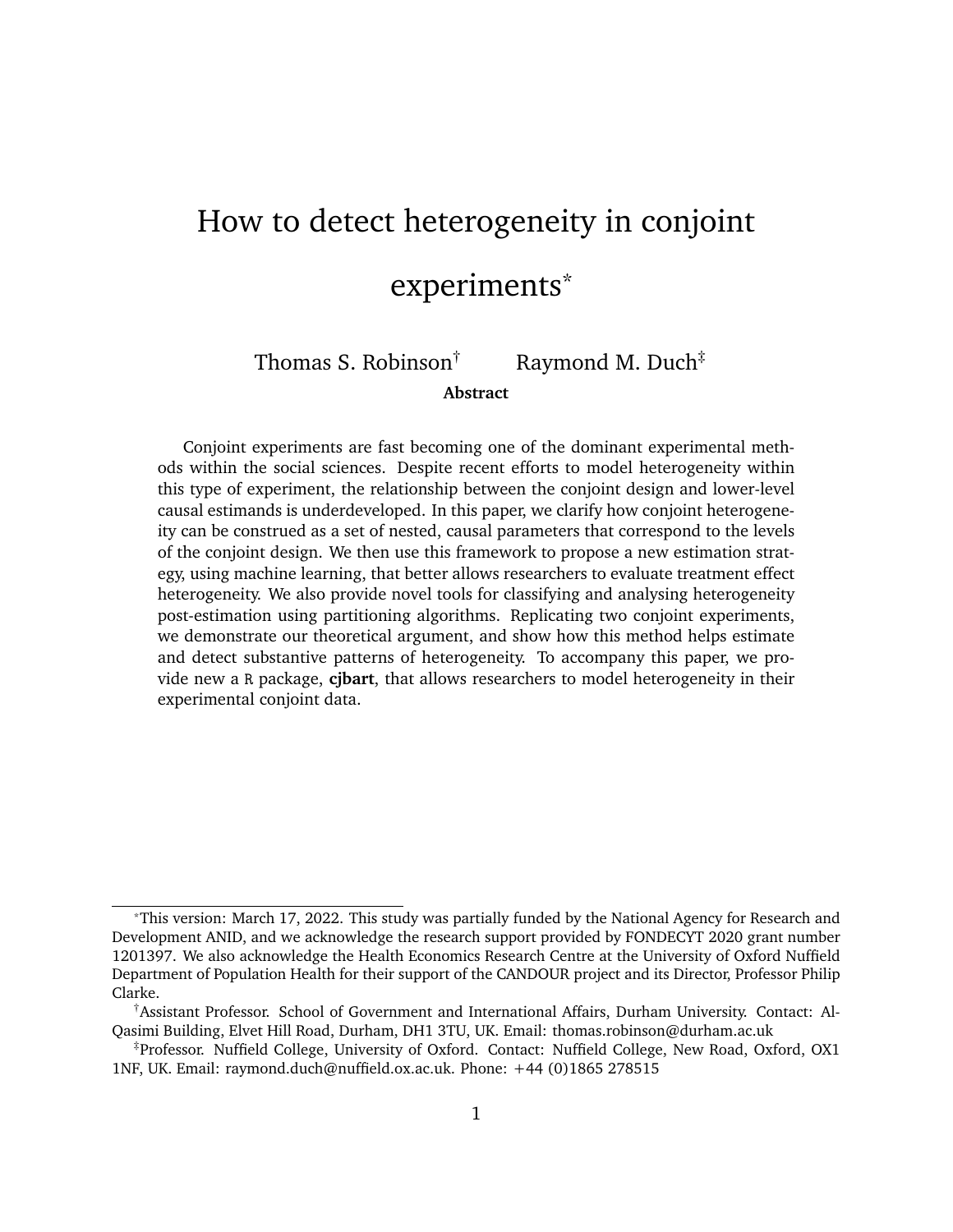# **B Simulation protocols**

### <span id="page-39-0"></span>**B1 IMCE prediction**

To test the accuracy of the IMCE predictions, we simulate datasets with two binary attributes where the IMCE is defined with respect to a series of covariates, and across simulations we vary the relationship between these covariates and the IMCE. Since we wish to benchmark the performance of the model against "known" IMCE values for an attribute, which crucially is not the change in probability of choosing one profile over *another* profile, in this simulation exercise we assume independence between all observations. This is very similar to the assumptions made in a conventional conjoint experiment, from which the AMCE (and as we argue IMCE) are recovered. Hard-coding this independence into the data-generating process allows for better control over the size and shape of heterogeneity.

To illustrate this strategy, suppose we observe two covariates –  $c_1$  and  $c_2$  – that are invariant at the individual-level, and randomly assign to each observation two dichotomous attributes. The first attribute  $X_1$  takes values a or b, and the effect of being presented b over *a* is the difference between the two individual-level covariates (i.e.  $x_1 = c_1$  c<sub>2</sub>). In other words, the marginal component effect of  $b$  is heterogeneous, and dependent on individuallevel characteristics. The second attribute  $X_2$  takes values c or d, and the marginal effect of d over  $c$  is invariant across individuals. Taken together, we get the following schedule of IMCEs:

We can then generate an assignment schedule by sampling at random the attribute levels for  $I$  J observations i.e. attribute-level assignments across J rounds of the experiment on I individuals. Note here that, since we pre-define the IMCEs, we do not sample two observations per round – since, the IMCE does not reflect the probability of choosing one profile over another.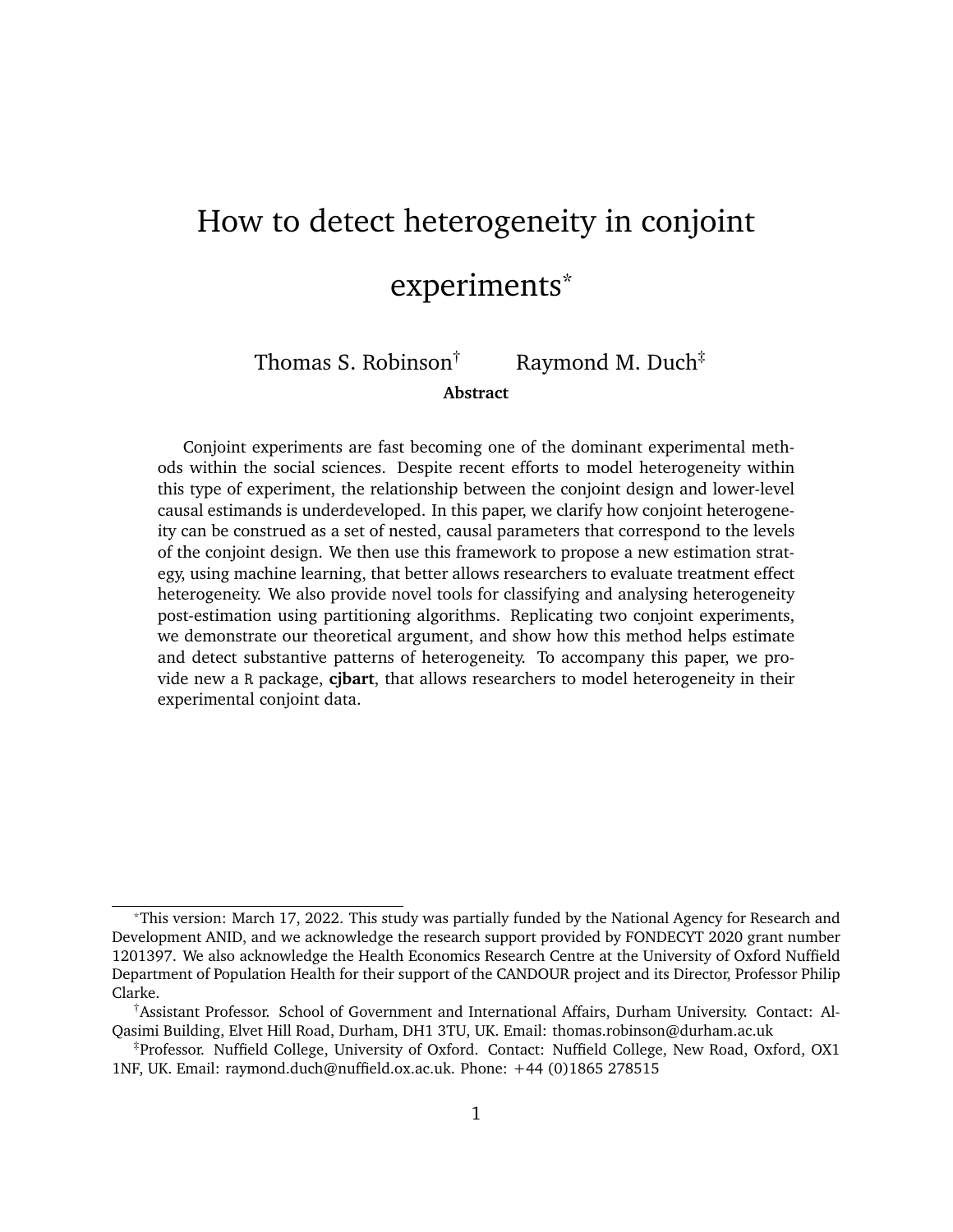<span id="page-40-1"></span>**Table A1.** Hypothetical correlation between IMCEs and two covariate values:  $c_1$  and  $c_2$  are randomly drawn from uniform distributions

|                | C1   | $\mathcal{C}_2$ | $X_1$  | $X_2$   |
|----------------|------|-----------------|--------|---------|
| 1              | 0.1  | 0               | 0.1    | $0.1\,$ |
| $\overline{2}$ | 0.25 | 0.05            | 0.2    | 0.1     |
| 3              | 0.15 | 0.15            | 0      | $0.1\,$ |
|                |      |                 |        |         |
|                | 0.05 | 0.25            | $-0.2$ | 0.1     |

Suppose the probability of choosing the profile is calculated as:

$$
P(Y_{ijk} = 1) = 0.5 + I(X_1 = b)_{X_1} + I(X_2 = d)_{X_2}.
$$

Given these probabilities, for each individual-round-profile, we have a separate predicted probability of that profile being "chosen", i.e. an observed outcome of 1. Table [A2](#page-40-0) presents an example of how these probabilities would be calculated given random assignment of attributes across rounds, and the pre-defined IMCEs in Table [A1.](#page-40-1)

<span id="page-40-0"></span>**Table A2.** Random attribute-level assignment, and calculation of probability

|  |  | i j $X_1$ $X_2$ Calculation Prob Y                                                                                                                   |               |  |
|--|--|------------------------------------------------------------------------------------------------------------------------------------------------------|---------------|--|
|  |  |                                                                                                                                                      | $0.5 \quad 0$ |  |
|  |  | 1 1   a c $\begin{array}{ c c c c c } \hline 1 & 1 & a & c & 0.5 & + 0 & + 0 & 0.5 \\ 1 & 2 & a & d & 0.5 & + 0 & + 0.1 & 0.6 \\ \hline \end{array}$ |               |  |
|  |  | $\begin{array}{c cccc} \vdots & \vdots & \vdots & \vdots \\ I & J & b & c & 0.5 & 0.2 & 0 & 0.3 & 0 \end{array}$                                     |               |  |
|  |  |                                                                                                                                                      |               |  |

Given Tables [A1](#page-40-1) and [A2,](#page-40-0) we train the BART model on the actual attribute-level assignments, the observed covariates, and the outcome:

The BART model then estimates the OMCEs ( $_{ijk}$ ) by making predictions of Y when  $X_1$ is set to b *for all observations* and when it is set to a, and deducting these two values, as demonstrated in Table [A4.](#page-41-0)

Finally, the IMCEs are recovered by averaging the predicted OMCE across observations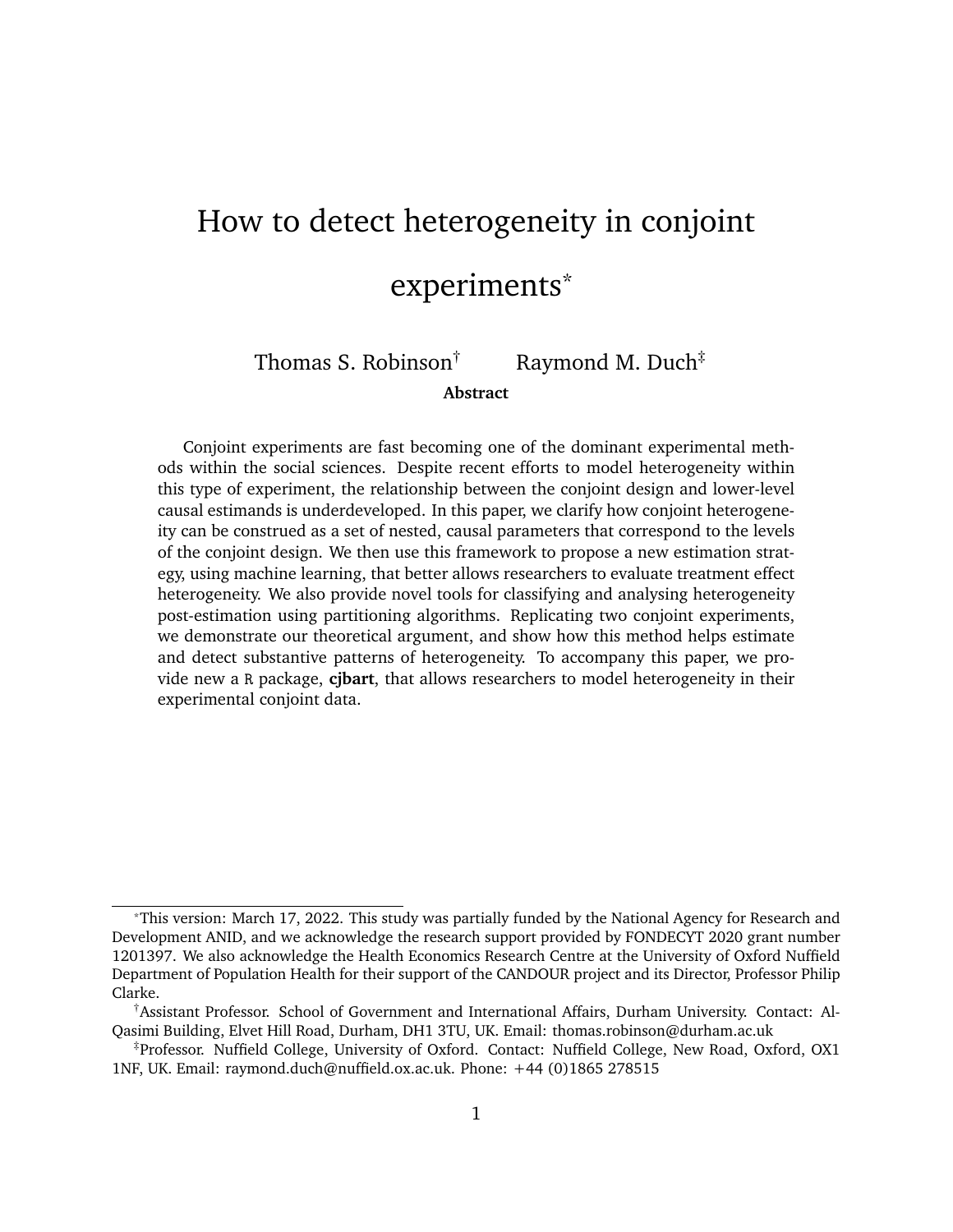**Table A3.** Training data for the BART model

|   | C <sub>1</sub> | C <sub>2</sub> | $X_1$ | $X_2$          |  |
|---|----------------|----------------|-------|----------------|--|
| 1 | 0.1            | 0              | a     | C              |  |
| 1 | 0.1            | 0              | b     | $\overline{c}$ |  |
| 1 | 0.1            | 0              | a     | d              |  |
|   |                |                |       |                |  |
|   | 0.25           | 0.05           | b     | C              |  |

<span id="page-41-0"></span>**Table A4.** Calculating the OMCE by deducting the predicted probabilities under the assumption of different attribute-levels

| i            |      | $\hat{Y}_1X_1 = b \quad \hat{Y}_1X_1 = a$ | $b_{ijkl}$ |
|--------------|------|-------------------------------------------|------------|
| 1            | 0.63 | 0.5                                       | 0.13       |
| $\mathbf{1}$ | 0.71 | 0.6                                       | 0.11       |
| $\vdots$     |      |                                           |            |
|              | 0.29 | 0.5                                       | $-0.21$    |

for the same individual. For example, for  $i = 1$  the predicted IMCE is:

$$
\gamma_{ii} = \frac{1}{J-2}(0.13 + 0.11 + \dots) = 0.109...
$$

Given we know the IMCE for this individual is 0.1, the prediction error for this specific subject is  $\gamma$ <sub>il</sub> il 0.109 0.1 0.009. We use these prediction errors to assess the accuracy of the BART model and corresponding IMCE estimation strategy.

In our actual simulations, we complicate the DGP. We assume that each subject has three observed covariates:  $c_1$  and  $c_2$  are continuous covariates drawn from a random uniform distribution between 0 and some upper bound of heterogeneity (denoted  $h$ );  $c_3$  is a binary variable generated from a binomial distribution with probability  $= 0.5$ . We also assume there is one *unobserved* covariate,  $c_4$ , which is normally distributed across subjects with mean 0 and standard deviation  $h$ . We randomly assign draws from each of these random variables to the 500 subjects.

Table [A5](#page-46-0) summarises the six scenarios we consider. In short, simulations 1 and 2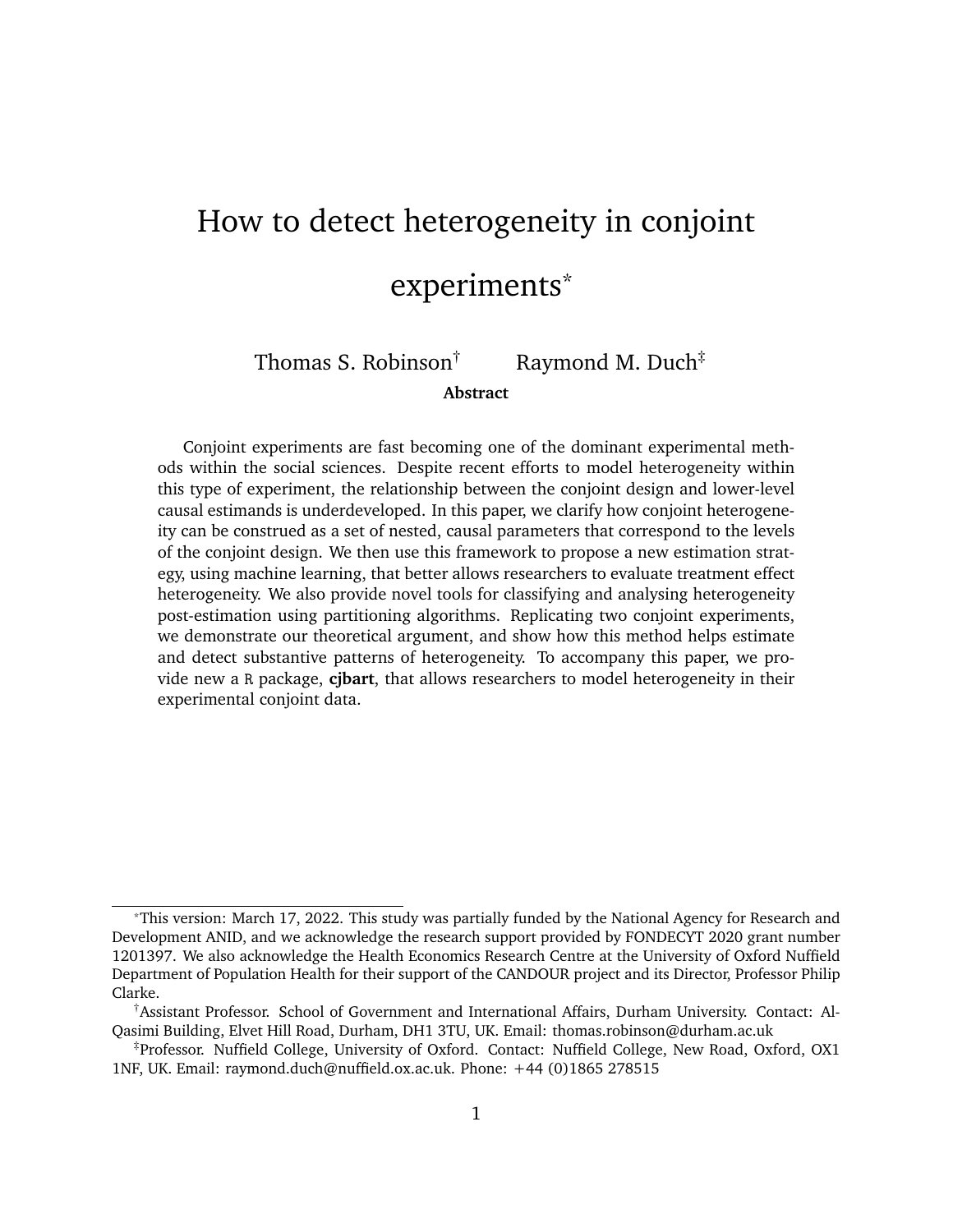consider heterogeneity as a linear function of two observed covariates, varying the size of the heterogeneity parameter  $h$ . In simulation 3, treatment heterogeneity is largely random, although some small component (20%) is a linear function of the two covariates, and in simulation 4 heterogeneity is a function of a binary variable. In simulation 5 we simulate heterogeneity as a function of a missing covariate, and induce some correlation between an observed variable and this unobserved variable. Finally, in simulation 6, we consider an exponential function of heterogeneity (testing the predictive flexibility of the BART model).

For each of 100 iterations, we then generate the data by randomly assigning attribute levels to 500 5 observations, where each set of five observations correspond to the choices of a single subject. We calculate the predicted probability  $p$  of choosing each profile by multiplying the individuals' generated IMCEs by indicator variables for each of the two binary attributes plus a constant of 0.5 (such that, short of any attribute information, subjects are indifferent to the profile). We then draw binary outcomes from the binomial distribution using these predicted probabilities.

For each simulation and each iteration, we calculate the mean absolute error (MAE) between the BART models' IMCE prediction and the "true" IMCE. Figure [A1](#page-43-1) plots the average of each IMCE over 100 iterations, for each simulation specification. On average, we find that the MAE is low across heterogeneity specifications. Both linear, binary, and hetoregeneity as a function of an unobserved covariate all have mean errors of approximately 0.04 to 0.05. When there is substantial random noise to the heterogeneity (simulation 3) we find greater error, but still quite low. What we do notice is at the tails of the IMCE distribution, the BART predicted effects are slightly conservative – as illustrated by the offdiagonal tails of the comparisons. This should be expected – the data is sparser at these points.

v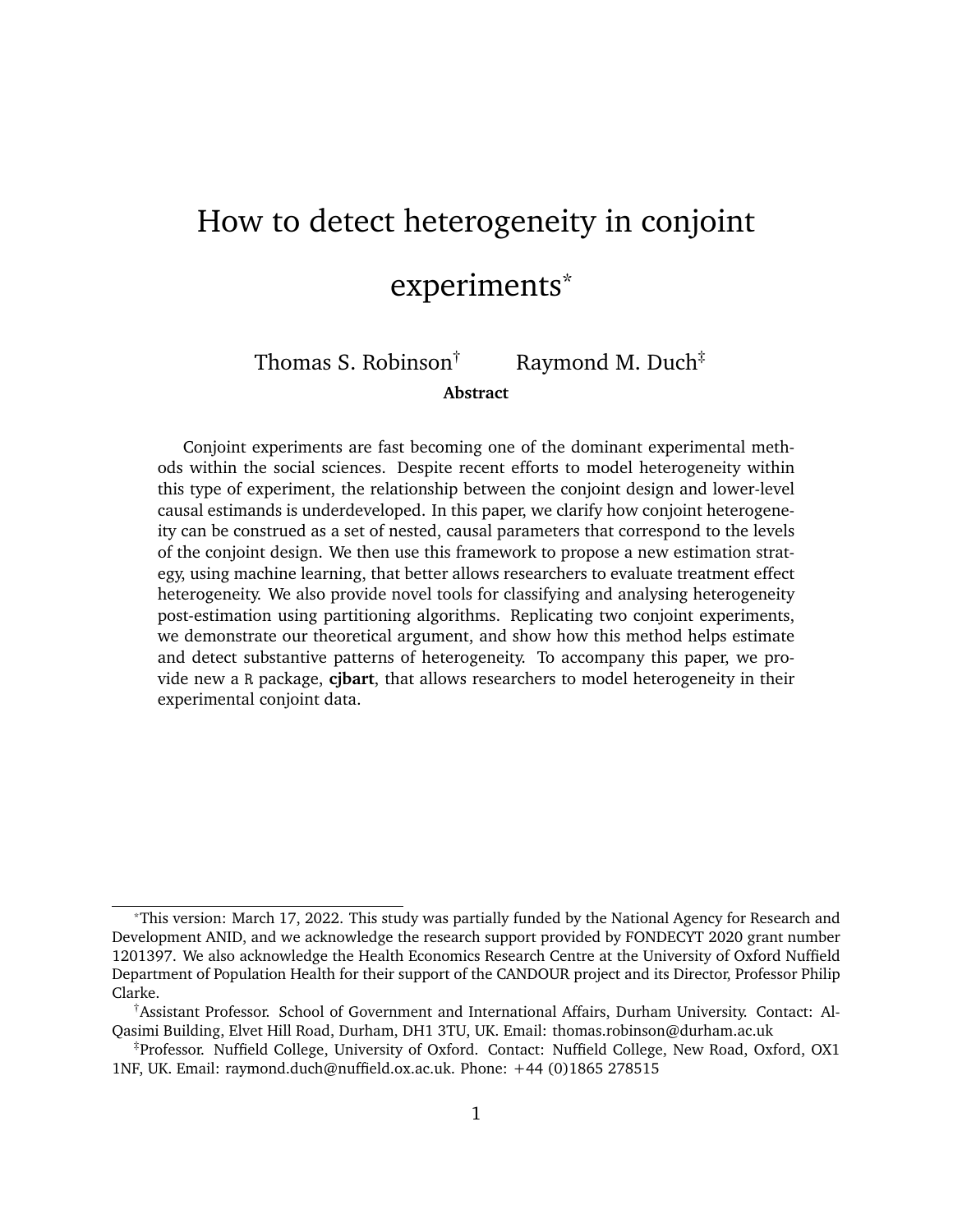**Figure A1.** Average prediction error for each of 500 simulated IMCEs, varying the form of heterogeneity and its relationship to observed covariates.

<span id="page-43-1"></span>

Each panel depicts a separate Monte Carlo simulation, varying how heterogeneity in the IMCEs are defined. The individual points show the average error of the predicted IMCE across 500 iterations. The facet headings also report the mean absolute error (MAE) for each IMCE across these iterations.

### <span id="page-43-0"></span>**B2 Coverage test**

To test the frequentist and Bayesian variance estimators we propose, we run Monte Carlo simulations in which we pre-define the IMCEs for each subject and assess the coverage of the resultant confidence intervals derived from the Bayesian credible intervals and the Rubin's combination rule estimators. As a naive comparison, we also estimate the variance of the IMCE as the simple mean of the OMCE variances for each subject  $i$ , i.e.

$$
\forall (\mathbf{u}) = \frac{1}{J} \times \forall (\mathbf{u})
$$

These IMCEs are themselves defined as normal distributions, where the mean for each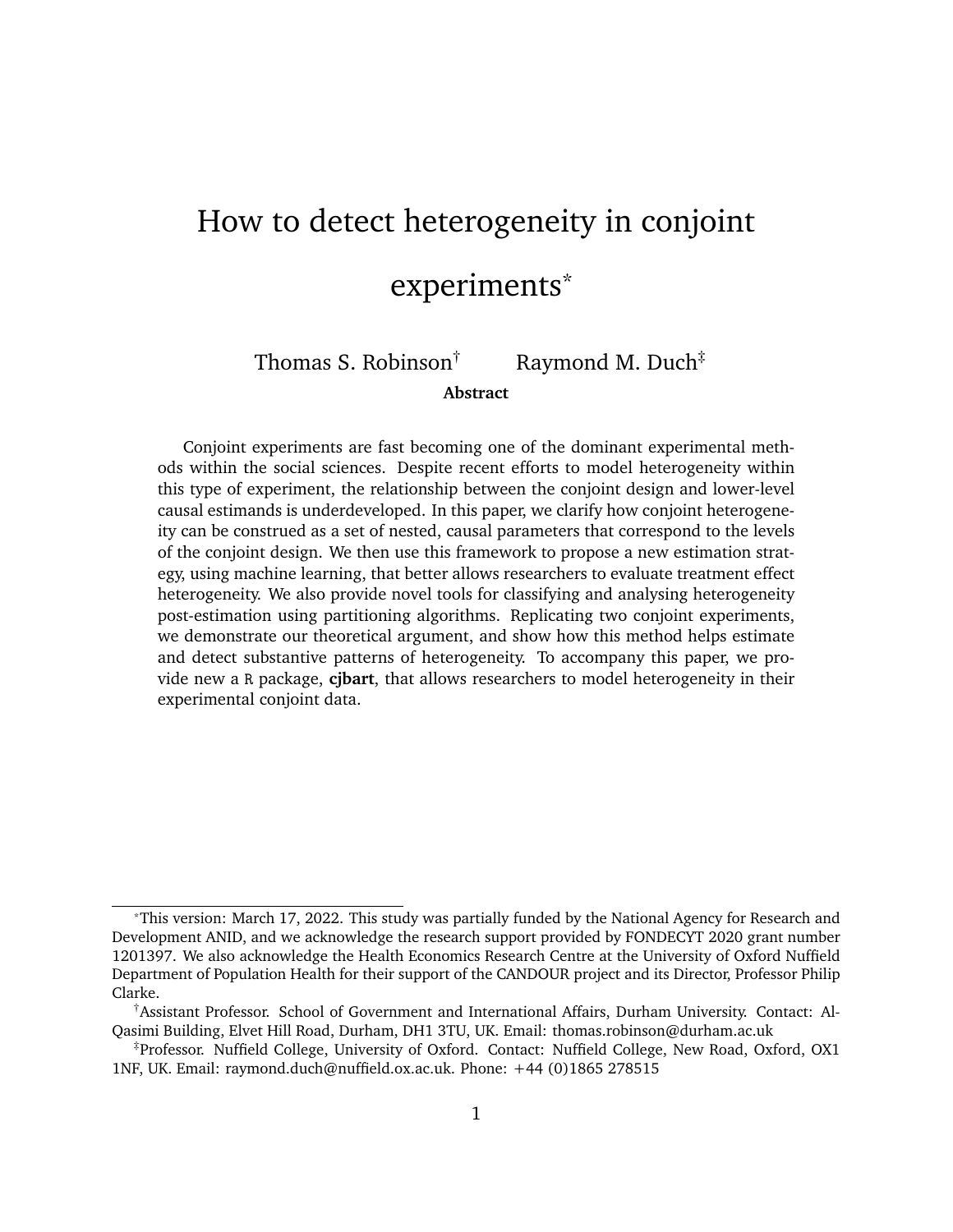subject is dependent on two subject-level covariates, and some standard deviation parameter <sup>i</sup>:

$$
i \qquad \mathcal{N}([C_{1i} \quad C_{2i}]; \quad i)
$$

$$
C_{1i}; C_{2i} \qquad \text{Uniform}(0; c);
$$

where  $c$  and  $i$  are parameters set in the simulation.

In each iteration of the simulations, we take  $j$  draws from the IMCE distribution of each subject. These draws constitute the OMCEs for each subject in the experiment. We simultaneously generate a completely randomised treatment assignment schedule, for the IMCE attribute and one further dichotomous attribute where the IMCE is held fixed at 0.1 with zero variation. Given this assignment, we calculate the probability of picking each profile given the drawn OMCEs. We finally transform the outcome into a dichotomous measure by using the predicted probabilities to take draws from a binomial distribution.

After generating the simulated conjoint data, we calculate the **cjbart** predicted IMCEs and record whether or not the predicted interval contains the true IMCE mean, for each of the three variance estimation strategies. We repeat this process 500 times – generating new simulated data from the same (fixed) schedule of true IMCEs. We recover a single coverage rate for each measure by calculating the proportion of times the simulated IMCE contains the true population parameter for each hypothetical subject, and then take the average across these proportions.

To test the robustness of the coverage rate across contexts, we vary the number of subjects, rounds, the extent of IMCE heterogeneity, and the variance around the IMCE distributions. Table [A6](#page-47-0) details the parameter settings used for each of the seven separate simulation tests we run.

Table [A7](#page-47-1) reports the coverage rates for the three variance estimation methods we consider. We find that, across different scenarios, both the Bayesian interval and confidence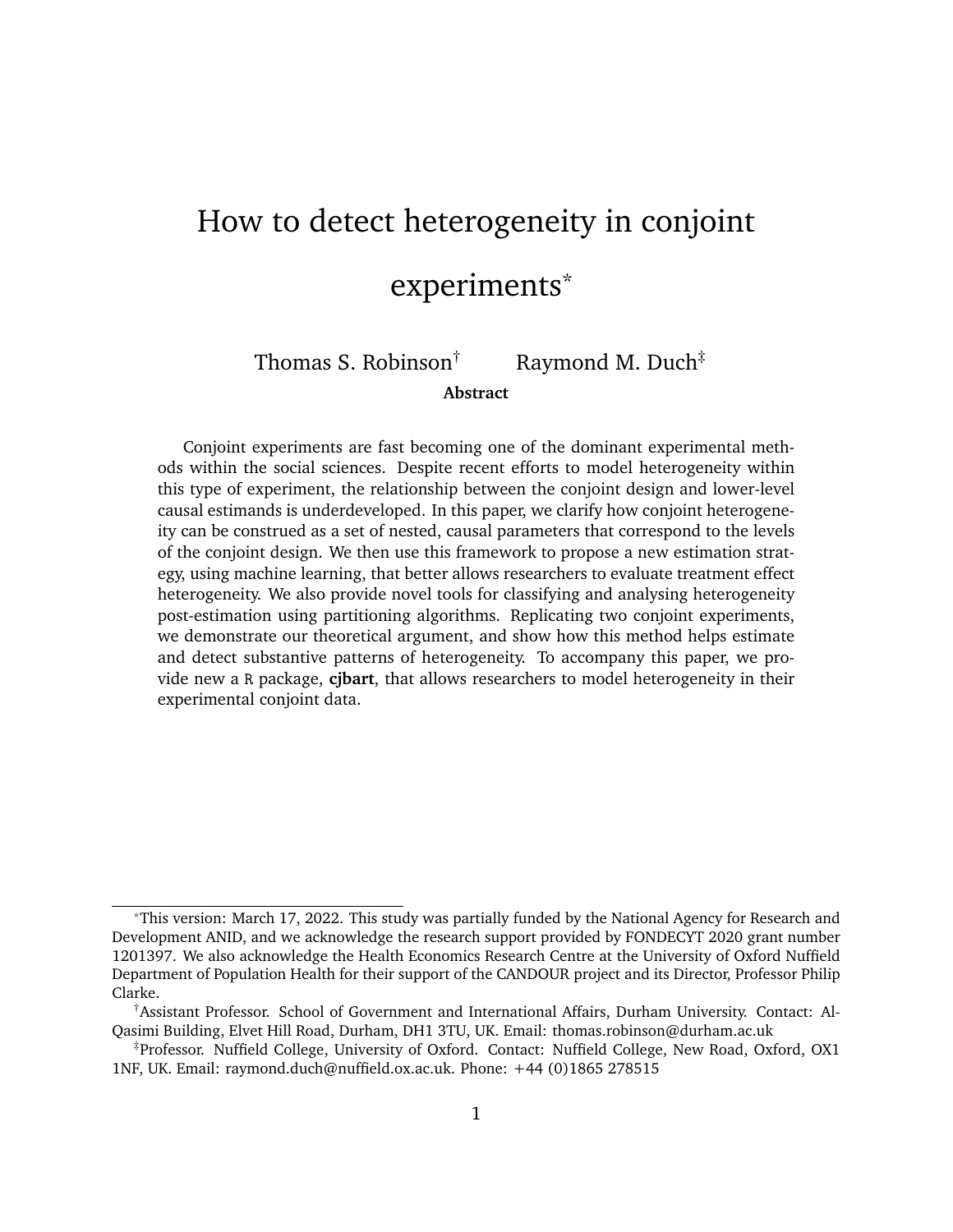interval strategies produce near nominal simulated coverage rates. In general, coverage rates tend to be slightly conservative, estimating a slightly wider interval than necessary. We find, however, that in scenarios 4 and 5 where we increase the number of subjects, and where the naive estimator substantially underestimates the interval, the coverage of both the Bayesian and frequentist intervals are closer to 0.95.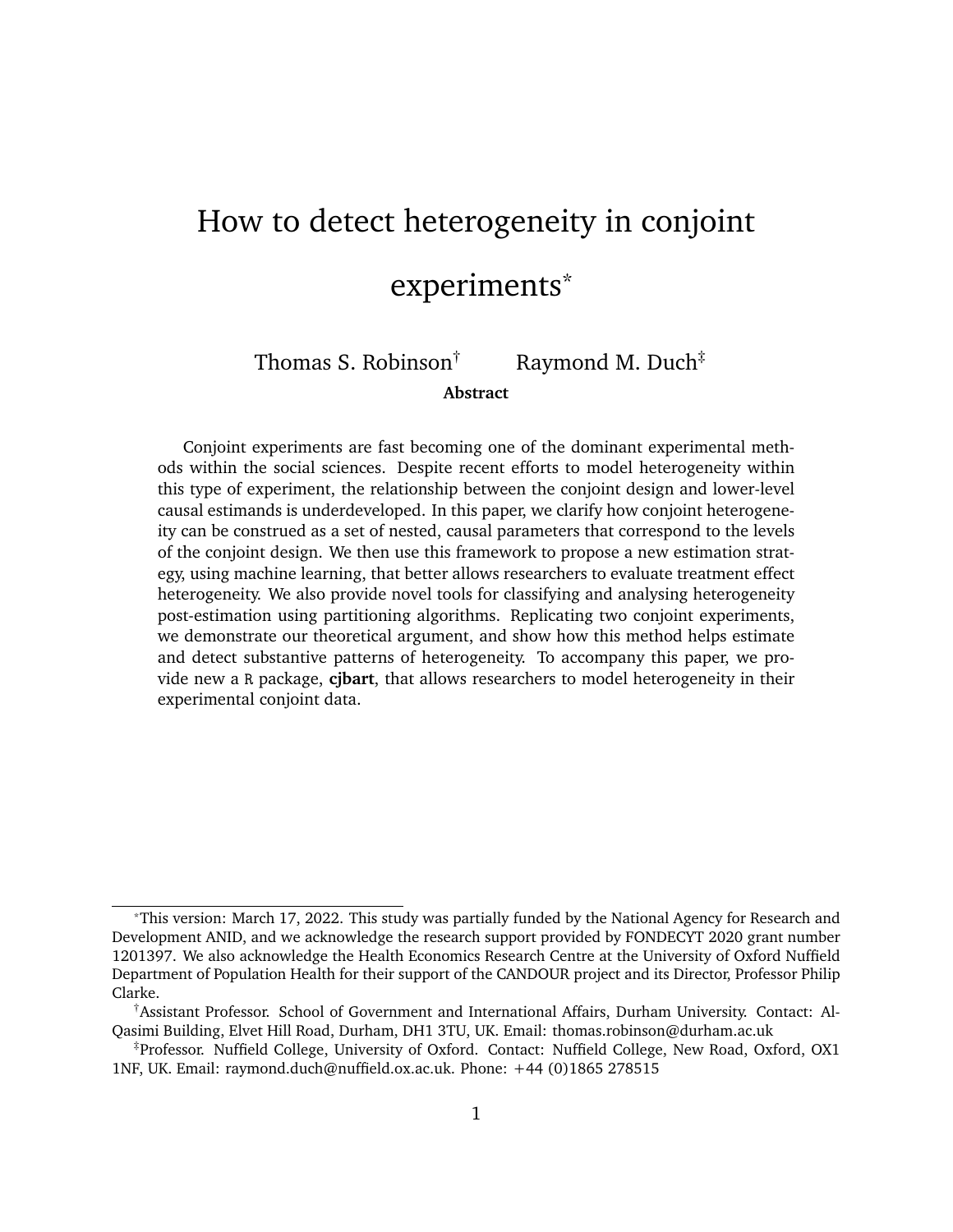<span id="page-46-0"></span>

|                | Sim. $f_{IMCE}$                                                                          | $\mathcal C$                                        | Details                                                                                          |
|----------------|------------------------------------------------------------------------------------------|-----------------------------------------------------|--------------------------------------------------------------------------------------------------|
| $\mathbf 1$    | $C_1$<br>$\mathcal{C}_2$                                                                 | Uniform $(0/h = 0.2)$<br>$\mathcal{C}_X$            | Effects<br>lin-<br>are<br>early<br>heteroge-<br>between<br>neous<br>$h$ and $h$                  |
| $\overline{2}$ | $c_1$ $c_2$                                                                              | Uniform $(0/h = 0.05)$<br>$C_{x}$                   | As above, but the<br>range is<br>much<br>smaller                                                 |
| 3              | $0.2(c_1 \quad c_2) + 0.8 \sqrt{(0.0.125)} \quad c_x$                                    | Uniform $(0/h = 0.2)$                               | Covariates are a<br>weak predictor of<br>IMCE heterogene-<br>ity                                 |
| 4              | If $c_3 = 1$ ; $\mathcal{N}(0.2, 0.05)$ ; $c_3$ Binomial(1,0.5)<br>else, $N($ 0.2, 0.05) |                                                     | IMCE is either<br>positive or nega-<br>tive dependent on<br>observed binary<br>variable          |
| 5              | Uniform $(0/h = 0.2)$<br>$C_4$                                                           | $c_1 = 2 \quad  (c_4 > 0.6h)$<br>N(0, 0.25)         | IMCE is<br>de-<br>termined<br>by<br>unobserved<br>co-<br>variate that also<br>influences $c_1$ . |
| 6              | $c_1$ $2^{c_2} + c_2$                                                                    | Uniform $(0/h = 0.2)$<br>$\mathcal{C}_{\mathbf{x}}$ | Exponential rela-<br>tionship between<br>IMCE and covari-<br>ates                                |

**Table A5.** Sources of heterogeneity in IMCEs, for each of 6 separate simulations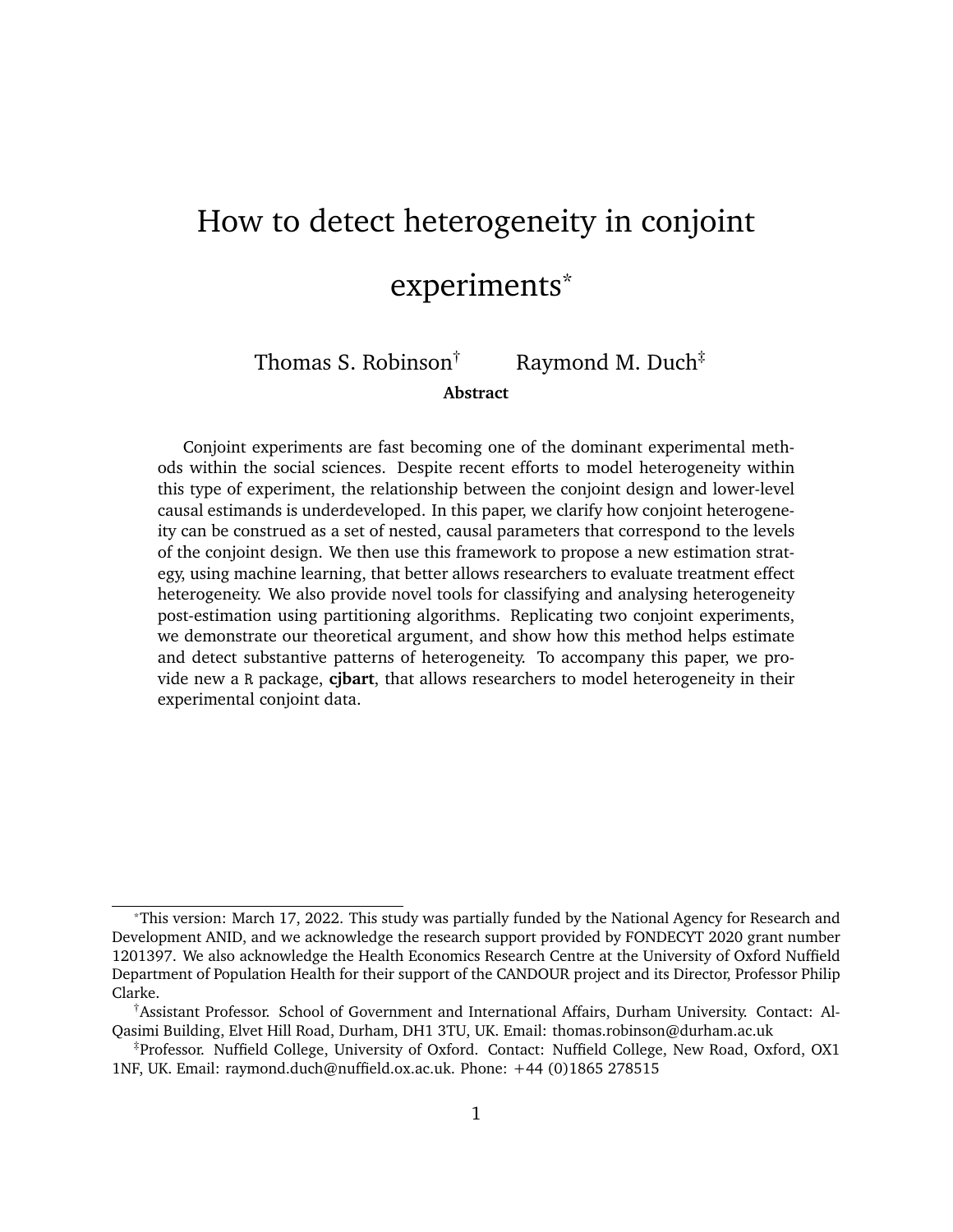| Sim. | Subjects $K$ |    |      |                                |
|------|--------------|----|------|--------------------------------|
| 1    | 500          | 5  | 0.25 | 0.05                           |
| 2    | 500          | 5  | 0.05 | 0.02                           |
| 3    | 500          | 10 | 0.05 | 0.02                           |
| 4    | 1500         | 5  | 0.25 | 0.05                           |
| 5    | 5000         | 5  | 0.25 | 0.05                           |
| 6    | 500          | 5  | 0.25 | Uniform $(0.001/0.05)$         |
| 7    | 500          | 10 |      | $0.25$ Uniform $(0.001, 0.05)$ |

<span id="page-47-0"></span>**Table A6.** Simulation specifications testing the coverage rate of the confidence intervals

<span id="page-47-1"></span>**Table A7.** Comparison of coverage rates across the Bayesian and frequentist intervals.

| Sim. | Naive Estimate Parametric |       | Bayesian |
|------|---------------------------|-------|----------|
| 1    | 0.965                     | 0.973 | 0.977    |
| 2    | 0.996                     | 0.997 | 0.996    |
| 3    | 0.990                     | 0.994 | 0.992    |
|      | 0.938                     | 0.948 | 0.954    |
| 5    | 0.919                     | 0.928 | 0.933    |
| 6    | 0.962                     | 0.971 | 0.975    |
|      | 0.950                     | 0.958 | 0.965    |

We also compare our two proposed variance estimators to a naive variance estimator that is simply the average of the variance across OMCEs.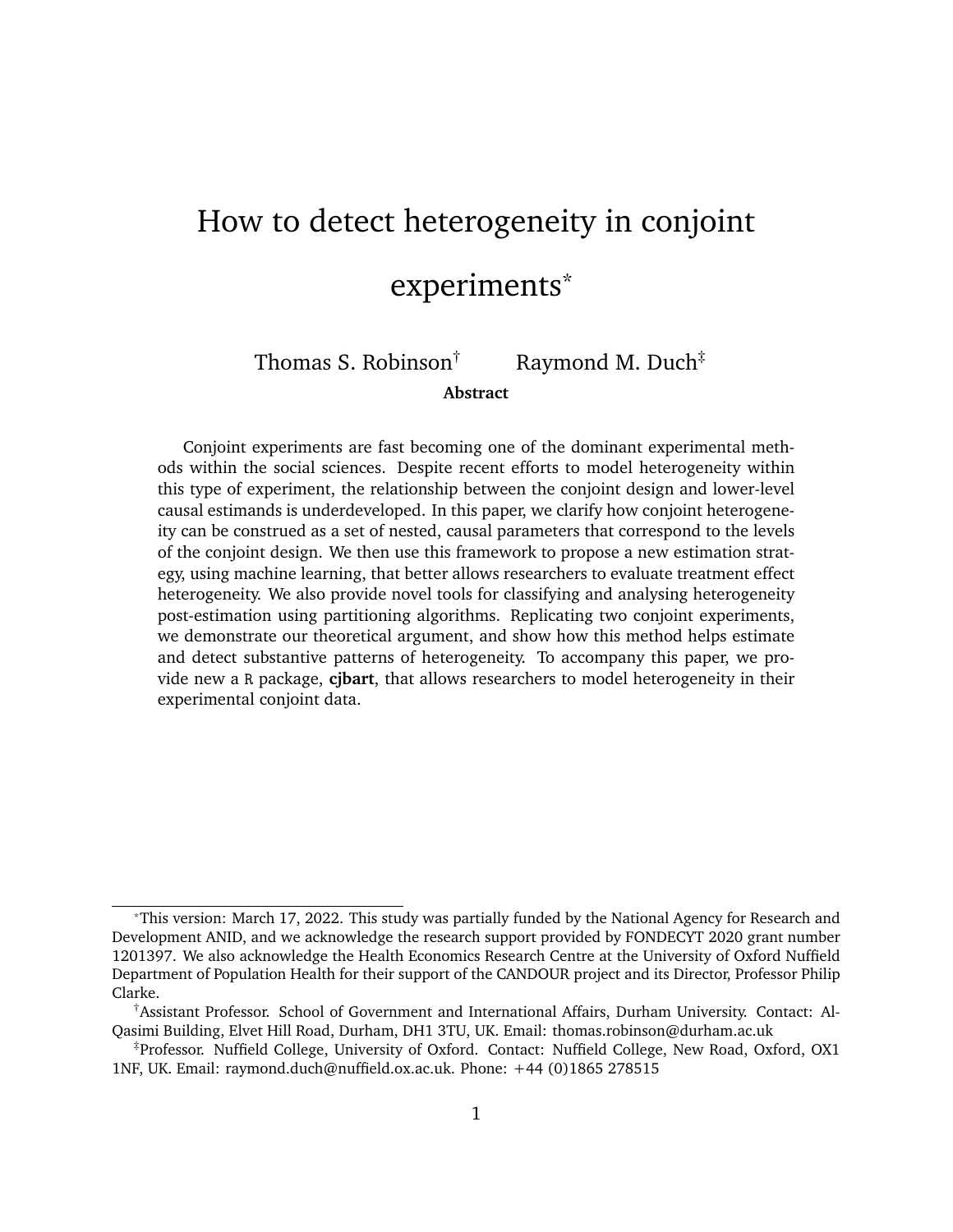### <span id="page-48-0"></span>**B3 RMCE simulation test**

In Section [1](#page-6-0) of the main paper we note that the RMCE, the marginal effect of an attributelevel within a specific round of the experiment, can be estimated as the average of the OMCEs within rounds of the experiment for each individual, rather than over all observations pertaining to that individual. This quantity can be useful to check whether the are any carryover or stability assumption violations that are necessary for valid conjoint analysis.

To check this assumption, we can train our first-stage model including a round-number indicator, allowing the model to learn any relationship between the outcome, effects, and rounds of the experiment. We then assess whether the estimated RMCEs correlate with the round indicator. If there are no carryover effects, in expectation the correlation should be zero.

To demonstrate this logic, we conducted a simulation where we repeatedly generated conjoint data where there either is or is not a serial correlation to the marginal effects of attribute-levels across rounds. Our simulated conjoint experiment contains three attributes (A, B, and C), each with two-levels (a1, a2, b1, etc.). Each experiment is run for 10 rounds and 250 subjects, with two profiles per round, and we simulate 100 separate experiments.

Within each round of each experiment, we define two sets of utility calculations to determine the forced choice between profiles. In the "round-effect" scenario, the total utility of the subject *i* from profile *j* in round *k* is defined as:

$$
U_{ijk}^{\text{Round-effect}} = N(0; 0.001)
$$
  
+ 0.5r  $|(A_{ijk} = a2)$   
+ (0.6 0.1r)  $|(B_{ijk} = b2)$   
+ 0.5  $|(C_{ijk} = c2);$ 

where  $r$  is the round of the experiment. In other words, the effect of level 'a2' increases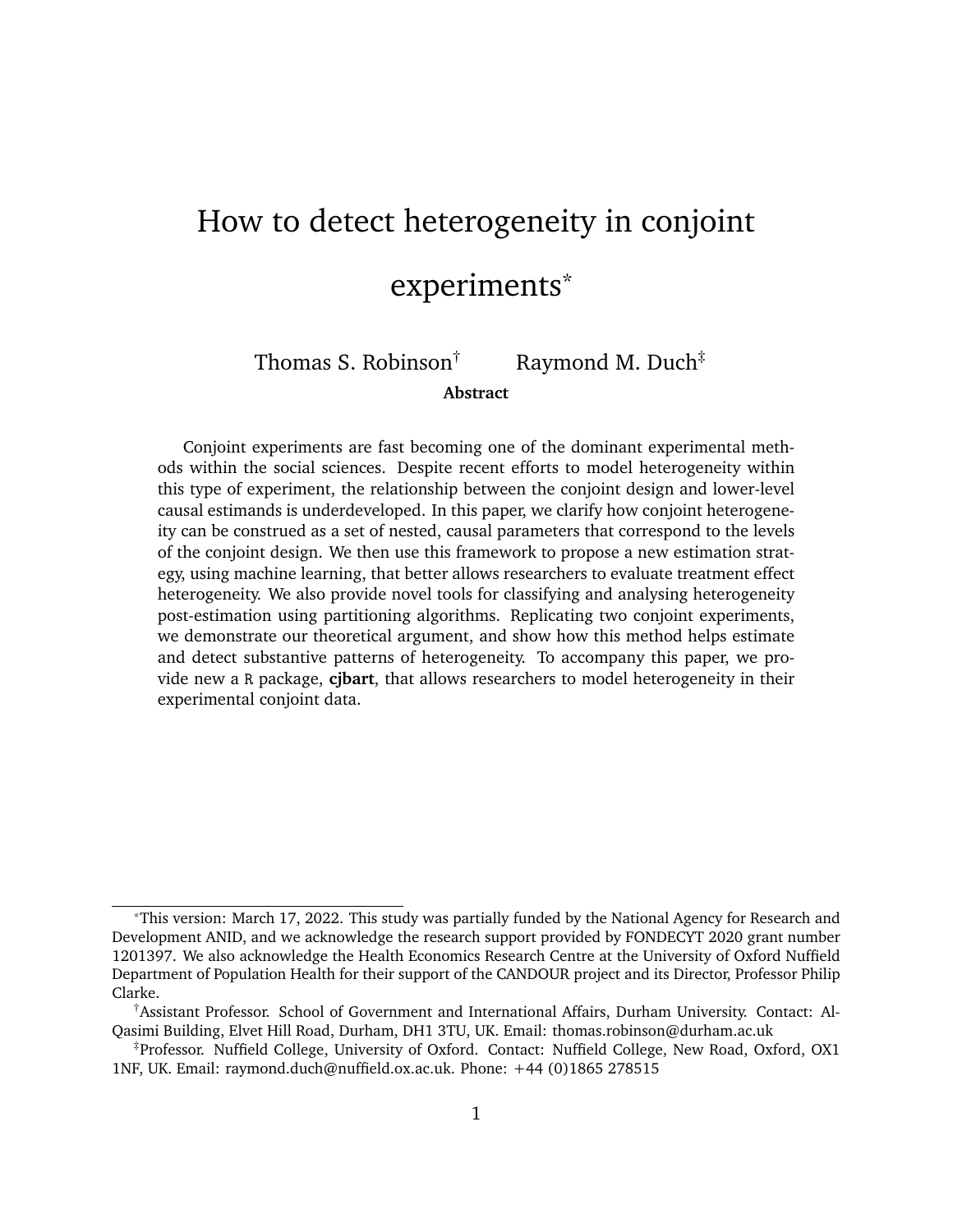over rounds, the effect of 'b2' decreases over rounds, and 'c2' has a constant effect.

The utility for the scenario in which there are no round effects, is calculated more simply as:

$$
U_{ijk}^{\text{No round-effect}} = N(0; 0.001)
$$
  
+ 1 |(A<sub>ijk</sub> = a2)  
+ 0.2 |(B<sub>ijk</sub> = b2)  
+ 0.5 |(C<sub>ijk</sub> = c2):

For each pair of profiles within the experiment, the profile that yields the higher utility gets assigned 1 and the other profile gets assigned 0. We calculate this separately for the round-effect and no round-effect utility calculations, yielding two experimental datasets.

We then estimate the OMCEs for each dataset, as detailed in Section [2,](#page-10-0) *including the round number indicator as a training variable*. This allows BART to flexibly use the round as an effect predictor if it helps refine predictions. In expectation, if there are no carryover or stability issues, then the round indicator variable should be uninformative. We then aggregate the OMCEs to the RMCE level by averaging the estimates within each round, for each hypothetical subject. Finally, we calculate the correlation between the estimated RMCEs and the round-number.

Figure [A2](#page-50-0) plots the distribution of these correlation coefficients by scenario and attribute, across the simulated experiments. For the no round-effects condition, each attribute's distribution is centred on zero as expected – verifying that there is little information to be gleaned from the round indicator. For the round-effects scenario, however, there is a clear positive correlation for attribute A, and conversely a negative correlation for attribute B – clear evidence that the stability and no carryover assumption has been violated. Most interestingly, the relationship between round and attribute appears to have "leached" into the RMCE predictions for attribute C, despite the fact that in this scenario the marginal effect of C is unrelated to the round of the experiment. This clearly demonstrates why en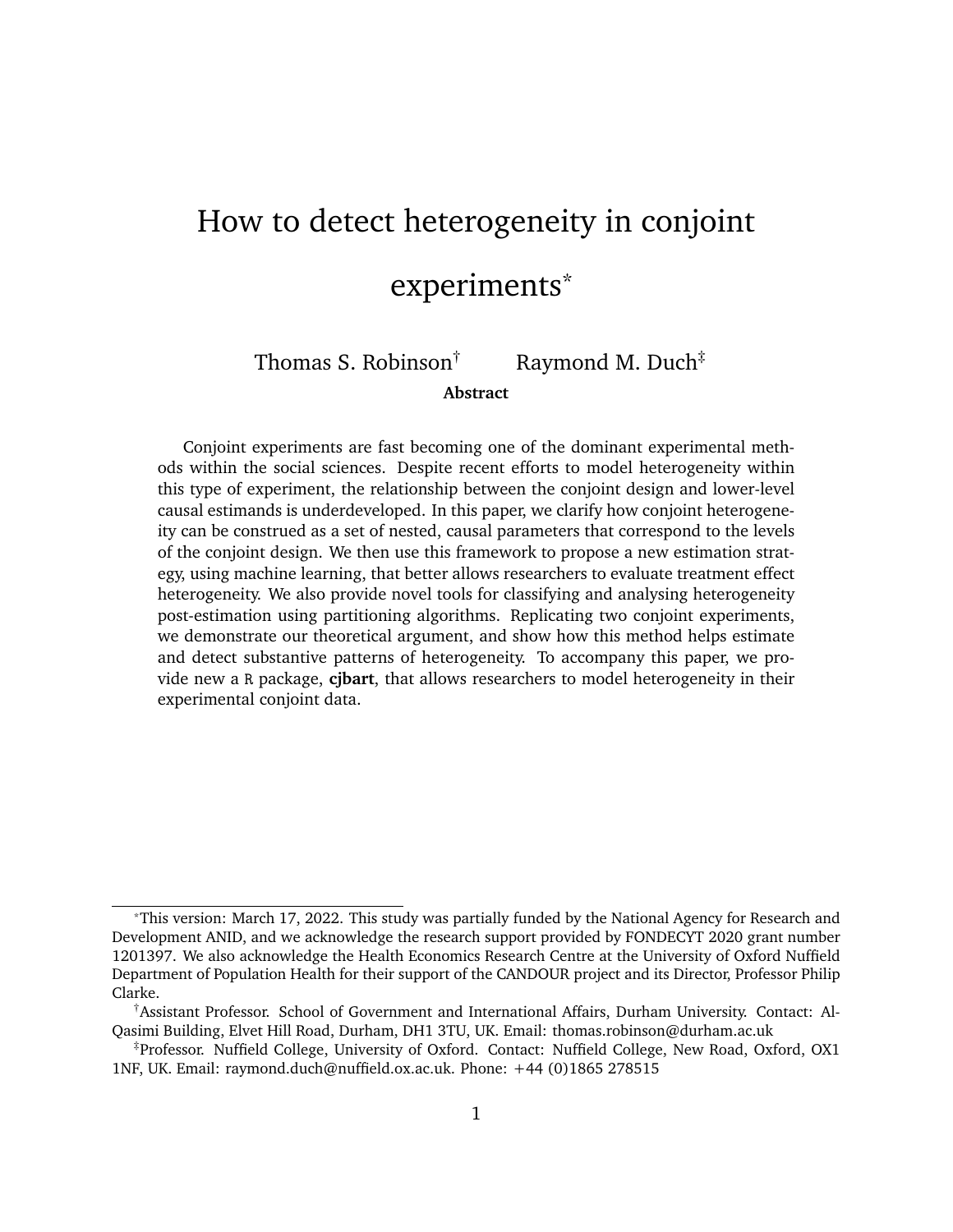suring this assumption holds is so important – it may lead to biased estimates of attributes even if they are individually "well-behaved.

**Figure A2.** Simulation evidence demonstrating how violations of the no carryover assumption can be detected by estimating the RMCE

<span id="page-50-0"></span>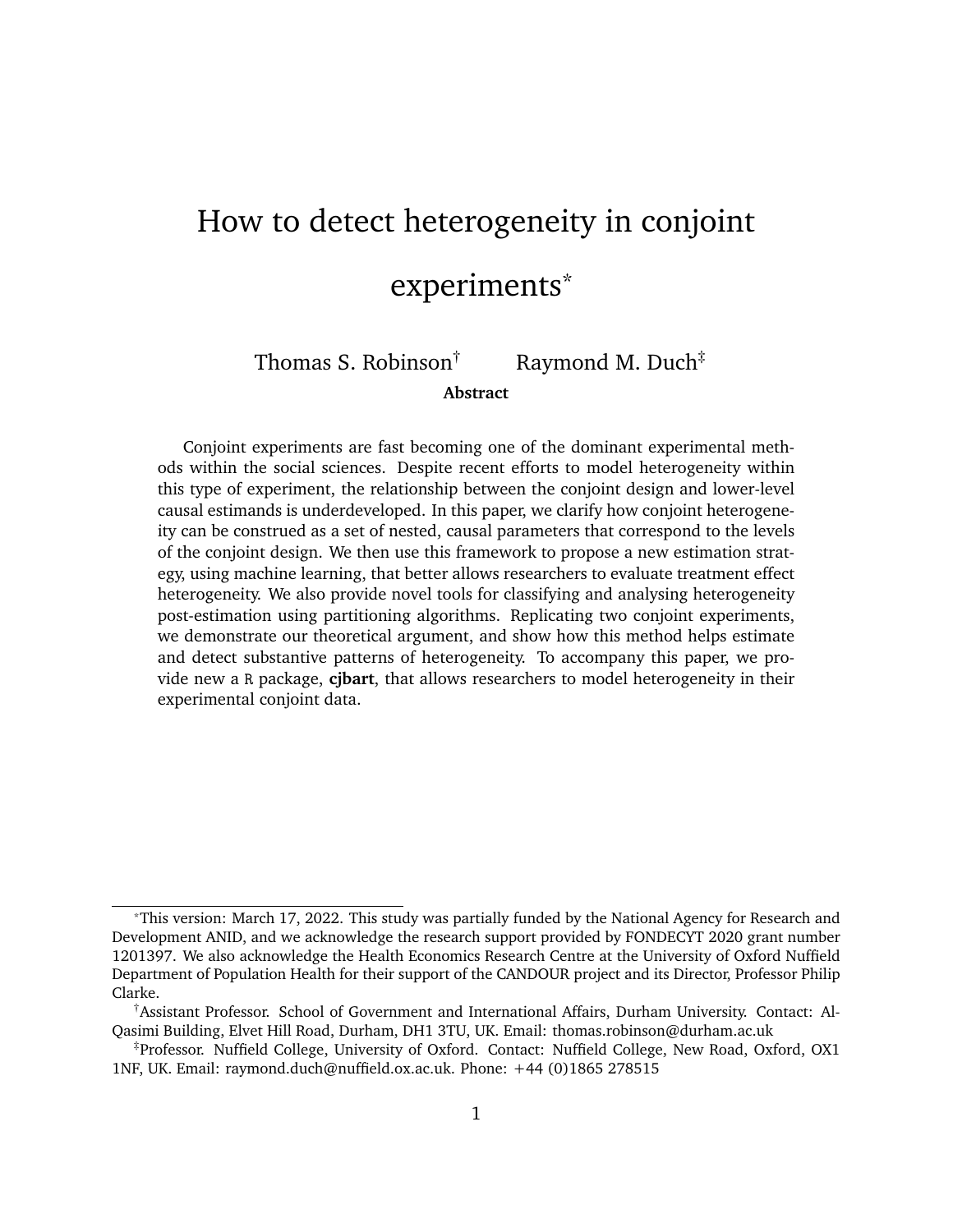# <span id="page-51-0"></span>**C [Hainmueller et al.](#page-35-6) [\(2013\)](#page-35-6) estimation**

[Hainmueller et al.](#page-35-6) [\(2013\)](#page-35-6) conduct a conjoint experiment in which they consider the causal effects of immigrants' attributes on local individuals' attitudes towards these individuals. The study focuses on nine attributes of immigrants – including education, gender, country of origin – where the values of these attributes (the levels) are randomised over two profiles, and subjects pick which of the two immigrants they would prefer to 'give priority to come to the United States to live' (p.6).

To estimate the AMCEs parametrically, we run a linear probability model using the **cregg** package within R [\(Leeper 2020\)](#page-36-9). We estimate the following model:

ChosenImmigrant =  $+$  1Education + 2Gender + 3CountryOfOrigin

- +  $_4$ ReasonForApplication +  $_5$ Job +  $_6$ JobExperience +  $_7$ JobPlans
- + <sup>8</sup>PriorEntry + <sup>9</sup>LanguageSkills;

where  $k$  is the vector of coefficients for the  $l$  1 levels within the kth attribute.

We then supply the same information to a BART model (including the ethnocentrism covariate embedded in the data) and recover the OMCE/IMCE estimates for each subject in the data. To aggregate the parameter estimates to the average marginal component effect, we simply take the average across the IMCEs.<sup>[15](#page-0-0)</sup> We then plot these BART-estimated AMCEs against the parametric AMCEs as shown in Figure [3](#page-19-0) in the main text. In Table [A8](#page-52-0) we present these same AMCE comparisons numerically, which further demonstrates the small divergence between parameter estimates for each attribute-level. Note that the 'Seek Better Job' parameter estimate failed to converge under the LPM specification.

<sup>15</sup>This can be computed automatically within the **cjbart** package by calling summary() on the IMCE object.